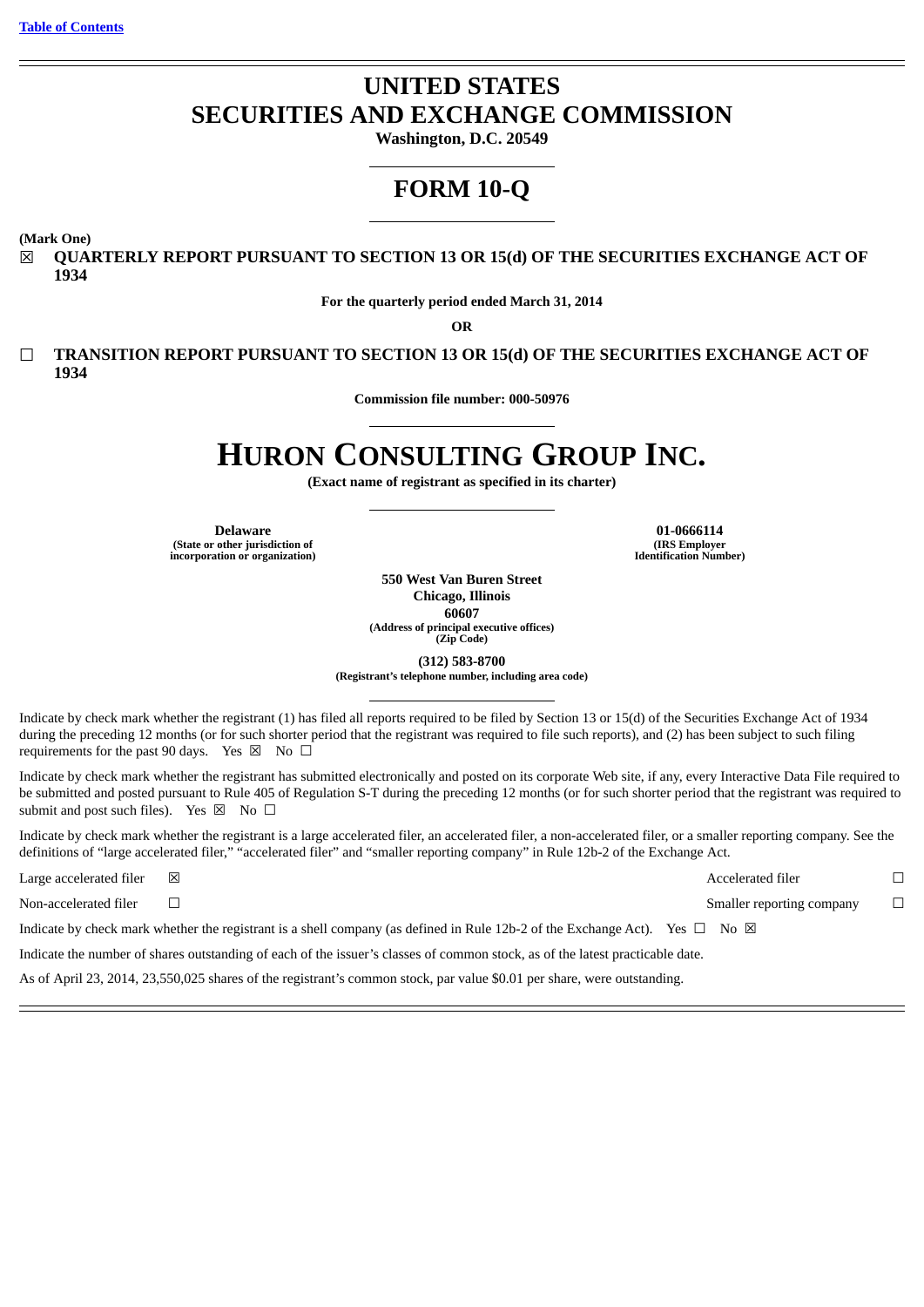## **Huron Consulting Group Inc.**

## **HURON CONSULTING GROUP INC.**

## **INDEX**

<span id="page-1-0"></span>

|           | <b>Part I – Financial Information</b>                                                                                                                                                                                                                                                                                                 | Page                  |
|-----------|---------------------------------------------------------------------------------------------------------------------------------------------------------------------------------------------------------------------------------------------------------------------------------------------------------------------------------------|-----------------------|
| Item 1.   | <b>Consolidated Financial Statements (Unaudited)</b><br><b>Consolidated Balance Sheets</b><br><b>Consolidated Statements of Earnings and Other Comprehensive Income</b><br><b>Consolidated Statement of Stockholders' Equity</b><br><b>Consolidated Statements of Cash Flows</b><br><b>Notes to Consolidated Financial Statements</b> | 1<br>2<br>3<br>4<br>5 |
| Item 2.   | <b>Management's Discussion and Analysis of Financial Condition and Results of Operations</b>                                                                                                                                                                                                                                          | 17                    |
| Item 3.   | <b>Quantitative and Qualitative Disclosures About Market Risk</b>                                                                                                                                                                                                                                                                     | 33                    |
| Item 4.   | <b>Controls and Procedures</b>                                                                                                                                                                                                                                                                                                        | 33                    |
|           | <b>Part II – Other Information</b>                                                                                                                                                                                                                                                                                                    |                       |
| Item 1.   | <b>Legal Proceedings</b>                                                                                                                                                                                                                                                                                                              | 34                    |
| Item 1A.  | <b>Risk Factors</b>                                                                                                                                                                                                                                                                                                                   | 34                    |
| Item 2.   | <b>Unregistered Sales of Equity Securities and Use of Proceeds</b>                                                                                                                                                                                                                                                                    | 35                    |
| Item 3.   | <b>Defaults Upon Senior Securities</b>                                                                                                                                                                                                                                                                                                | 35                    |
| Item 4.   | <b>Mine Safety Disclosures</b>                                                                                                                                                                                                                                                                                                        | 35                    |
| Item 5.   | <b>Other Information</b>                                                                                                                                                                                                                                                                                                              | 35                    |
| Item 6.   | <b>Exhibits</b>                                                                                                                                                                                                                                                                                                                       | 36                    |
| Signature |                                                                                                                                                                                                                                                                                                                                       | 37                    |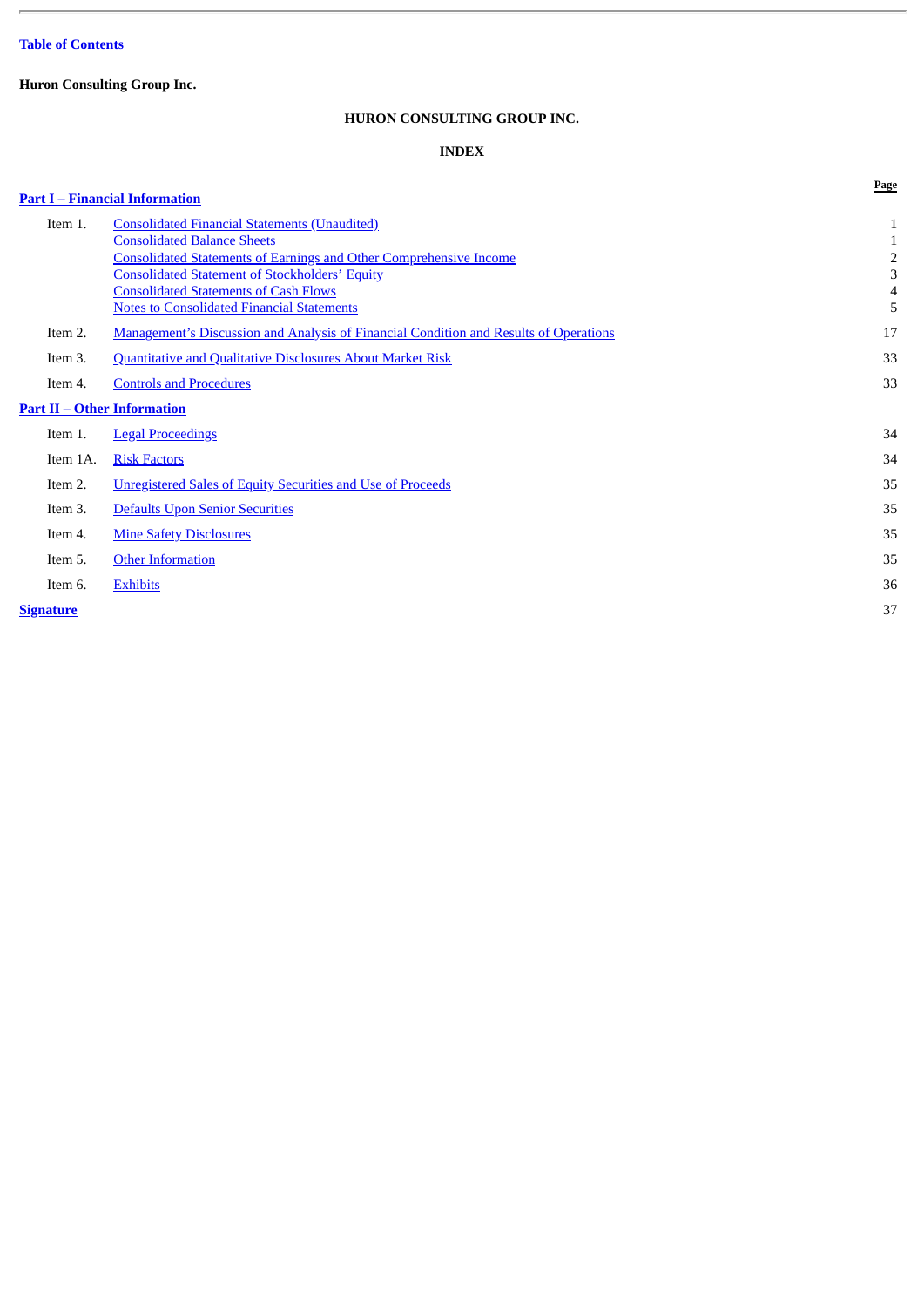#### **PART I—FINANCIAL INFORMATION ITEM 1. CONSOLIDATED FINANCIAL STATEMENTS**

#### **HURON CONSULTING GROUP INC. CONSOLIDATED BALANCE SHEETS (In thousands, except share and per share amounts) (Unaudited)**

<span id="page-2-2"></span><span id="page-2-1"></span><span id="page-2-0"></span>

|                                                                                                                     | March 31,<br>2014 | December 31,<br>2013    |
|---------------------------------------------------------------------------------------------------------------------|-------------------|-------------------------|
| <b>Assets</b>                                                                                                       |                   |                         |
| Current assets:                                                                                                     |                   |                         |
| Cash and cash equivalents                                                                                           | \$ 21,641         | \$<br>58,131            |
| Receivables from clients, net                                                                                       | 100,217           | 123,750                 |
| Unbilled services, net                                                                                              | 89,655            | 55,125                  |
| Income tax receivable                                                                                               | 11,059            | 270                     |
| Deferred income taxes, net                                                                                          | 7,994             | 15,498                  |
| Prepaid expenses and other current assets                                                                           | 12,908            | 19,740                  |
| Total current assets                                                                                                | 243,474           | 272,514                 |
| Property and equipment, net                                                                                         | 38,954            | 38,742                  |
| Other non-current assets                                                                                            | 16,141            | 16,485                  |
| Intangible assets, net                                                                                              | 24,397            | 21,222                  |
| Goodwill                                                                                                            | 544,874           | 536,637                 |
| <b>Total assets</b>                                                                                                 | \$867,840         | \$<br>885,600           |
| Liabilities and stockholders' equity                                                                                |                   |                         |
| Current liabilities:                                                                                                |                   |                         |
| Accounts payable                                                                                                    | \$<br>9.068       | $\mathbb{S}$<br>8,185   |
| Accrued expenses                                                                                                    | 20,473            | 19,180                  |
| Accrued payroll and related benefits                                                                                | 37,682            | 97,677                  |
| Bank borrowings, current portion                                                                                    | 25,000            | 25,000                  |
| Accrued consideration for business acquisitions                                                                     | 5,843             | 5,177                   |
| Income tax payable                                                                                                  | 2                 | 2,917                   |
| Deferred revenues                                                                                                   | 13,700            | 15,248                  |
| Total current liabilities                                                                                           | 111,768           | 173,384                 |
| Non-current liabilities:                                                                                            |                   |                         |
| Deferred compensation and other liabilities                                                                         | 8,903             | 5,360                   |
| Bank borrowings, net of current portion                                                                             | 137,500           | 143,750                 |
| Deferred lease incentives                                                                                           | 13,500            | 12,355                  |
| Deferred income taxes, net                                                                                          | 22,786            | 20,487                  |
| Total non-current liabilities                                                                                       | 182,689           | 181,952                 |
| <b>Commitments and Contingencies</b>                                                                                |                   |                         |
| <b>Stockholders' equity</b>                                                                                         |                   |                         |
| Common stock; \$0.01 par value; 500,000,000 shares authorized; 25,694,215 and 25,246,565 shares issued at March 31, |                   |                         |
| 2014 and December 31, 2013, respectively                                                                            | 248               | 245                     |
| Treasury stock, at cost, 2,040,395 and 1,993,769 shares at March 31, 2014 and December 31, 2013, respectively       | (91, 146)         | (88,091)                |
| Additional paid-in capital                                                                                          | 455,319           | 443,144                 |
| Retained earnings                                                                                                   | 209,889           | 175,763                 |
| Accumulated other comprehensive loss                                                                                | (927)             | (797)                   |
| Total stockholders' equity                                                                                          | 573,383           | 530,264                 |
| Total liabilities and stockholders' equity                                                                          | \$867,840         | $\mathbb{S}$<br>885,600 |

*The accompanying notes are an integral part of the consolidated financial statements.*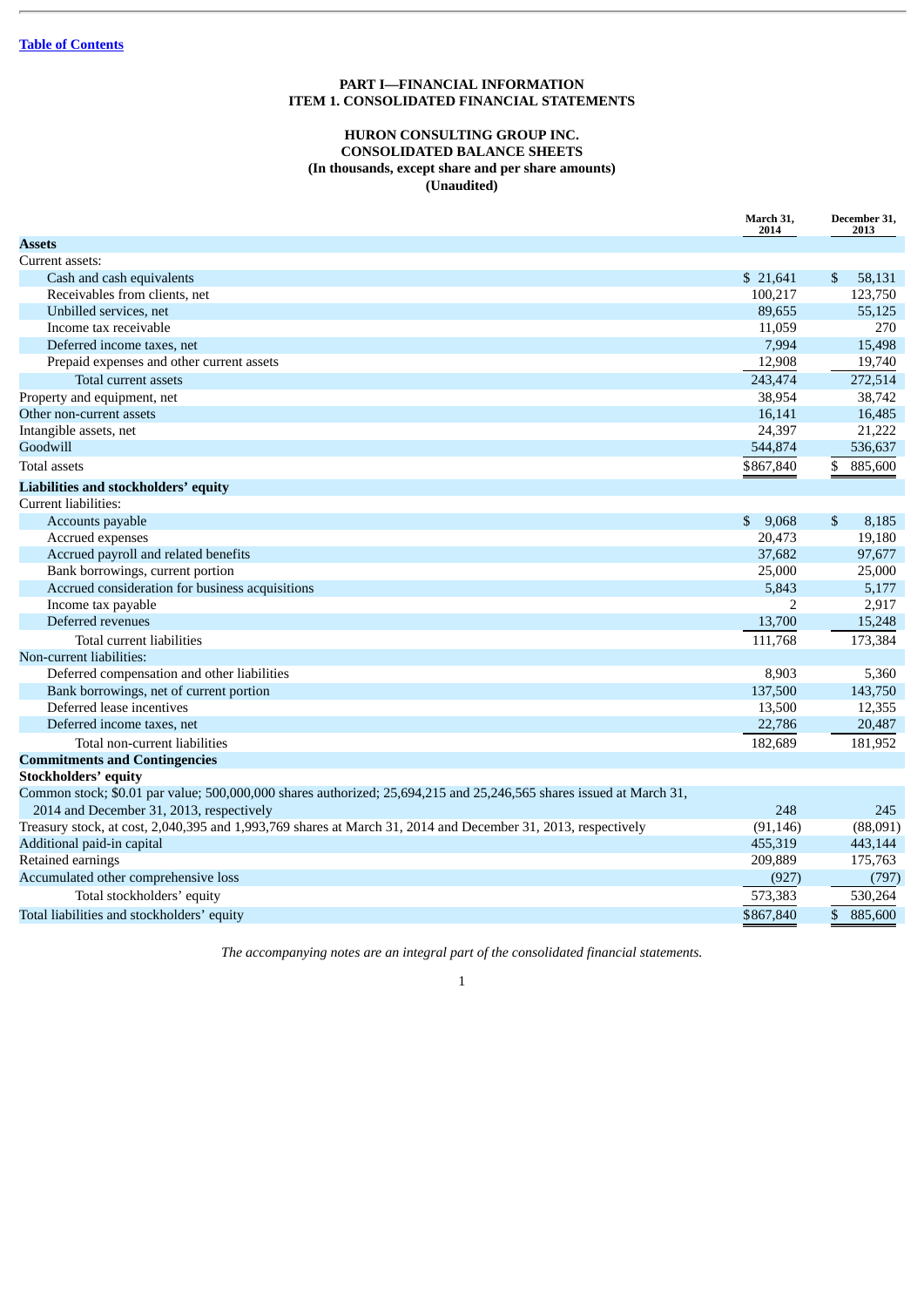## **HURON CONSULTING GROUP INC. CONSOLIDATED STATEMENTS OF EARNINGS AND OTHER COMPREHENSIVE INCOME (In thousands, except per share amounts)**

**(Unaudited)**

<span id="page-3-0"></span>

| 2014<br>2013<br>\$164,036<br>\$210,731<br>Reimbursable expenses<br>19,103<br>15,336<br>229,834<br>179,372<br>Total revenues and reimbursable expenses<br>123,610<br>106,128<br>1,101<br>658<br>19,431<br>15,351<br>122,137<br>Total direct costs and reimbursable expenses<br>144,142<br>37,688<br>32,263<br>129<br>$\overline{\phantom{0}}$<br>(1,150)<br>6,056<br>4,779<br>35,892<br>43,873<br>Total operating expenses and other operating gains<br>21,343<br>41,819<br>(1,863)<br>(1,371)<br>176<br>13<br>(1,850)<br>(1, 195)<br>Total other expense, net<br>40,624<br>19,493<br>Income from continuing operations before income tax expense<br>6,498<br>8,124<br>11,369<br>Net income from continuing operations<br>34,126<br>(32)<br>\$11,337<br>\$<br>34,126<br>Net earnings per basic share:<br>Net income from continuing operations<br>\$<br>1.51<br>\$<br>0.51<br>Loss from discontinued operations, net of tax<br>$\,$<br>\$<br>0.51<br>1.51<br>Net income<br>Net earnings per diluted share:<br>\$<br>Net income from continuing operations<br>\$<br>1.48<br>0.51<br>Loss from discontinued operations, net of tax<br>(0.01)<br>$\, \, \raisebox{12pt}{$\scriptstyle \$}$<br>Net income<br>\$<br>0.50<br>1.48<br>Weighted average shares used in calculating earnings per share:<br><b>Basic</b><br>22,139<br>22,588<br><b>Diluted</b><br>23,086<br>22,487<br><b>Comprehensive income:</b> |                                                                                                                         |          | <b>Three Months Ended</b><br>March 31, |
|---------------------------------------------------------------------------------------------------------------------------------------------------------------------------------------------------------------------------------------------------------------------------------------------------------------------------------------------------------------------------------------------------------------------------------------------------------------------------------------------------------------------------------------------------------------------------------------------------------------------------------------------------------------------------------------------------------------------------------------------------------------------------------------------------------------------------------------------------------------------------------------------------------------------------------------------------------------------------------------------------------------------------------------------------------------------------------------------------------------------------------------------------------------------------------------------------------------------------------------------------------------------------------------------------------------------------------------------------------------------------------------------------------|-------------------------------------------------------------------------------------------------------------------------|----------|----------------------------------------|
|                                                                                                                                                                                                                                                                                                                                                                                                                                                                                                                                                                                                                                                                                                                                                                                                                                                                                                                                                                                                                                                                                                                                                                                                                                                                                                                                                                                                         |                                                                                                                         |          |                                        |
|                                                                                                                                                                                                                                                                                                                                                                                                                                                                                                                                                                                                                                                                                                                                                                                                                                                                                                                                                                                                                                                                                                                                                                                                                                                                                                                                                                                                         | Revenues and reimbursable expenses:                                                                                     |          |                                        |
|                                                                                                                                                                                                                                                                                                                                                                                                                                                                                                                                                                                                                                                                                                                                                                                                                                                                                                                                                                                                                                                                                                                                                                                                                                                                                                                                                                                                         | Revenues                                                                                                                |          |                                        |
|                                                                                                                                                                                                                                                                                                                                                                                                                                                                                                                                                                                                                                                                                                                                                                                                                                                                                                                                                                                                                                                                                                                                                                                                                                                                                                                                                                                                         |                                                                                                                         |          |                                        |
|                                                                                                                                                                                                                                                                                                                                                                                                                                                                                                                                                                                                                                                                                                                                                                                                                                                                                                                                                                                                                                                                                                                                                                                                                                                                                                                                                                                                         |                                                                                                                         |          |                                        |
|                                                                                                                                                                                                                                                                                                                                                                                                                                                                                                                                                                                                                                                                                                                                                                                                                                                                                                                                                                                                                                                                                                                                                                                                                                                                                                                                                                                                         | <b>Direct costs and reimbursable expenses</b> (exclusive of depreciation and amortization shown in operating expenses): |          |                                        |
|                                                                                                                                                                                                                                                                                                                                                                                                                                                                                                                                                                                                                                                                                                                                                                                                                                                                                                                                                                                                                                                                                                                                                                                                                                                                                                                                                                                                         | Direct costs                                                                                                            |          |                                        |
|                                                                                                                                                                                                                                                                                                                                                                                                                                                                                                                                                                                                                                                                                                                                                                                                                                                                                                                                                                                                                                                                                                                                                                                                                                                                                                                                                                                                         | Amortization of intangible assets and software development costs                                                        |          |                                        |
|                                                                                                                                                                                                                                                                                                                                                                                                                                                                                                                                                                                                                                                                                                                                                                                                                                                                                                                                                                                                                                                                                                                                                                                                                                                                                                                                                                                                         | Reimbursable expenses                                                                                                   |          |                                        |
|                                                                                                                                                                                                                                                                                                                                                                                                                                                                                                                                                                                                                                                                                                                                                                                                                                                                                                                                                                                                                                                                                                                                                                                                                                                                                                                                                                                                         |                                                                                                                         |          |                                        |
|                                                                                                                                                                                                                                                                                                                                                                                                                                                                                                                                                                                                                                                                                                                                                                                                                                                                                                                                                                                                                                                                                                                                                                                                                                                                                                                                                                                                         | Operating expenses and other operating gains:                                                                           |          |                                        |
|                                                                                                                                                                                                                                                                                                                                                                                                                                                                                                                                                                                                                                                                                                                                                                                                                                                                                                                                                                                                                                                                                                                                                                                                                                                                                                                                                                                                         | Selling, general and administrative expenses                                                                            |          |                                        |
|                                                                                                                                                                                                                                                                                                                                                                                                                                                                                                                                                                                                                                                                                                                                                                                                                                                                                                                                                                                                                                                                                                                                                                                                                                                                                                                                                                                                         | Restructuring charges                                                                                                   |          |                                        |
|                                                                                                                                                                                                                                                                                                                                                                                                                                                                                                                                                                                                                                                                                                                                                                                                                                                                                                                                                                                                                                                                                                                                                                                                                                                                                                                                                                                                         | Litigation settlement gain                                                                                              |          |                                        |
|                                                                                                                                                                                                                                                                                                                                                                                                                                                                                                                                                                                                                                                                                                                                                                                                                                                                                                                                                                                                                                                                                                                                                                                                                                                                                                                                                                                                         | Depreciation and amortization                                                                                           |          |                                        |
|                                                                                                                                                                                                                                                                                                                                                                                                                                                                                                                                                                                                                                                                                                                                                                                                                                                                                                                                                                                                                                                                                                                                                                                                                                                                                                                                                                                                         |                                                                                                                         |          |                                        |
|                                                                                                                                                                                                                                                                                                                                                                                                                                                                                                                                                                                                                                                                                                                                                                                                                                                                                                                                                                                                                                                                                                                                                                                                                                                                                                                                                                                                         | Operating income                                                                                                        |          |                                        |
|                                                                                                                                                                                                                                                                                                                                                                                                                                                                                                                                                                                                                                                                                                                                                                                                                                                                                                                                                                                                                                                                                                                                                                                                                                                                                                                                                                                                         | Other income (expense), net:                                                                                            |          |                                        |
|                                                                                                                                                                                                                                                                                                                                                                                                                                                                                                                                                                                                                                                                                                                                                                                                                                                                                                                                                                                                                                                                                                                                                                                                                                                                                                                                                                                                         | Interest expense, net of interest income                                                                                |          |                                        |
|                                                                                                                                                                                                                                                                                                                                                                                                                                                                                                                                                                                                                                                                                                                                                                                                                                                                                                                                                                                                                                                                                                                                                                                                                                                                                                                                                                                                         | Other income, net                                                                                                       |          |                                        |
|                                                                                                                                                                                                                                                                                                                                                                                                                                                                                                                                                                                                                                                                                                                                                                                                                                                                                                                                                                                                                                                                                                                                                                                                                                                                                                                                                                                                         |                                                                                                                         |          |                                        |
|                                                                                                                                                                                                                                                                                                                                                                                                                                                                                                                                                                                                                                                                                                                                                                                                                                                                                                                                                                                                                                                                                                                                                                                                                                                                                                                                                                                                         |                                                                                                                         |          |                                        |
|                                                                                                                                                                                                                                                                                                                                                                                                                                                                                                                                                                                                                                                                                                                                                                                                                                                                                                                                                                                                                                                                                                                                                                                                                                                                                                                                                                                                         | Income tax expense                                                                                                      |          |                                        |
|                                                                                                                                                                                                                                                                                                                                                                                                                                                                                                                                                                                                                                                                                                                                                                                                                                                                                                                                                                                                                                                                                                                                                                                                                                                                                                                                                                                                         |                                                                                                                         |          |                                        |
|                                                                                                                                                                                                                                                                                                                                                                                                                                                                                                                                                                                                                                                                                                                                                                                                                                                                                                                                                                                                                                                                                                                                                                                                                                                                                                                                                                                                         | Loss from discontinued operations, net of tax                                                                           |          |                                        |
|                                                                                                                                                                                                                                                                                                                                                                                                                                                                                                                                                                                                                                                                                                                                                                                                                                                                                                                                                                                                                                                                                                                                                                                                                                                                                                                                                                                                         | Net income                                                                                                              |          |                                        |
|                                                                                                                                                                                                                                                                                                                                                                                                                                                                                                                                                                                                                                                                                                                                                                                                                                                                                                                                                                                                                                                                                                                                                                                                                                                                                                                                                                                                         |                                                                                                                         |          |                                        |
|                                                                                                                                                                                                                                                                                                                                                                                                                                                                                                                                                                                                                                                                                                                                                                                                                                                                                                                                                                                                                                                                                                                                                                                                                                                                                                                                                                                                         |                                                                                                                         |          |                                        |
|                                                                                                                                                                                                                                                                                                                                                                                                                                                                                                                                                                                                                                                                                                                                                                                                                                                                                                                                                                                                                                                                                                                                                                                                                                                                                                                                                                                                         |                                                                                                                         |          |                                        |
|                                                                                                                                                                                                                                                                                                                                                                                                                                                                                                                                                                                                                                                                                                                                                                                                                                                                                                                                                                                                                                                                                                                                                                                                                                                                                                                                                                                                         |                                                                                                                         |          |                                        |
|                                                                                                                                                                                                                                                                                                                                                                                                                                                                                                                                                                                                                                                                                                                                                                                                                                                                                                                                                                                                                                                                                                                                                                                                                                                                                                                                                                                                         |                                                                                                                         |          |                                        |
|                                                                                                                                                                                                                                                                                                                                                                                                                                                                                                                                                                                                                                                                                                                                                                                                                                                                                                                                                                                                                                                                                                                                                                                                                                                                                                                                                                                                         |                                                                                                                         |          |                                        |
|                                                                                                                                                                                                                                                                                                                                                                                                                                                                                                                                                                                                                                                                                                                                                                                                                                                                                                                                                                                                                                                                                                                                                                                                                                                                                                                                                                                                         |                                                                                                                         |          |                                        |
|                                                                                                                                                                                                                                                                                                                                                                                                                                                                                                                                                                                                                                                                                                                                                                                                                                                                                                                                                                                                                                                                                                                                                                                                                                                                                                                                                                                                         |                                                                                                                         |          |                                        |
|                                                                                                                                                                                                                                                                                                                                                                                                                                                                                                                                                                                                                                                                                                                                                                                                                                                                                                                                                                                                                                                                                                                                                                                                                                                                                                                                                                                                         |                                                                                                                         |          |                                        |
|                                                                                                                                                                                                                                                                                                                                                                                                                                                                                                                                                                                                                                                                                                                                                                                                                                                                                                                                                                                                                                                                                                                                                                                                                                                                                                                                                                                                         |                                                                                                                         |          |                                        |
|                                                                                                                                                                                                                                                                                                                                                                                                                                                                                                                                                                                                                                                                                                                                                                                                                                                                                                                                                                                                                                                                                                                                                                                                                                                                                                                                                                                                         |                                                                                                                         |          |                                        |
|                                                                                                                                                                                                                                                                                                                                                                                                                                                                                                                                                                                                                                                                                                                                                                                                                                                                                                                                                                                                                                                                                                                                                                                                                                                                                                                                                                                                         |                                                                                                                         |          |                                        |
|                                                                                                                                                                                                                                                                                                                                                                                                                                                                                                                                                                                                                                                                                                                                                                                                                                                                                                                                                                                                                                                                                                                                                                                                                                                                                                                                                                                                         | Net income                                                                                                              | \$34,126 | \$11,337                               |
| (997)<br>(106)                                                                                                                                                                                                                                                                                                                                                                                                                                                                                                                                                                                                                                                                                                                                                                                                                                                                                                                                                                                                                                                                                                                                                                                                                                                                                                                                                                                          | Foreign currency translation loss, net of tax                                                                           |          |                                        |
| (24)<br>68                                                                                                                                                                                                                                                                                                                                                                                                                                                                                                                                                                                                                                                                                                                                                                                                                                                                                                                                                                                                                                                                                                                                                                                                                                                                                                                                                                                              | Unrealized gain (loss) on cash flow hedging instruments, net of tax                                                     |          |                                        |
| (130)<br>(929)                                                                                                                                                                                                                                                                                                                                                                                                                                                                                                                                                                                                                                                                                                                                                                                                                                                                                                                                                                                                                                                                                                                                                                                                                                                                                                                                                                                          | Other comprehensive loss                                                                                                |          |                                        |
| \$ 33,996<br>\$10,408                                                                                                                                                                                                                                                                                                                                                                                                                                                                                                                                                                                                                                                                                                                                                                                                                                                                                                                                                                                                                                                                                                                                                                                                                                                                                                                                                                                   | Comprehensive income                                                                                                    |          |                                        |

*The accompanying notes are an integral part of the consolidated financial statements.*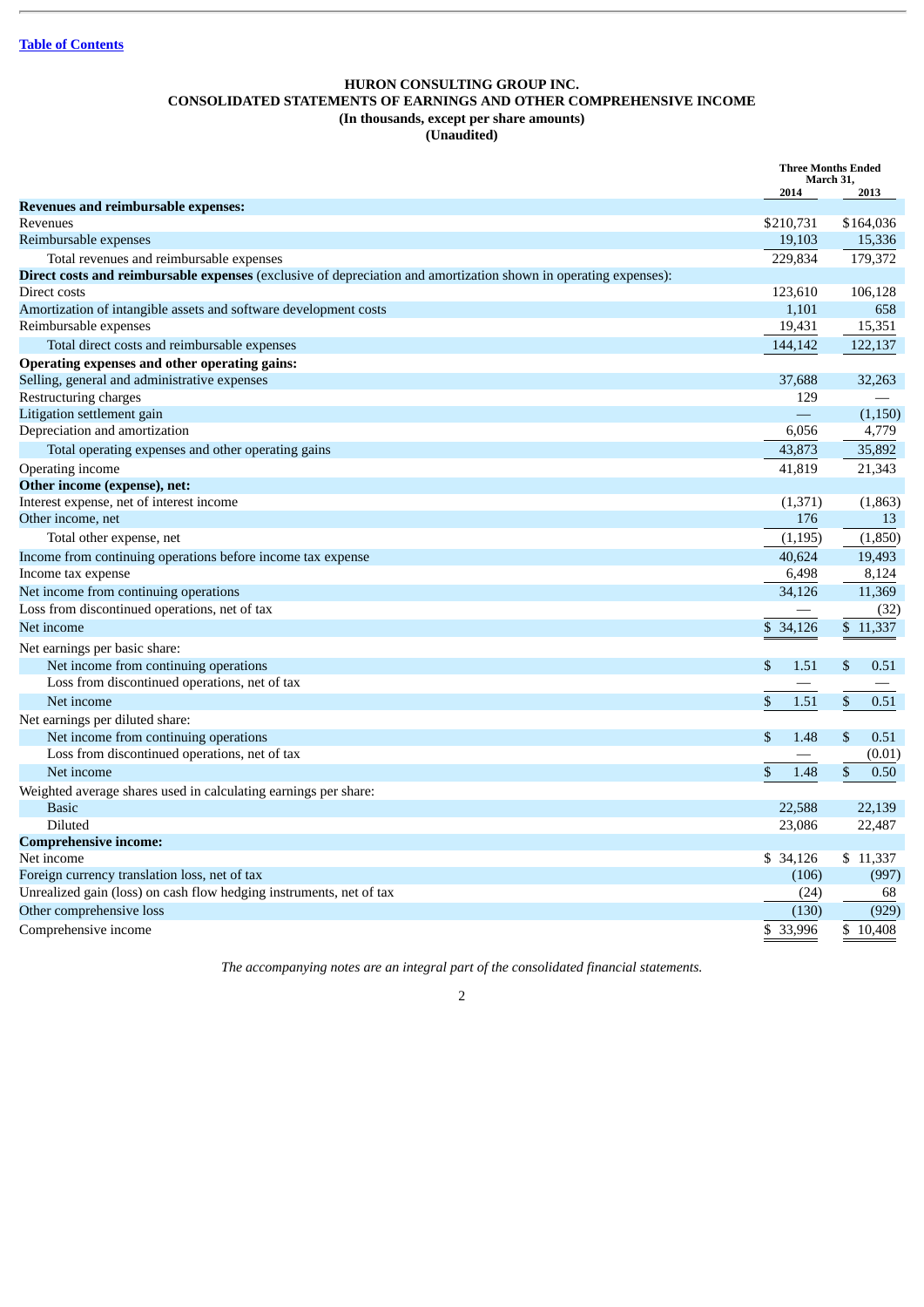## **HURON CONSULTING GROUP INC. CONSOLIDATED STATEMENT OF STOCKHOLDERS' EQUITY (In thousands, except share amounts)**

**(Unaudited)**

<span id="page-4-0"></span>

|                                                |               |        |                |            |         | Additional |           | <b>Accumulated Other</b> |               |
|------------------------------------------------|---------------|--------|----------------|------------|---------|------------|-----------|--------------------------|---------------|
|                                                | Common Stock  |        | Treasurv Stock |            | Paid-In |            | Retained  | Comprehensive            | Stockholders' |
|                                                | <b>Shares</b> | Amount | <b>Shares</b>  | Amount     |         | Capital    | Earnings  | Loss                     | <b>Equity</b> |
| <b>Balance at December 31, 2013</b>            | 24,453,461    | 245    | (2,003,704)    | \$(88,091) |         | 443,144    | \$175,763 | (797)                    | 530.264       |
| Comprehensive income                           |               |        |                |            |         |            | 34,126    | (130)                    | 33,996        |
| Issuance of common stock in connection with:   |               |        |                |            |         |            |           |                          |               |
| Restricted stock awards, net of cancellations  | 329.626       |        | (961)          | 12         |         | (15)       |           |                          |               |
| Exercise of stock options                      | 30,456        |        |                |            |         | 740        |           |                          | 740           |
| Share-based compensation                       |               |        |                |            |         | 7.973      |           |                          | 7,973         |
| Shares redeemed for employee tax withholdings  |               |        | (46,704)       | (3,067)    |         |            |           |                          | (3,067)       |
| Income tax benefit on share-based compensation |               |        |                |            |         | 3.477      |           |                          | 3,477         |
| <b>Balance at March 31, 2014</b>               | 24,813,543    | 248    | (2,051,369)    | \$(91,146) |         | 455,319    | \$209,889 | (927)                    | 573,383       |

*The accompanying notes are an integral part of the consolidated financial statements.*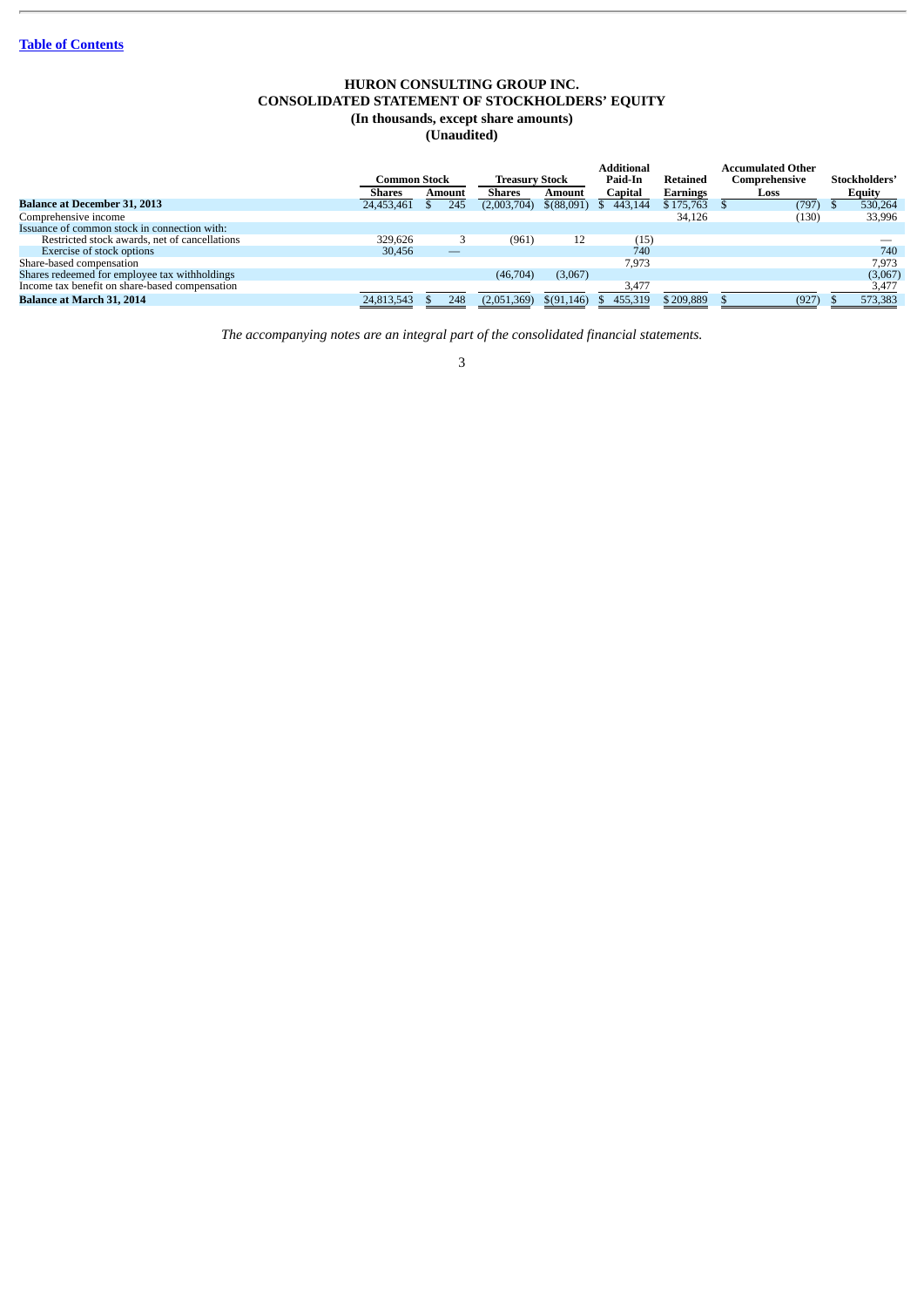## **HURON CONSULTING GROUP INC. CONSOLIDATED STATEMENTS OF CASH FLOWS (In thousands) (Unaudited)**

<span id="page-5-0"></span>

|                                                                                       | March 31,   | <b>Three Months Ended</b> |
|---------------------------------------------------------------------------------------|-------------|---------------------------|
|                                                                                       | 2014        | 2013                      |
| <b>Cash flows from operating activities:</b>                                          |             |                           |
| Net income                                                                            | \$ 34,126   | \$11,337                  |
| Adjustments to reconcile net income to net cash provided by operating activities:     |             |                           |
| Depreciation and amortization                                                         | 7,157       | 5,437                     |
| Share-based compensation                                                              | 5,136       | 4,635                     |
| Allowances for doubtful accounts and unbilled services                                | (72)        | 6,953                     |
| Deferred income taxes                                                                 | 9,829       | 6,083                     |
| Changes in operating assets and liabilities, net of businesses acquired:              |             |                           |
| (Increase) decrease in receivables from clients                                       | 27,757      | (4,742)                   |
| (Increase) decrease in unbilled services                                              | (34, 329)   | (18, 423)                 |
| (Increase) decrease in current income tax receivable / payable, net                   | (13,703)    | (8,513)                   |
| (Increase) decrease in other assets                                                   | 5,778       | 2,459                     |
| Increase (decrease) in accounts payable and accrued liabilities                       | 8,289       | (1, 164)                  |
| Increase (decrease) in accrued payroll and related benefits                           | (57, 169)   | (27, 018)                 |
| Increase (decrease) in deferred revenues                                              | (1,964)     | (34)                      |
| Net cash used in operating activities                                                 | (9, 165)    | (22,990)                  |
| <b>Cash flows from investing activities:</b>                                          |             |                           |
| Purchases of property and equipment, net                                              | (4,840)     | (5, 412)                  |
| Net investment in life insurance policies                                             | (167)       | (507)                     |
| Purchases of businesses                                                               | (17, 430)   |                           |
| Capitalization of internally developed software                                       |             | (692)                     |
| Proceeds from note receivable                                                         | 219         |                           |
| Net cash used in investing activities                                                 | (22, 218)   | (6,611)                   |
| <b>Cash flows from financing activities:</b>                                          |             |                           |
| Proceeds from exercise of stock options                                               | 740         | 27                        |
| Shares redeemed for employee tax withholdings                                         | (3,067)     | (565)                     |
| Tax benefit from share-based compensation                                             | 3,477       | 803                       |
| Proceeds from borrowings under credit facility                                        |             | 22,000                    |
| Repayments on credit facility                                                         | (6,250)     | (12,000)                  |
| Payments for capital lease obligations                                                | (21)        |                           |
| Net cash (used in) provided by financing activities                                   | (5, 121)    | 10,265                    |
| Effect of exchange rate changes on cash                                               | 14          | (77)                      |
| Net decrease in cash and cash equivalents                                             | (36, 490)   | (19, 413)                 |
| Cash and cash equivalents at beginning of the period                                  | 58,131      | 25,162                    |
| Cash and cash equivalents at end of the period                                        | \$21,641    | 5,749                     |
| Supplemental disclosure of cash flow information:                                     |             |                           |
| Non-cash investing and financing activities:                                          |             |                           |
| Property and equipment expenditures included in accounts payable and accrued expenses | \$<br>4,174 | 1,598<br>S.               |
| Contingent consideration related to business acquisitions                             | \$<br>590   | \$                        |
|                                                                                       |             |                           |

*The accompanying notes are an integral part of the consolidated financial statements.*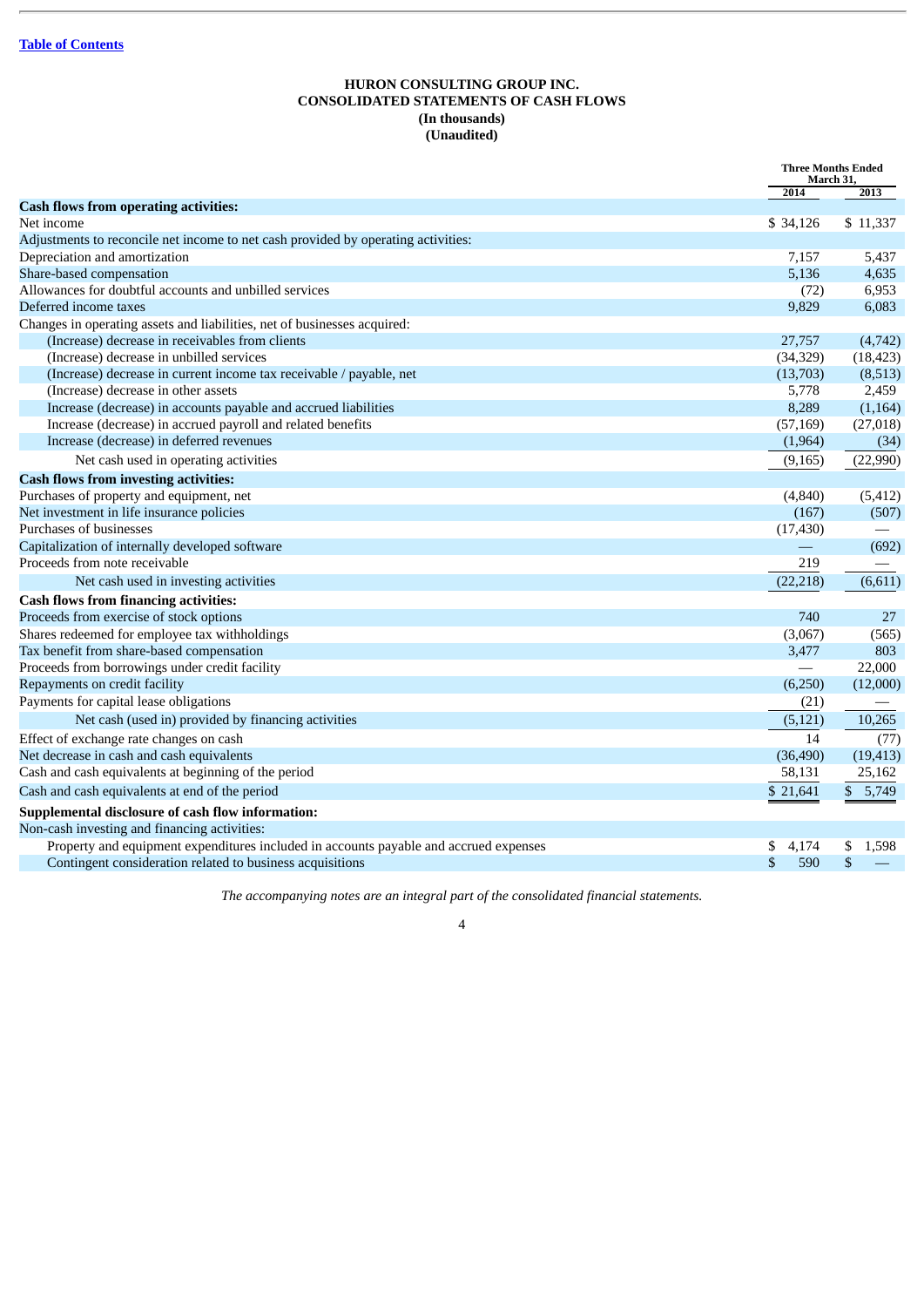#### <span id="page-6-0"></span>**1. Description of Business**

Huron Consulting Group is a leading provider of operational and financial consulting services. We help clients in diverse industries improve performance, transform the enterprise, reduce costs, leverage technology, process and review large amounts of complex data, address regulatory changes, recover from distress, and stimulate growth. Our professionals employ their expertise in finance, operations, strategy, and technology to provide our clients with specialized analyses and customized advice and solutions that are tailored to address each client's particular challenges and opportunities to deliver sustainable and measurable results. We provide consulting services to a wide variety of both financially sound and distressed organizations, including healthcare organizations, leading academic institutions, Fortune 500 companies, governmental entities, and law firms.

#### **2. Basis of Presentation**

The accompanying unaudited Consolidated Financial Statements reflect the financial position, results of operations and cash flows as of and for the three months ended March 31, 2014 and 2013. These financial statements have been prepared in accordance with the rules and regulations of the U.S. Securities and Exchange Commission ("SEC") for Quarterly Reports on Form 10-Q. Accordingly, these financial statements do not include all of the information and note disclosures required by accounting principles generally accepted in the United States of America ("GAAP") for annual financial statements. In the opinion of management, these financial statements reflect all adjustments of a normal, recurring nature necessary for the fair statement of our financial position, results of operations and cash flows for the interim periods presented in conformity with GAAP. These financial statements should be read in conjunction with the Consolidated Financial Statements and notes thereto for the year ended December 31, 2013 included in our Annual Report on Form 10- K.

Certain amounts reported in the previous year have been reclassified to conform to the 2014 presentation. Our results for any interim period are not necessarily indicative of results for a full year or any other interim period.

During the fourth quarter of 2013, we identified that accrued capital expenditures were incorrectly classified as Purchases of property and equipment, net within the investing activities section of the Consolidated Statements of Cash Flows. The Consolidated Statements of Cash Flows for the three months ended March 31, 2013 presented herein have been revised to reflect the correction of this error. The result of this correction was an increase in net cash used in investing activities of \$1.8 million in the first quarter of 2013 with an offsetting decrease in net cash used in operating activities. This classification error was not considered material for the quarters ended March 31, 2013, June 30, 2013, and September 30, 2013.

#### **3. New Accounting Pronouncements**

In April 2014, the Financial Accounting Standards Board ("FASB") issued Accounting Standards Update ("ASU") 2014-08, Presentation of Financial Statements (Topic 205) and Property, Plant, and Equipment (Topic 360), Reporting Discontinued Operations and Disclosures of Disposals of Components of an Entity. This guidance includes amendments that change the requirements for reporting discontinued operations and require additional disclosures about discontinued operations. Under the new guidance, only disposals representing a strategic shift in operations that has (or will have) a major effect on the entity's operations and financial results should be presented as discontinued operations. Examples include a disposal of a major geographic area, a major line of business, a major equity method investment, or other major parts of an entity. Additionally, the revised guidance requires expanded disclosures in the financial statements for discontinued operations as well as for disposals of significant components of an entity that do not qualify for discontinued operations presentation. This guidance is effective for the Company beginning in the first quarter of 2015. We do not expect the adoption of this guidance to have a material impact on our consolidated financial statements.

In July 2013, the FASB issued ASU No. 2013-11, Presentation of an Unrecognized Tax Benefit When a Net Operating Loss Carryforward, a Similar Tax Loss, or a Tax Credit Carryforward Exists. This guidance requires that an unrecognized tax benefit, or a portion of an unrecognized tax benefit, be presented in the financial statements as either a reduction to a deferred tax asset or separately as a liability depending on the existence, availability and/or use of an operating loss carryforward, a similar tax loss, or a tax credit carryforward. The Company adopted ASU 2013-11 effective January 1, 2014. The adoption of this guidance did not have any effect on the Company's consolidated financial statements.

In March 2013, the FASB issued ASU No. 2013-05, Parent's Accounting for the Cumulative Translation Adjustment Upon Derecognition of Certain Subsidiaries or Groups of Assets Within a Foreign Entity or of an Investment in a Foreign Entity, which amends current accounting guidance on foreign currency matters. This guidance requires that the entire amount of a cumulative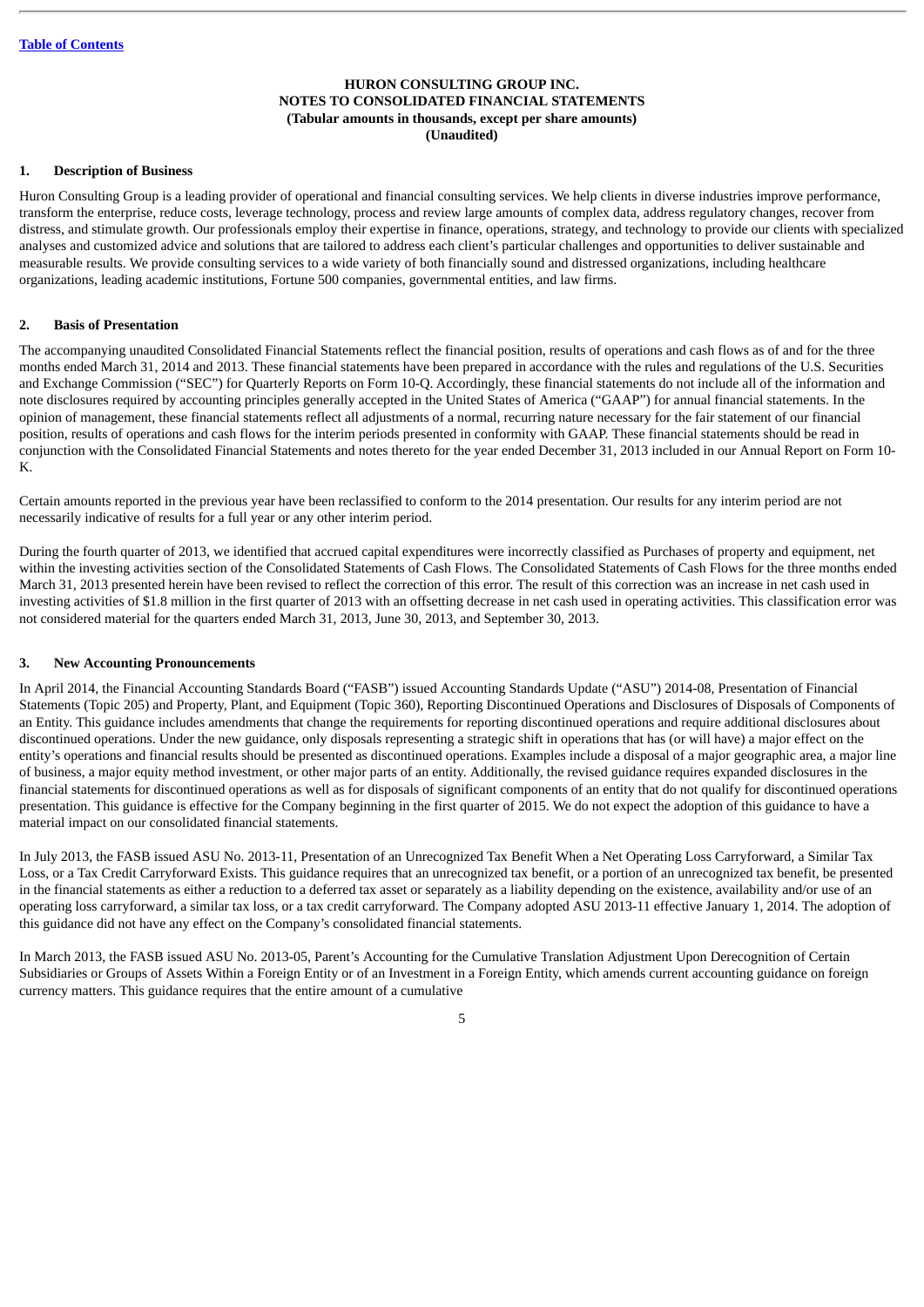translation adjustment related to an entity's investment in a foreign entity should be released when there has been a: (i) sale of a subsidiary or group of net assets within a foreign entity and the sale represents the substantially complete liquidation of the investment in the foreign entity, (ii) loss of a controlling financial interest in an investment in a foreign entity, and (iii) step acquisition for a foreign entity. The Company adopted ASU 2013-05 effective January 1, 2014. The adoption of this guidance did not have any effect on the Company's consolidated financial statements.

#### **4. Goodwill and Intangible Assets**

The table below sets forth the changes in the carrying amount of goodwill by reportable segment for the three months ended March 31, 2014.

| Balance as of December 31, 2013:                           | Huron<br>Healthcare | Huron<br>Legal | Huron<br><b>Education</b><br>and Life<br><b>Sciences</b> | Huron<br><b>Business</b><br><b>Advisory</b> | Total      |
|------------------------------------------------------------|---------------------|----------------|----------------------------------------------------------|---------------------------------------------|------------|
|                                                            |                     |                |                                                          |                                             |            |
| Goodwill                                                   | \$355,880           | \$53,159       | \$111,504                                                | \$159,077                                   | \$679,620  |
| Accumulated impairment                                     |                     |                |                                                          | (142, 983)                                  | (142, 983) |
| Goodwill, net as of December 31, 2013                      | 355,880             | 53,159         | 111,504                                                  | 16,094                                      | 536,637    |
| Goodwill recorded in connection with business combinations |                     |                | 8.308                                                    |                                             | 8.308      |
| Goodwill reallocation                                      |                     |                | (16,744)                                                 | 16,744                                      |            |
| Foreign currency translation                               |                     | 91             | (162)                                                    |                                             | (71)       |
| Goodwill, net as of March 31, 2014                         | \$355,880           | \$53,250       | \$102,906                                                | 32,838                                      | \$544,874  |

During the first quarter of 2014, we reorganized our internal operating structure to better align our service offerings and moved our Enterprise Performance Management ("EPM") practice (formerly referred to as Blue Stone International, a business which we acquired during the fourth quarter of 2013) from the Huron Education and Life Sciences segment to the Huron Business Advisory segment. As a result of this change, we reassigned the goodwill balance of the EPM practice, which totaled \$16.7 million as of March 31, 2014, from the Huron Education and Life Sciences reporting unit to the EPM reporting unit, which is part of the Huron Business Advisory segment.

In conjunction with the goodwill reassignment, we performed an interim impairment test for the goodwill balances within our Huron Education and Life Sciences and EPM reporting units as of March 31, 2014. Our goodwill impairment test was performed using the quantitative two-step process. Based on the results of the first step of the goodwill impairment test, we determined that the fair values of our Huron Education and Life Sciences and EPM reporting units exceeded their carrying values, including goodwill. As the fair value of each reporting unit exceeded its carrying value, including goodwill, the second step of the goodwill impairment test was not necessary.

During the first quarter of 2014, the Company completed the acquisition of The Frankel Group Associates LLC, a New York-based life sciences consulting firm, within the Huron Education and Life Sciences segment. The aggregate fair value of the consideration transferred totaled \$18.0 million, which includes the fair value of contingent consideration of \$0.6 million. As part of the purchase price allocation, we recorded \$5.7 million of intangible assets and \$8.3 million of goodwill.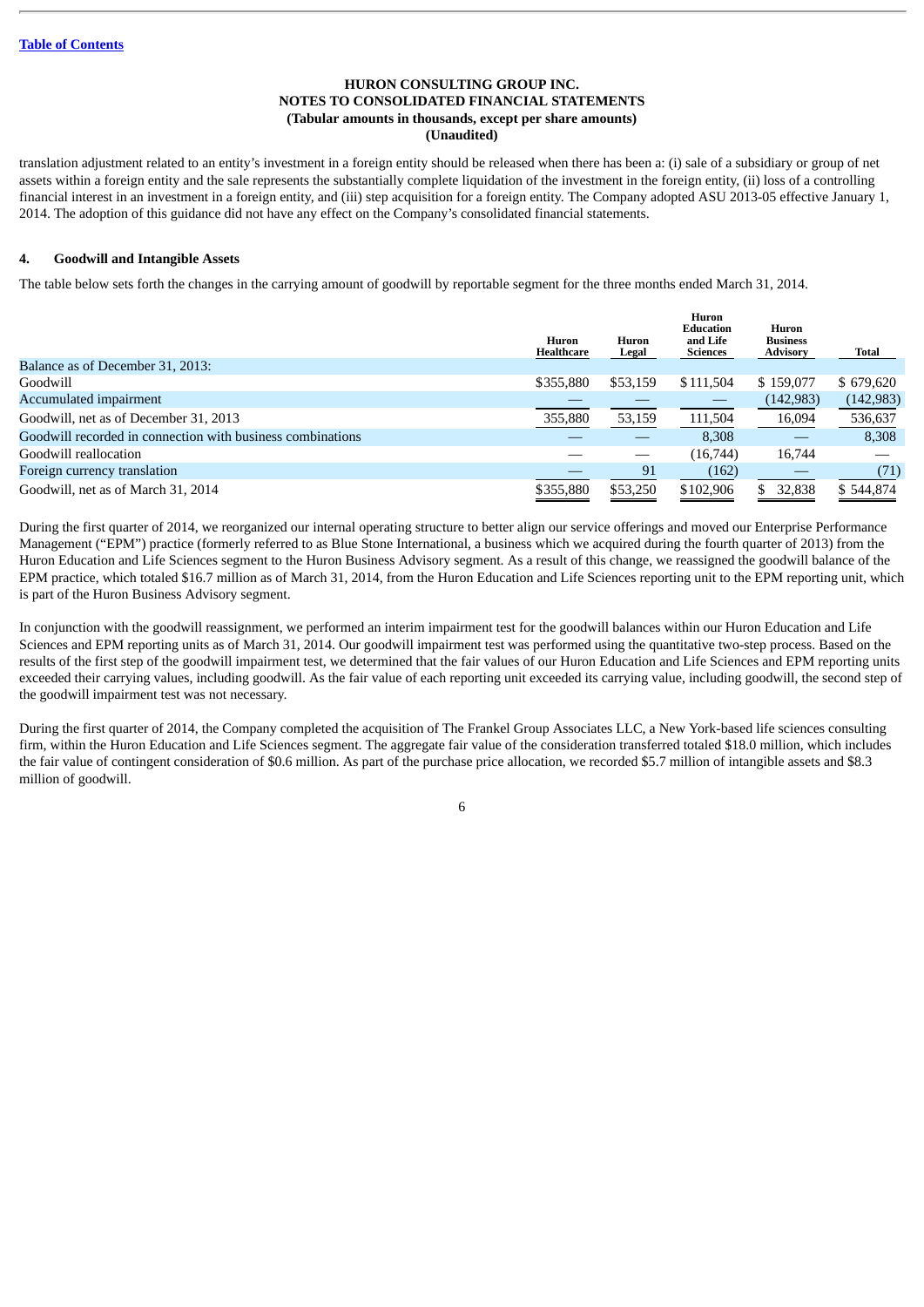Intangible assets as of March 31, 2014 and December 31, 2013 consisted of the following:

|                            |                                          |                             | <b>March 31, 2014</b>              |                                           | <b>December 31, 2013</b>    |
|----------------------------|------------------------------------------|-----------------------------|------------------------------------|-------------------------------------------|-----------------------------|
|                            | <b>Useful</b><br>Life in<br><u>Years</u> | Gross<br>Carrying<br>Amount | Accumulated<br><b>Amortization</b> | <b>Gross</b><br>Carrying<br><b>Amount</b> | Accumulated<br>Amortization |
| Customer contracts         |                                          | 686                         | 451                                | 689<br>SS.                                | 226<br>Ð                    |
| Customer relationships     | 3 to 13                                  | 35,747                      | 15,990                             | 31,946                                    | 14,814                      |
| Non-competition agreements | $1$ to $6$                               | 6,540                       | 4,014                              | 5,480                                     | 3,655                       |
| Trade names                | 1 to 8                                   | 230                         | 58                                 | 120                                       | 24                          |
| Technology and software    | 3 to 5                                   | 4,321                       | 2,786                              | 4,041                                     | 2,559                       |
| Document reviewer database |                                          | 450                         | 315                                | 450                                       | 270                         |
| License                    |                                          | 50                          | 13                                 | 50                                        | 6                           |
| Total                      |                                          | \$48,024                    | 23,627                             | \$42,776                                  | 21,554                      |

Identifiable intangible assets with finite lives are amortized over their estimated useful lives. The majority of customer relationships are amortized on an accelerated basis to correspond to the cash flows expected to be derived from the relationships. All other intangible assets are amortized on a straight-line basis.

Intangible assets amortization expense was \$2.5 million and \$1.5 million for the three months ended March 31, 2014 and March 31, 2013, respectively. Estimated annual intangible assets amortization expense is \$9.0 million for 2014, \$6.4 million for 2015, \$4.5 million for 2016, \$3.1 million for 2017, \$2.1 million for 2018, and \$1.1 million for 2019. Actual future amortization expense could differ from these estimated amounts as a result of future acquisitions and other factors.

#### **5. Earnings Per Share**

Basic earnings per share excludes dilution and is computed by dividing net income by the weighted average number of common shares outstanding for the period, excluding unvested restricted common stock. Diluted earnings per share reflects the potential reduction in earnings per share that could occur if securities or other contracts to issue common stock were exercised or converted into common stock under the treasury stock method. Earnings per share under the basic and diluted computations are as follows:

|                                                      |            | <b>Three Months Ended</b><br>March 31, |
|------------------------------------------------------|------------|----------------------------------------|
|                                                      | 2014       | 2013                                   |
| Net income from continuing operations                | \$34,126   | \$11,369                               |
| Loss from discontinued operations, net of tax        |            | (32)                                   |
| Net income                                           | \$34,126   | \$11,337                               |
| Weighted average common shares outstanding - basic   | 22,588     | 22,139                                 |
| Weighted average common stock equivalents            | 498        | 348                                    |
| Weighted average common shares outstanding – diluted | 23,086     | 22,487                                 |
| Net earnings per basic share:                        |            |                                        |
| Net income from continuing operations                | \$<br>1.51 | \$.<br>0.51                            |
| Loss from discontinued operations, net of tax        |            |                                        |
| Net income                                           | 1.51       | 0.51                                   |
| Net earnings per diluted share:                      |            |                                        |
| Net income from continuing operations                | \$<br>1.48 | 0.51                                   |
| Loss from discontinued operations, net of tax        |            | (0.01)                                 |
| Net income                                           | 1.48       | 0.50                                   |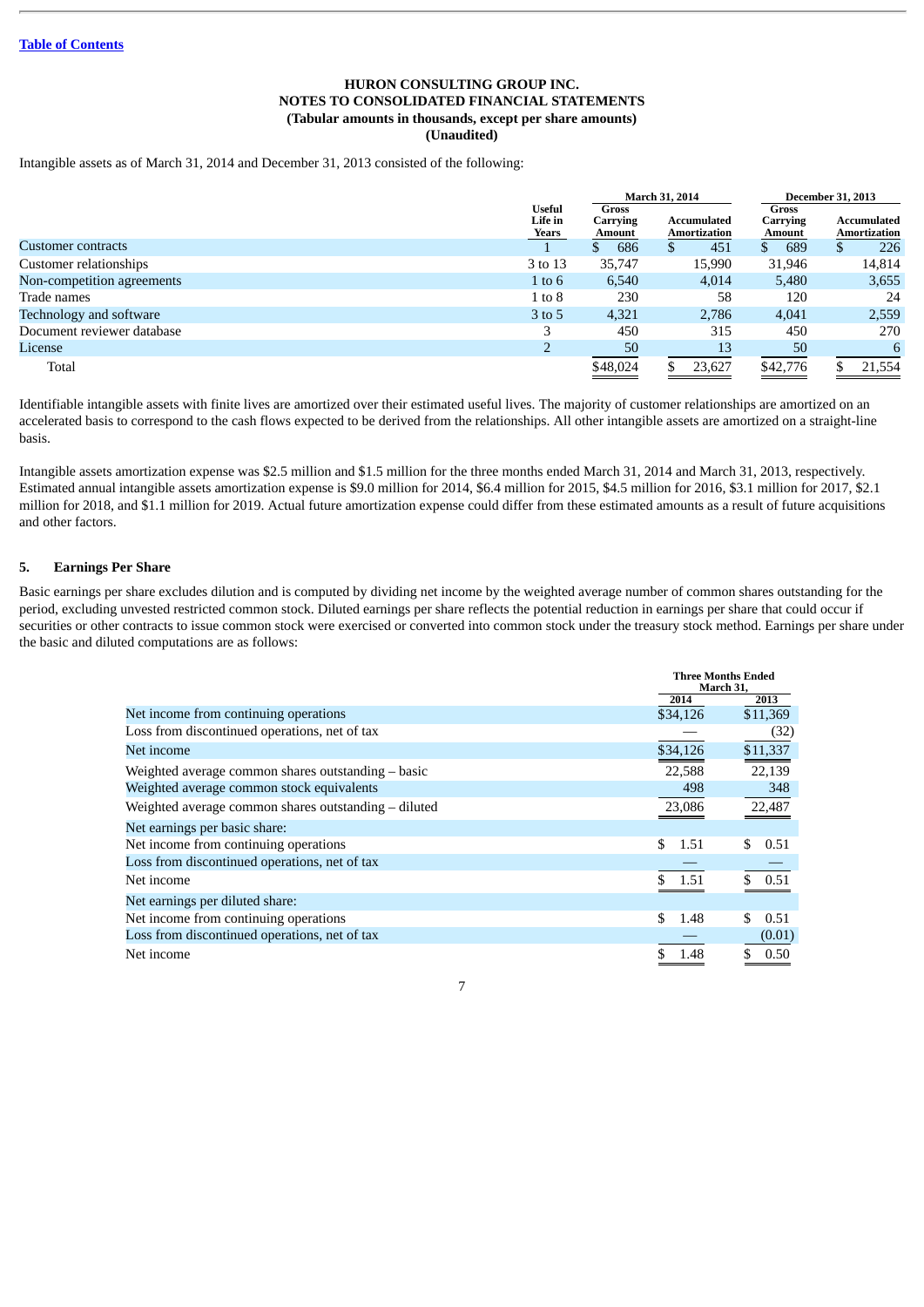The computation of diluted earnings per share excludes unvested restricted common stock, outstanding options and other common stock equivalents in periods where inclusion of such potential common stock instruments would be anti-dilutive. There were no anti-dilutive common stock equivalents for the three months ended March 31, 2014. The weighted average common stock equivalents presented above do not include the effect of approximately 78,900 common stock equivalents for the three months ended March 31, 2013, because their inclusion would be anti-dilutive.

#### **6. Borrowings**

During 2011, the Company and certain of the Company's subsidiaries as guarantors entered into an Amended and Restated Credit Agreement with various financial institutions, as amended by the first, second, and third amendments to the credit agreement dated as of August 31, 2012, September 25, 2013, and February 14, 2014, respectively (as amended and modified, the "2011 Credit Agreement"). The second amendment to the credit agreement extended the term of the 2011 Credit Agreement from August 31, 2017 to September 25, 2018, and provided for less restrictive covenants, among other things.

The 2011 Credit Agreement consists of a senior secured credit facility in an aggregate principal amount of \$450.0 million comprised of a five-year revolving credit facility ("Revolver") under which the Company may borrow from time to time up to \$247.5 million and a \$202.5 million five-year term loan facility ("Term Loan") that was funded in a single advance on the closing date of the first amendment. The 2011 Credit Agreement provides for the option to increase the revolving credit facility in an aggregate amount of up to \$50 million subject to certain requirements as defined in the 2011 Credit Agreement. The proceeds of the senior secured credit facility were used to refinance existing indebtedness and will continue to be used for working capital, capital expenditures, and other corporate purposes.

The obligations under the 2011 Credit Agreement are secured pursuant to a Security Agreement with Bank of America, N.A. as Collateral Agent. The Security Agreement grants Bank of America, N.A., for the ratable benefit of the lenders under the 2011 Credit Agreement, a first-priority lien, subject to permitted liens, on substantially all of the personal property assets of the Company and the subsidiary guarantors. The Revolver and Term Loan are also secured by a pledge of 100% of the voting stock or other equity interests in our domestic subsidiaries and 65% of the voting stock or other equity interests in our foreign subsidiaries.

Fees and interest on borrowings vary based on our total debt to earnings before interest, taxes, depreciation and amortization ("EBITDA") ratio as set forth in the 2011 Credit Agreement. Interest is based on a spread over the London Interbank Offered Rate ("LIBOR") or a spread over the base rate, as selected by the Company. The base rate is the greater of (a) the Federal Funds Rate plus 0.5%, (b) the Prime Rate and (c) except during a Eurodollar Unavailability Period, the Eurodollar Rate plus 1.0%.

As of the date of the second amendment to the credit agreement, the Term Loan had a principal amount outstanding of \$181.3 million. This principal balance is subject to scheduled quarterly amortization payments that began in 2013. The aggregate annual quarterly amortization payments, expressed as a percentage of the original principal balance, are as follows: 6.9% in 2013, 13.8% in 2014, 15.8% in 2015, 16.6% in 2016, 16.6% in 2017, and 30.3% in 2018, as set forth in the 2011 Credit Agreement. The maturity date for the Term Loan is September 25, 2018, at which time the outstanding principal balance and all accrued interest will be due and payable in full. All outstanding borrowings under the Revolver, as amended, will be due upon expiration of the 2011 Credit Agreement on September 25, 2018. As of March 31, 2014, the Company has made all scheduled quarterly amortization payments as they have come due in accordance with the Term Loan.

Under the 2011 Credit Agreement, dividends are restricted to an amount up to \$50 million plus 50% of cumulative consolidated net income from the closing date of the 2011 Credit Agreement plus 50% of the net cash proceeds from equity issuances. In addition, certain acquisitions and similar transactions need to be approved by the lenders.

The 2011 Credit Agreement contains quarterly financial covenants that require us to maintain a minimum fixed charge coverage ratio of 2.25 to 1.00 and a maximum leverage ratio that varies throughout the term and was 3.25 to 1.00 as of March 31, 2014, as those ratios are defined therein, as well as a minimum net worth greater than \$150 million. At March 31, 2014, we were in compliance with these financial covenants with a fixed charge coverage ratio of 4.75 to 1.00, a leverage ratio of 0.91 to 1.00, and net worth greater than \$150 million. At December 31, 2013, we were also in compliance with these financial debt covenants.

The borrowing capacity under the 2011 Credit Agreement is reduced by any outstanding letters of credit and payments under the Term Loan. At March 31, 2014, outstanding letters of credit totaled \$5.5 million and are primarily used as security deposits for our office facilities. As of March 31, 2014, the unused borrowing capacity under the 2011 Credit Agreement was \$242.0 million. Borrowings outstanding under this credit facility at March 31, 2014 totaled \$162.5 million, all of which was under the Term Loan. These borrowings carried a weighted average interest rate of 2.3%, including the effect of the interest rate swaps described below in Note 8 "Derivative Instruments and Hedging Activity." Borrowings outstanding at December 31, 2013 were \$168.8 million and carried a weighted average interest rate of 2.0%.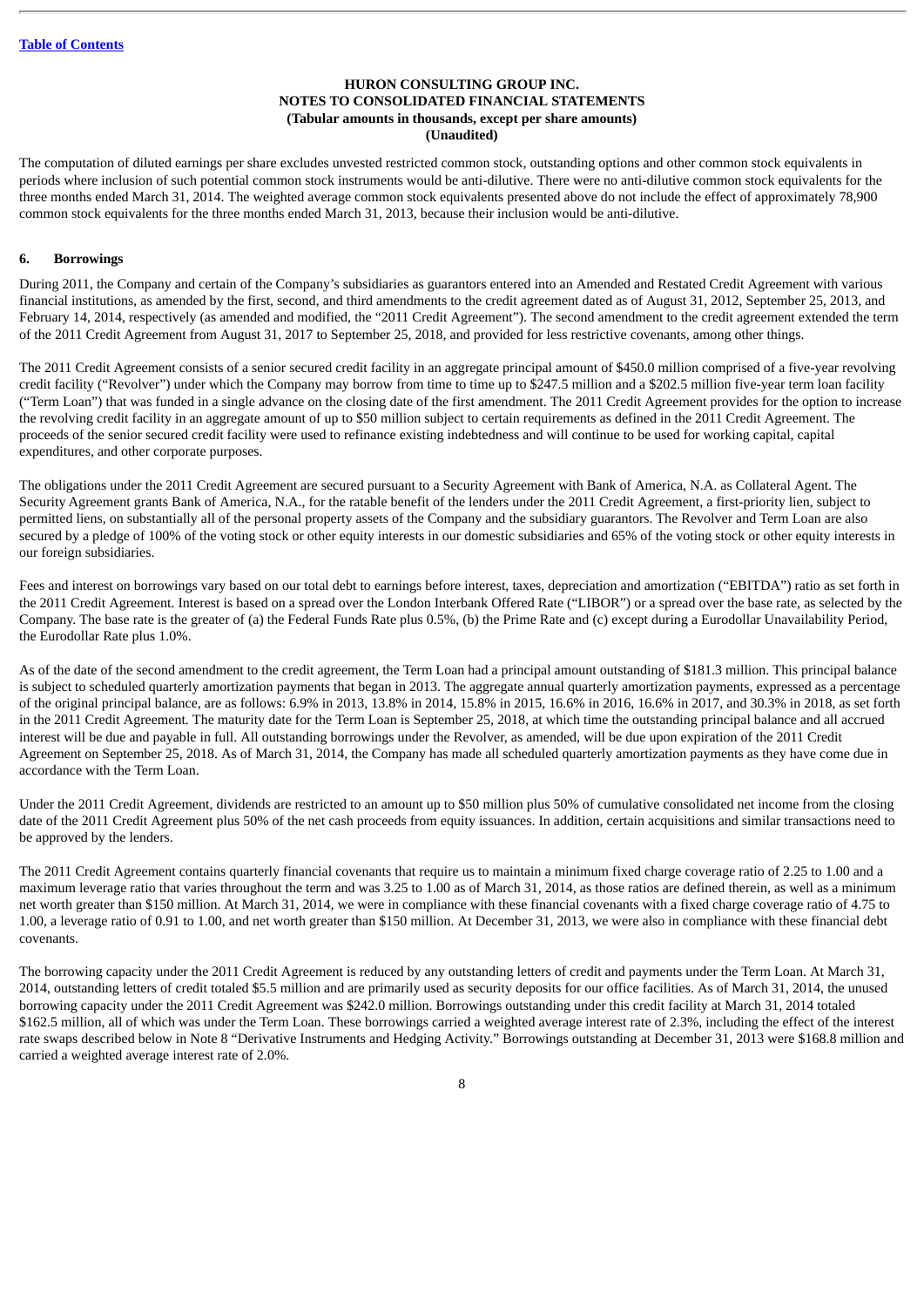#### **7. Restructuring Charges**

During the first quarter of 2014, we incurred a \$0.1 million pretax restructuring charge related to workforce reductions in our London office to better align our resources with market demand in our Huron Legal segment. We did not incur a restructuring charge during the first quarter of 2013.

As of March 31, 2014, our restructuring charge liability is \$0.4 million, and primarily consists of \$0.3 million related to the present value of remaining lease payments, net of estimated sublease income, for our vacated office spaces in San Francisco and Washington, D.C. and \$0.1 million related to severance costs. The restructuring charge liability is included as a component of Accrued expenses and Deferred compensation and other liabilities.

#### **8. Derivative Instruments and Hedging Activity**

On December 8, 2011, we entered into a forward amortizing interest rate swap agreement effective on February 29, 2012 and ending on April 14, 2016. We entered into this derivative instrument to hedge against the interest rate risks of our variable-rate borrowings described in Note 6 "Borrowings." The swap had an initial notional amount of \$56.6 million and amortizes throughout the term. Under the terms of the interest rate swap agreement, we receive from the counterparty interest on the notional amount based on one-month LIBOR and we pay to the counterparty a fixed rate of 0.9875%.

On May 30, 2012, we entered into a forward amortizing interest rate swap agreement effective on May 31, 2012 and ending on April 14, 2016. We entered into this derivative instrument to further hedge against the interest rate risks of our variable-rate borrowings. The swap had an initial notional amount of \$37.0 million and amortizes throughout the term. Under the terms of the interest rate swap agreement, we receive from the counterparty interest on the notional amount based on one-month LIBOR and we pay to the counterparty a fixed rate of 0.70%.

On April 4, 2013, we entered into a forward amortizing interest rate swap agreement effective on March 31, 2014 and ending on August 31, 2017. We entered into this derivative instrument to further hedge against the interest rate risks of our variable-rate borrowings. The swap has an initial notional amount of \$60.0 million and amortizes such that, collectively with our other two interest rate swaps, we are effectively fixing the interest rate on 80% of our Term Loan borrowings throughout the term of the swap agreement. Under the terms of the interest rate swap agreement, we will receive from the counterparty interest on the notional amount based on one-month LIBOR and we will pay to the counterparty a fixed rate of 0.985%.

ASC Topic 815, "Derivatives and Hedging," requires companies to recognize all derivative instruments as either assets or liabilities at fair value on the balance sheet. In accordance with ASC Topic 815, we have designated these derivative instruments as cash flow hedges. As such, changes in the fair value of the derivative instruments are recorded as a component of other comprehensive income ("OCI") to the extent of effectiveness and reclassified into interest expense upon settlement. The ineffective portion of the change in fair value of the derivative instruments is recognized in interest expense. As of March 31, 2014, it was anticipated that \$0.5 million of the losses, net of tax, currently recorded in accumulated other comprehensive loss will be reclassified into earnings within the next 12 months. Our interest rate swap agreements were effective during the three months ended March 31, 2014.

The table below sets forth additional information relating to these interest rate swaps designated as cash flow hedging instruments as of March 31, 2014 and December 31, 2013.

|                                             | <b>Fair Value (Derivative Asset and Liability)</b> |  |                      |  |  |  |  |
|---------------------------------------------|----------------------------------------------------|--|----------------------|--|--|--|--|
| <b>Balance Sheet Location</b>               | March 31.<br>2014                                  |  | December 31.<br>2013 |  |  |  |  |
| Other non-current assets                    | 797                                                |  | 752                  |  |  |  |  |
| Accrued expenses                            | 927                                                |  | 765.                 |  |  |  |  |
| Deferred compensation and other liabilities | 64                                                 |  | 140                  |  |  |  |  |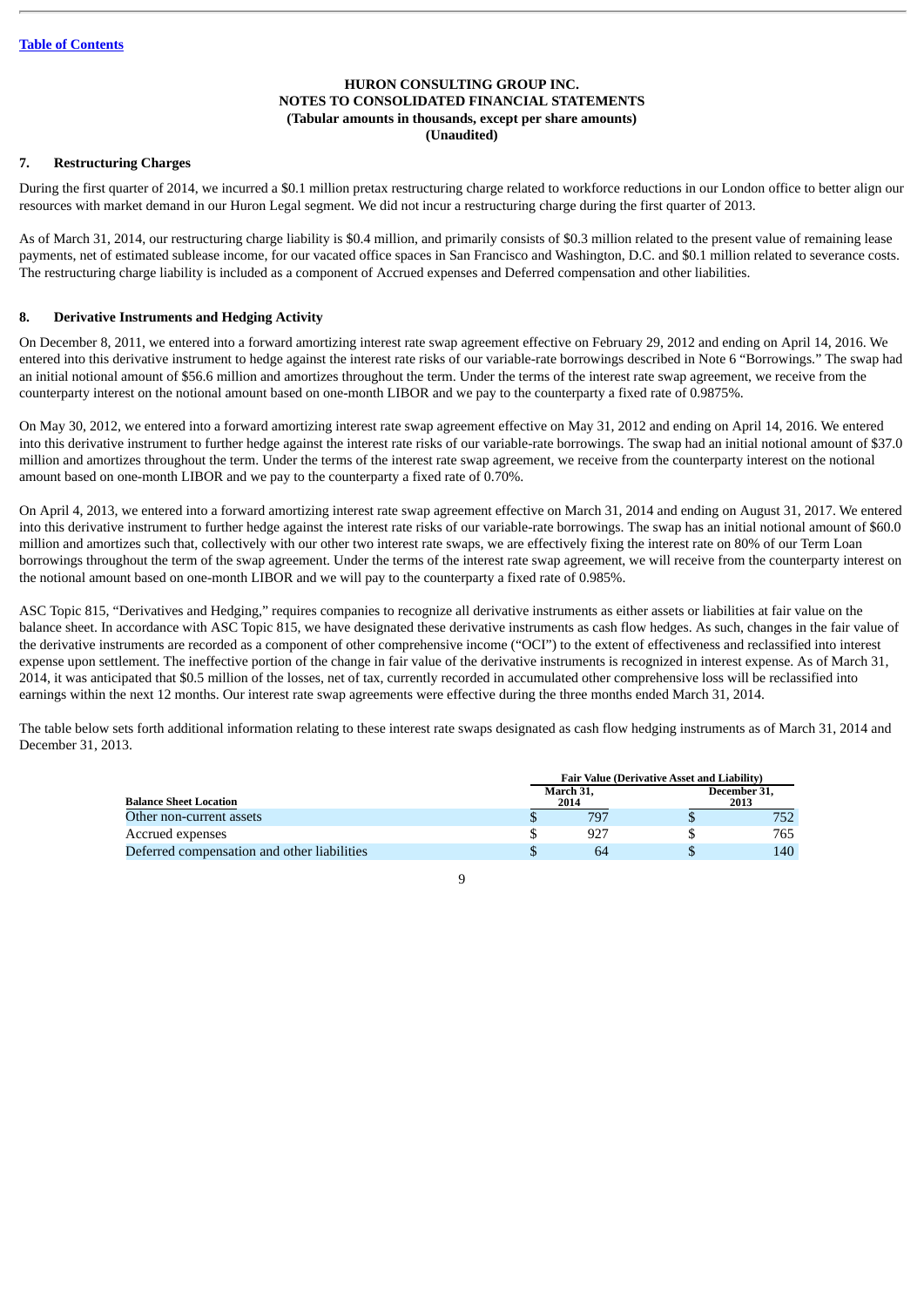All of the Company's derivative instruments are transacted under the International Swaps and Derivatives Association (ISDA) master agreements. These agreements permit the net settlement of amounts owed in the event of default and certain other termination events. Although netting is permitted, it is the Company's policy to record all derivative assets and liabilities on a gross basis on the Consolidated Balance Sheets. If we had elected to net derivative instruments subject to master netting agreements as of March 31, 2014 and December 31, 2013, the impact would have reduced our derivative assets and liabilities by \$0.8 million for both periods.

We do not use derivative instruments for trading or other speculative purposes, and we did not have any other derivative instruments or hedging activities as of March 31, 2014. Refer to Note 10 "Other Comprehensive Income (Loss)" for additional information on our derivative instruments.

#### **9. Fair Value of Financial Instruments**

Certain of our assets and liabilities are measured at fair value. ASC Topic 820, "Fair Value Measurements and Disclosures," defines fair value as the price that would be received to sell an asset or the price that would be paid to transfer a liability in an orderly transaction between market participants at the measurement date. ASC Topic 820 establishes a fair value hierarchy for inputs used in measuring fair value and requires companies to maximize the use of observable inputs and minimize the use of unobservable inputs. The fair value hierarchy consists of three levels based on the objectivity of the inputs as follows:

Level 1 Inputs Ouoted prices in active markets for identical assets or liabilities that the reporting entity has the ability to access at the measurement date.

Level 2 Inputs Ouoted prices in active markets for similar assets or liabilities; quoted prices for identical or similar assets or liabilities in markets that are not active; inputs other than quoted prices that are observable for the asset or liability; or inputs that are derived principally from or corroborated by observable market data by correlation or other means.

Level 3 Inputs Unobservable inputs for the asset or liability, and include situations in which there is little, if any, market activity for the asset or liability.

Cash and cash equivalents are stated at cost, which approximates fair market value. The carrying values for receivables from clients, unbilled services, accounts payable, deferred revenues and other accrued liabilities reasonably approximate fair market value due to the nature of the financial instrument and the short-term maturity of these items. The carrying values of our bank borrowings reported in the Consolidated Balance Sheets approximate fair value, using level 2 inputs, since they bear interest at variable rates based on market rates as set forth in the 2011 Credit Agreement. Refer to Note 6 "Borrowings."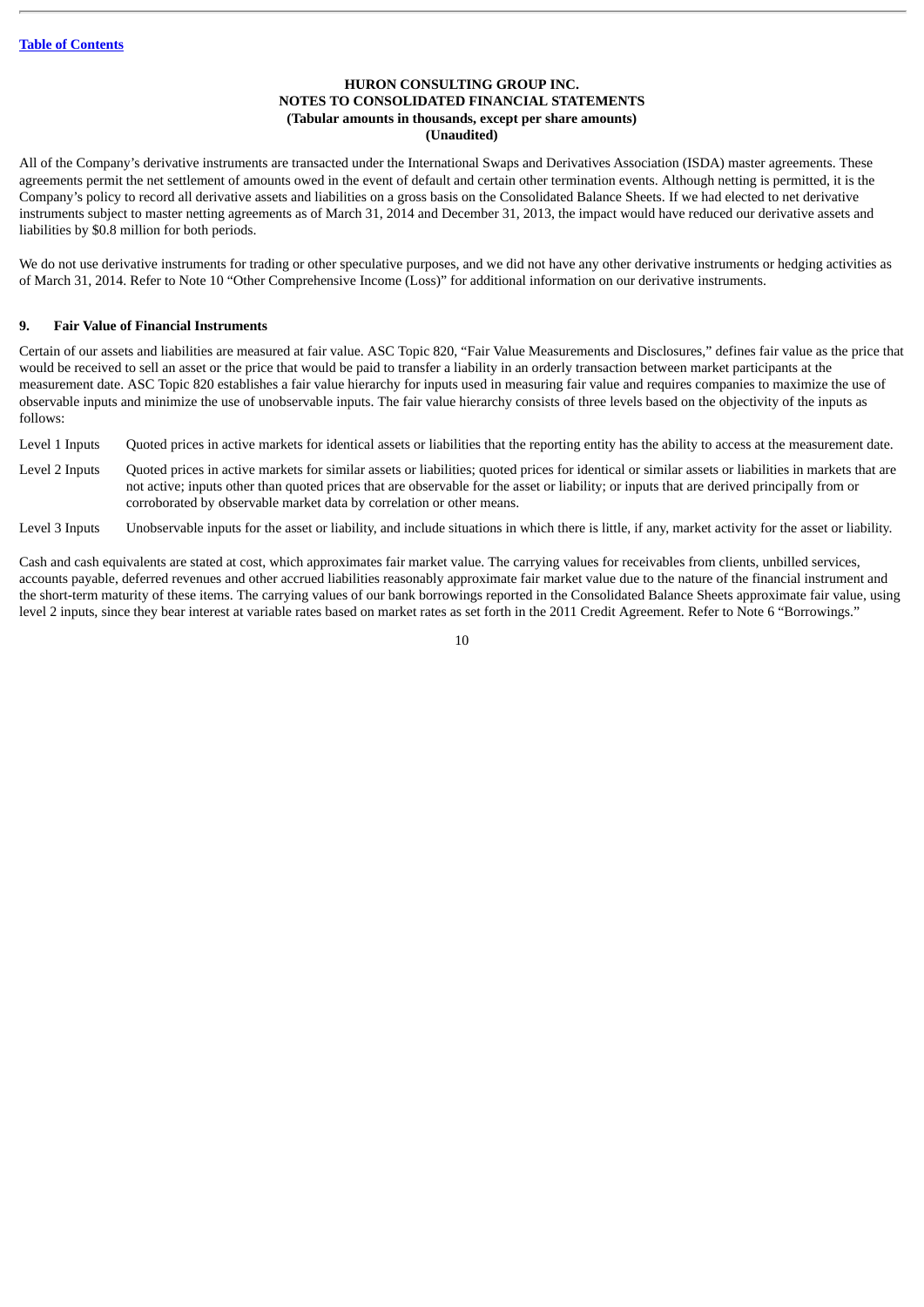The table below sets forth our fair value hierarchy for our financial assets and liabilities measured at fair value on a recurring basis as of March 31, 2014 and December 31, 2013.

|                                  | <b>Ouoted Prices</b><br>in Active<br><b>Markets</b> for<br><b>Identical Assets</b><br>(Level 1) |  | <b>Significant</b><br>Other<br><b>Observable</b><br><b>Inputs</b><br>(Level 2) |     | <b>Significant</b><br>Unobservable<br><b>Inputs</b><br>(Level 3) | <b>Total</b>        |
|----------------------------------|-------------------------------------------------------------------------------------------------|--|--------------------------------------------------------------------------------|-----|------------------------------------------------------------------|---------------------|
| <b>March 31, 2014</b>            |                                                                                                 |  |                                                                                |     |                                                                  |                     |
| Assets:                          |                                                                                                 |  |                                                                                |     |                                                                  |                     |
| Promissory note                  | \$                                                                                              |  | \$                                                                             |     | \$<br>2,542                                                      | \$2,542             |
| Interest rate swaps              |                                                                                                 |  |                                                                                | 330 |                                                                  | 330                 |
| <b>Total assets</b>              | \$                                                                                              |  | \$                                                                             | 330 | \$<br>2,542                                                      | \$2,872             |
| <b>Liabilities:</b>              |                                                                                                 |  |                                                                                |     |                                                                  |                     |
| Interest rate swaps              | \$                                                                                              |  | \$                                                                             | 524 | \$                                                               | \$524               |
| Deferred acquisition payment     |                                                                                                 |  |                                                                                |     | 5,253                                                            | 5,253               |
| Contingent acquisition liability |                                                                                                 |  |                                                                                | __  | 590                                                              | 590                 |
| <b>Total liabilities</b>         | \$                                                                                              |  | \$                                                                             | 524 | \$<br>5,843                                                      | \$6,367             |
| <b>December 31, 2013</b>         |                                                                                                 |  |                                                                                |     |                                                                  |                     |
| Asset:                           |                                                                                                 |  |                                                                                |     |                                                                  |                     |
| Promissory note                  | \$                                                                                              |  | \$                                                                             |     | \$<br>2,726                                                      | \$2,726             |
| Interest rate swaps              |                                                                                                 |  |                                                                                | 430 |                                                                  | 430                 |
| <b>Total assets</b>              | \$                                                                                              |  | \$                                                                             | 430 | \$<br>2,726                                                      | \$3,156             |
| <b>Liabilities:</b>              |                                                                                                 |  |                                                                                |     |                                                                  |                     |
| Interest rate swaps              | \$                                                                                              |  | \$                                                                             | 583 | \$                                                               | $\mathbb{S}$<br>583 |
| Deferred acquisition payment     |                                                                                                 |  |                                                                                |     | 5,177                                                            | 5,177               |
| <b>Total liabilities</b>         | \$                                                                                              |  | \$                                                                             | 583 | \$<br>5,177                                                      | \$5,760             |

As part of the consideration received for the sale of our Accounting Advisory practice on December 30, 2011, the Company received a \$3.5 million promissory note payable over four years. During the first quarter of 2014, we refinanced the note to temporarily decrease the quarterly payment amounts and extend the term of the note to mature on October 31, 2017. The note will continue to be paid to the Company in quarterly installments, in amounts which increase over time. The fair value of the note is based on the net present value of the projected cash flows using a discount rate of 14%, which accounts for the risks associated with the note. The decrease in the fair value of the note during the first three months of 2014 reflects the principal payments received, less the accretion of interest income in excess of interest payments received. The portion of the note expected to be received in the next twelve months is recorded as a receivable in Prepaid expenses and other current assets. The remaining portion of the note is recorded in Other non-current assets.

The fair value of the interest rate swaps was derived using estimates to settle the interest rate swap agreements, which are based on the net present value of expected future cash flows on each leg of the swaps utilizing market-based inputs and discount rates reflecting the risks involved.

Deferred acquisition payments are included in the total purchase consideration for certain business acquisitions the Company has completed and represent fixed future payments owed to the sellers of those businesses. The fair value of the deferred acquisition payment is based on the two-year payment term and the net present value of expected cash flows using a discount rate of 6%. The increase in the fair value of the deferred acquisition payment during the first three months of 2014 reflects the accretion of interest expense in excess of interest payments made.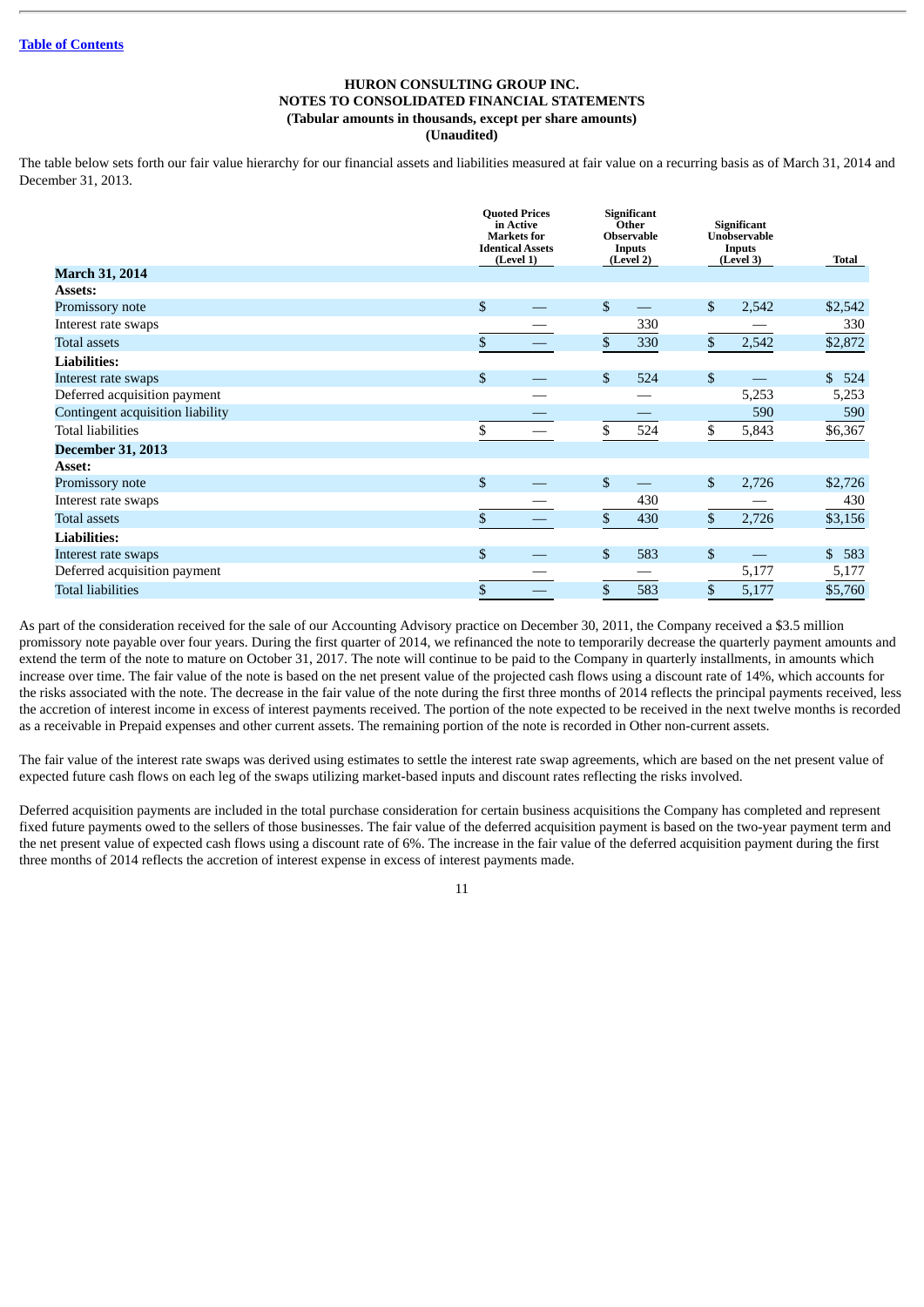The fair value of the contingent acquisition liability was calculated at the acquisition date using a probability weighted estimated payout based on assumptions used in our latest projections and discounted to fair value using a discount rate of 1.9%. On a quarterly basis, the contingent acquisition liability will be remeasured at current fair value with any changes to the fair value recorded in earnings. The fair value of the contingent acquisition liability is recorded in Accrued expenses.

#### **10. Other Comprehensive Income (Loss)**

The table below sets forth the components of other comprehensive income (loss), net of tax, for the three months ended March 31, 2014 and 2013.

|                                             |                               | <b>Three Months Ended</b><br>March 31, 2014 |                        | <b>Three Months Ended</b><br>March 31, 2013 |                             |                 |  |
|---------------------------------------------|-------------------------------|---------------------------------------------|------------------------|---------------------------------------------|-----------------------------|-----------------|--|
|                                             | <b>Before</b><br><b>Taxes</b> | Tax<br>(Expense)<br>Benefit                 | Net of<br><b>Taxes</b> | <b>Before</b><br><b>Taxes</b>               | Tax<br>(Expense)<br>Benefit | Net of<br>Taxes |  |
| Other comprehensive income:                 |                               |                                             |                        |                                             |                             |                 |  |
| Foreign currency translation adjustment     | \$(106)                       |                                             | \$(106)                | \$(1,048)                                   | 51                          | \$(997)         |  |
| Unrealized gain (loss) on cash flow hedges: |                               |                                             |                        |                                             |                             |                 |  |
| Change in fair value                        | \$(171)                       | 69                                          | \$(102)                | (25)<br>S                                   | 11                          | (14)            |  |
| Reclassification adjustments into earnings  | 130                           | (52)                                        | 78                     | 137                                         | (55)                        | 82              |  |
| Net unrealized gain (loss)                  | \$(41)                        |                                             | (24)<br>S.             | 112                                         | (44                         | 68              |  |
| Other comprehensive income (loss)           | \$(147)                       |                                             | \$(130)                | (936)<br>S                                  |                             | \$(929)         |  |

The before tax amounts reclassified from accumulated other comprehensive loss related to our cash flow hedges are recorded to Interest expense, net of interest income.

Accumulated other comprehensive loss, net of tax, includes the following components:

|                            | <b>Foreign Currency</b><br>Translation<br>Adiustments | <b>Net Unrealized</b><br><b>Losses</b> on<br><b>Derivatives</b> | <b>Accumulated Other</b><br>Comprehensive Loss |       |  |
|----------------------------|-------------------------------------------------------|-----------------------------------------------------------------|------------------------------------------------|-------|--|
| Balance, December 31, 2013 | (716)                                                 | (81)                                                            |                                                | (797) |  |
| Current period change      | (106)                                                 | (24)                                                            |                                                | (130) |  |
| Balance, March 31, 2014    | (822)                                                 | (105)                                                           |                                                | (927) |  |

#### **11. Income Taxes**

The Company's effective tax rates for the three months ended March 31, 2014 and 2013 were 16.0% and 41.7%, respectively. The effective tax rate for the three months ended March 31, 2014 was lower than the statutory rate, inclusive of state income taxes, due primarily to the impact of a tax election made in the first quarter of 2014 to classify one of our wholly-owned foreign subsidiaries as a disregarded entity for U.S. federal income tax purposes (commonly referred to as a "check-the-box" election). As a result of this election, we expect to realize an income tax benefit of \$13.8 million, of which \$2.4 million is unrecognized, resulting in a net recognized tax benefit of \$11.4 million during the quarter. This recognized benefit was partially offset by \$1.2 million in expenses related to the establishment of a valuation allowance for certain foreign tax credits and increased deferred tax liabilities as a result of the aforementioned election. The effective tax rate for the three months ended March 31, 2013 was higher than the statutory rate, inclusive of state income taxes, due primarily to the impact of foreign losses with no tax benefit and certain non-deductible business expenses, partially offset by the impact of the retroactive reinstatement of the federal research and development tax credit, which was enacted during the quarter.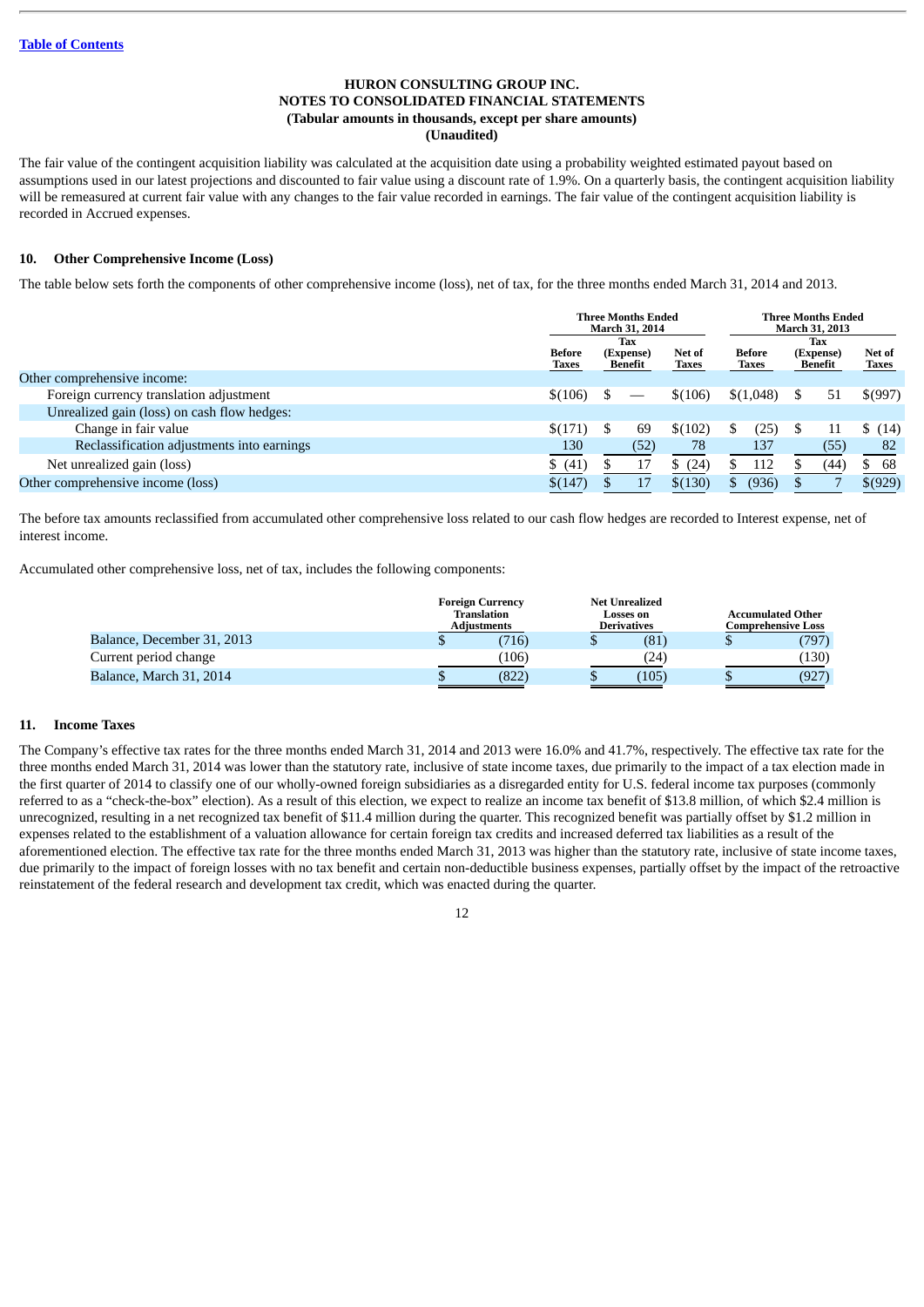#### **12. Commitments, Contingencies and Guarantees**

#### **Litigation**

## *Qui Tam Action*

On December 9, 2009, plaintiff, Associates Against Outlier Fraud, filed a first amended *qui tam* complaint against Huron Consulting Group Inc. and others under the federal and New York state False Claims Act ("FCA") in the United States District Court for the Southern District of New York. The federal and state FCA authorize private individuals (known as "relators") to sue on behalf of the government (known as "*qui tam*" actions) alleging that false or fraudulent claims were knowingly submitted to the government. Once a *qui tam* action is filed, the government may elect to intervene in the action. If the government declines to intervene, the relator may proceed with the action. Under the federal and state FCA, the government may recover treble damages and civil penalties (civil penalties of up to \$11,000 per violation under the federal FCA and \$12,000 per violation under the state FCA). On January 6, 2010, the United States declined to intervene in the lawsuit. After the Court granted Huron's motion to dismiss without prejudice, on September 29, 2010, the relator filed a second amended complaint alleging that Huron and others caused St. Vincent Catholic Medical Center to receive more than \$30 million in inflated outlier payments under the Medicare and Medicaid programs in violation of the federal and state FCA and seeking to recover an unspecified amount of civil penalties. On March 8, 2013, the Court granted Huron's motion for summary judgment and dismissed the relator's second amended complaint in its entirety with prejudice. As a result, we reversed the charge of \$1.2 million relating to settlement discussions which we originally recorded in the second quarter of 2012, in accordance with ASC Topic 450, "Contingencies." The relator filed an appeal on April 2, 2013. On April 8, 2013, Huron filed an appeal of an earlier denial of a motion to dismiss filed by Huron which argued that the relator's action was barred because, under the FCA jurisdictional bar, the action was based on publicly disclosed information and the relator cannot qualify as an original source. We continue to believe that the claims are without merit and intend to vigorously defend ourselves in this matter.

#### *Tamalluk Business Development LLC v. Huron Consulting Services LLC (Abu Dhabi Court of First Instance)*

On August 22, 2013, we learned that Tamalluk Business Development LLC, who was Huron's agent in Abu Dhabi, and its principal, Mubarak Ahmad Bin Hamouda Al Dhaheri, filed a claim against Huron Consulting Services LLC in the Abu Dhabi Court of First Instance. The lawsuit alleges that under the agency agreement, Tamalluk was entitled to a commission on certain amounts that Huron collected from Abu Dhabi clients, and that Huron breached the agreement with Tamalluk and caused damages by declining to enter into a client engagement in Abu Dhabi and subsequently terminating the agency agreement with Tamalluk. Claimants allege they are entitled to \$50 million for damage to reputation and defamation and another \$50 million for breach of contract. Huron submitted its written response on September 25, 2013. The response states that Huron had the right to terminate the agency agreement with Tamalluk, and Huron had the sole discretion whether to accept or reject an engagement. Huron also filed a counterclaim on October 10, 2013 seeking a judicial order to permit the cancellation of Huron's commercial license to allow Huron to cease doing business in Abu Dhabi. On December 17, 2013, the Abu Dhabi court ruled in Huron's favor on all claims and held that Huron permissibly terminated the contract with Tamalluk and Huron does not owe Tamalluk any compensation related to Tamalluk's claims. In addition, the court terminated the Local Sponsorship Agreement as requested by Huron in its counterclaim. Tamalluk appealed the decision, and on March 18, 2014, the appellate court upheld the decision in Huron's favor. Tamalluk has until May 18, 2014 to appeal to the highest court in Abu Dhabi.

From time to time, we are involved in legal proceedings and litigation arising in the ordinary course of business. As of the date of this Quarterly Report on Form 10-Q, we are not a party to or threatened with any other litigation or legal proceeding that, in the current opinion of management, could have a material adverse effect on our financial position or results of operations. However, due to the risks and uncertainties inherent in legal proceedings, actual results could differ from current expected results.

#### **Guarantees and Indemnification**

Guarantees in the form of letters of credit totaling \$5.5 million and \$4.9 million were outstanding at March 31, 2014 and December 31, 2013, respectively, to support certain office lease obligations as well as Middle East performance and bid bonds.

To the extent permitted by law, our bylaws and articles of incorporation require that we indemnify our officers and directors against judgments, fines and amounts paid in settlement, including attorneys' fees, incurred in connection with civil or criminal action or proceedings, as it relates to their services to us if such person acted in good faith. Although there is no limit on the amount of indemnification, we may have recourse against our insurance carrier for certain payments made.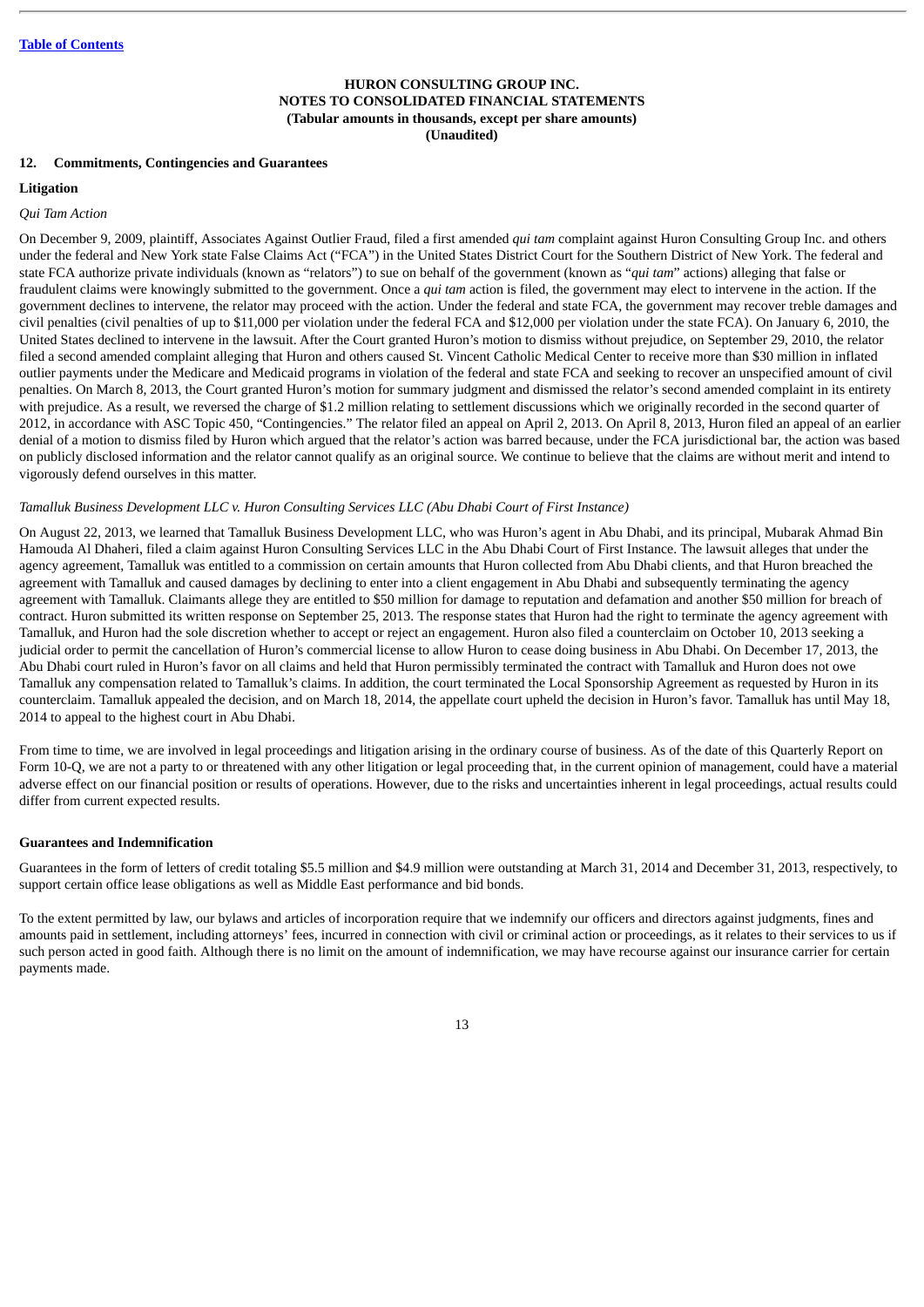#### **13. Segment Information**

Segments are defined by ASC Topic 280, "Segment Reporting," as components of a company that engage in business activities from which they may earn revenues and incur expenses, and for which separate financial information is available and is evaluated regularly by the chief operating decision maker, or decision-making group, in deciding how to allocate resources and in assessing performance. Our chief operating decision maker manages the business under five operating segments, which are our reportable segments: Huron Healthcare, Huron Legal, Huron Education and Life Sciences, Huron Business Advisory, and All Other.

#### • **Huron Healthcare**

Our Huron Healthcare segment provides consulting services to national and regional hospitals and integrated health systems, academic medical centers, community hospitals, and physician practices. This segment provides consulting services related to hospital or healthcare organization performance improvement, revenue cycle improvement, clinical quality and care variation, labor productivity, non-labor cost management, information technology, patient flow improvement, and physician practice management.

#### • **Huron Legal**

Our Huron Legal segment provides advisory and business services to assist law departments of major global corporations and law firms with their cost and risk effectiveness, organizational design and development, and operational efficiency. These services add value to organizations by helping them enhance client service and reduce the amounts spent on legal services. Our expertise focuses on strategic and management consulting, cost management, and technology and information management, including matter management, records management, document review, and discovery services. Included in this segment's offerings is our Integrated Analytics solution, which is designed to deliver an innovative, comprehensive process resulting in more affordable and predictable discovery costs.

#### • **Huron Education and Life Sciences**

Our Huron Education and Life Sciences segment provides management consulting services and software solutions to the higher education, academic medical center, pharmaceutical and medical device, and research industries. We work with our clients to develop and implement performance improvement, technology, and research enterprise solutions to help them address challenges relating to financial management, strategy, operational and organizational effectiveness, research administration, and regulatory compliance.

#### • **Huron Business Advisory**

Our Huron Business Advisory segment (formerly referred to as Huron Financial) provides financial advisory; interim management; operational improvement; capital advisory; valuation; enterprise systems planning, design, and implementation; and enterprise performance management services. We assist clients in a broad range of industries and across the spectrum from healthy, well-capitalized companies to organizations in transition, creditors, owners, investors, and other key constituents in connection with out-of-court restructurings and bankruptcy proceedings. Our professionals consist of certified public accountants, certified insolvency and restructuring advisors, certified turnaround professionals, MBAs, JDs, and chartered financial analysts as well as former chief restructuring officers, chief executive officers, chief financial officers, and professionals with significant board governance experience.

## • **All Other**

Our All Other segment consists of any line of business not managed by our other four operating segments. These businesses include our public sector consulting practice and our foreign healthcare and strategic consulting operations based in the Middle East.

During the first quarter of 2014, we reorganized our internal operating structure to better align our service offerings and moved our EPM practice (formerly referred to as Blue Stone International, a business which we acquired during the fourth quarter of 2013) from the Huron Education and Life Sciences segment to the Huron Business Advisory segment.

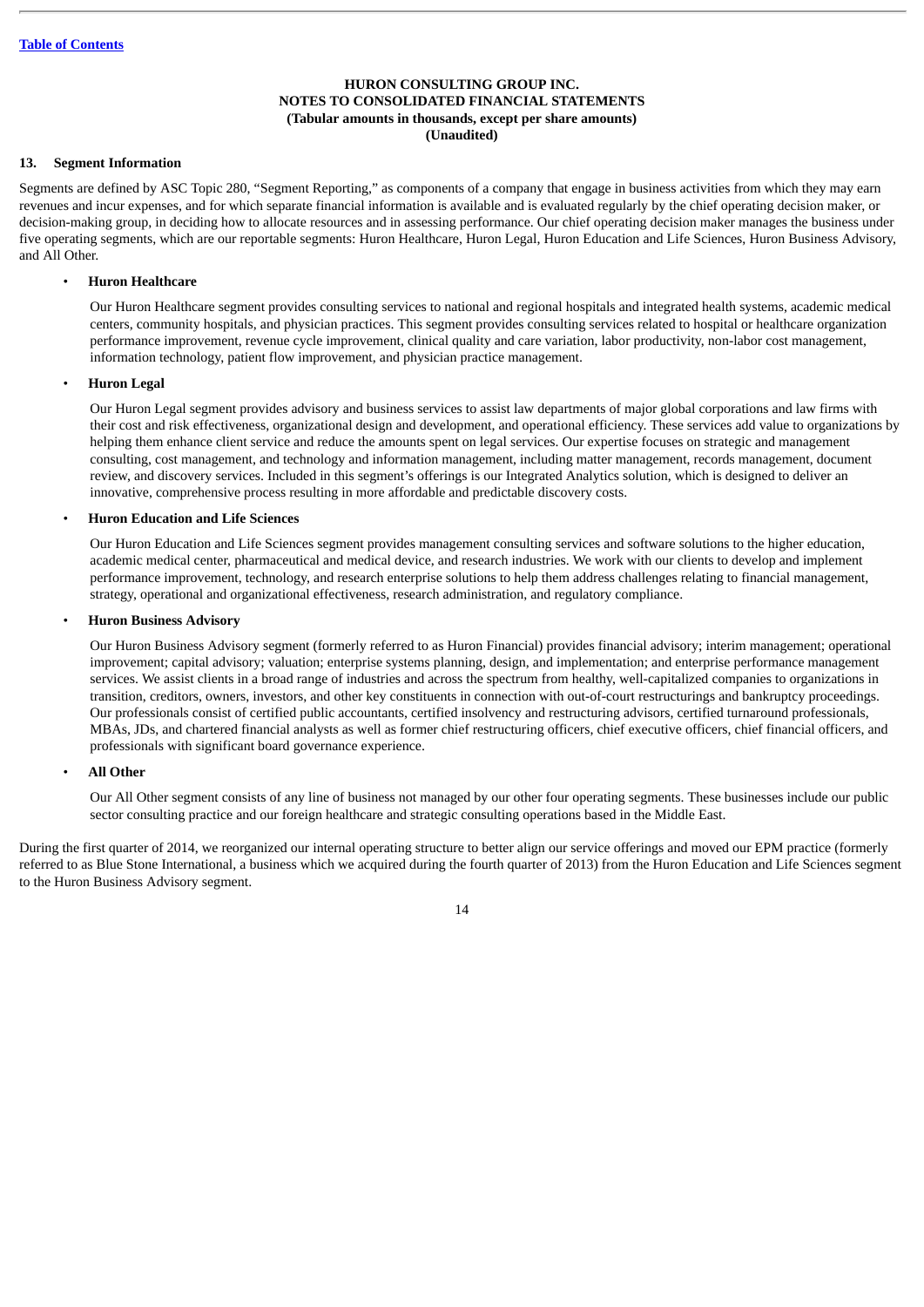Segment operating income consists of the revenues generated by a segment, less the direct costs of revenue and selling, general and administrative costs that are incurred directly by the segment. Unallocated corporate costs include costs related to administrative functions that are performed in a centralized manner that are not attributable to a particular segment. These administrative function costs include costs for corporate office support, certain office facility costs, costs relating to accounting and finance, human resources, legal, marketing, information technology, and Company-wide business development functions, as well as costs related to overall corporate management.

The table below sets forth information about our operating segments for the three months ended March 31, 2014 and 2013, along with the items necessary to reconcile the segment information to the totals reported in the accompanying Consolidated Financial Statements.

|                                                              | <b>Three Months Ended</b><br>March 31, |             |  |
|--------------------------------------------------------------|----------------------------------------|-------------|--|
|                                                              | 2014                                   | 2013        |  |
| <b>Huron Healthcare:</b>                                     |                                        |             |  |
| Revenues                                                     | \$107,548                              | \$78,745    |  |
| Operating income                                             | \$51,220                               | \$31,161    |  |
| Segment operating income as a percentage of segment revenues | 47.6%                                  | 39.6%       |  |
| <b>Huron Legal:</b>                                          |                                        |             |  |
| Revenues                                                     | \$54,975                               | \$40,944    |  |
| Operating income                                             | \$12,488                               | \$<br>2,938 |  |
| Segment operating income as a percentage of segment revenues | 22.7%                                  | 7.2%        |  |
| <b>Huron Education and Life Sciences:</b>                    |                                        |             |  |
| Revenues                                                     | \$ 33,576                              | \$ 35,726   |  |
| Operating income                                             | \$<br>6,447                            | \$<br>9,352 |  |
| Segment operating income as a percentage of segment revenues | 19.2%                                  | 26.2%       |  |
| <b>Huron Business Advisory:</b>                              |                                        |             |  |
| Revenues                                                     | \$13,382                               | \$<br>8,582 |  |
| Operating income                                             | \$<br>2,555                            | \$<br>3,379 |  |
| Segment operating income as a percentage of segment revenues | 19.1%                                  | 39.4%       |  |
| <b>All Other:</b>                                            |                                        |             |  |
| Revenues                                                     | \$<br>1,250                            | 39<br>\$    |  |
| <b>Operating loss</b>                                        | \$<br>(458)                            | \$<br>(172) |  |
| Segment operating loss as a percentage of segment revenues   | N/M                                    | N/M         |  |
| <b>Total Company:</b>                                        |                                        |             |  |
| Revenues                                                     | \$210,731                              | \$164,036   |  |
| Reimbursable expenses                                        | 19,103                                 | 15,336      |  |
| Total revenues and reimbursable expenses                     | \$229,834                              | \$179,372   |  |
| <b>Statements of Earnings reconciliation:</b>                |                                        |             |  |
| Segment operating income                                     | \$72,252                               | \$46,658    |  |
| Items not allocated at the segment level:                    |                                        |             |  |
| Other operating expenses and gains                           | 24,377                                 | 20,536      |  |
| Depreciation and amortization expense                        | 6,056                                  | 4,779       |  |
| Other expense, net                                           | 1,195                                  | 1,850       |  |
| Income from continuing operations before income tax expense  | \$40,624                               | \$19,493    |  |

N/M – Not Meaningful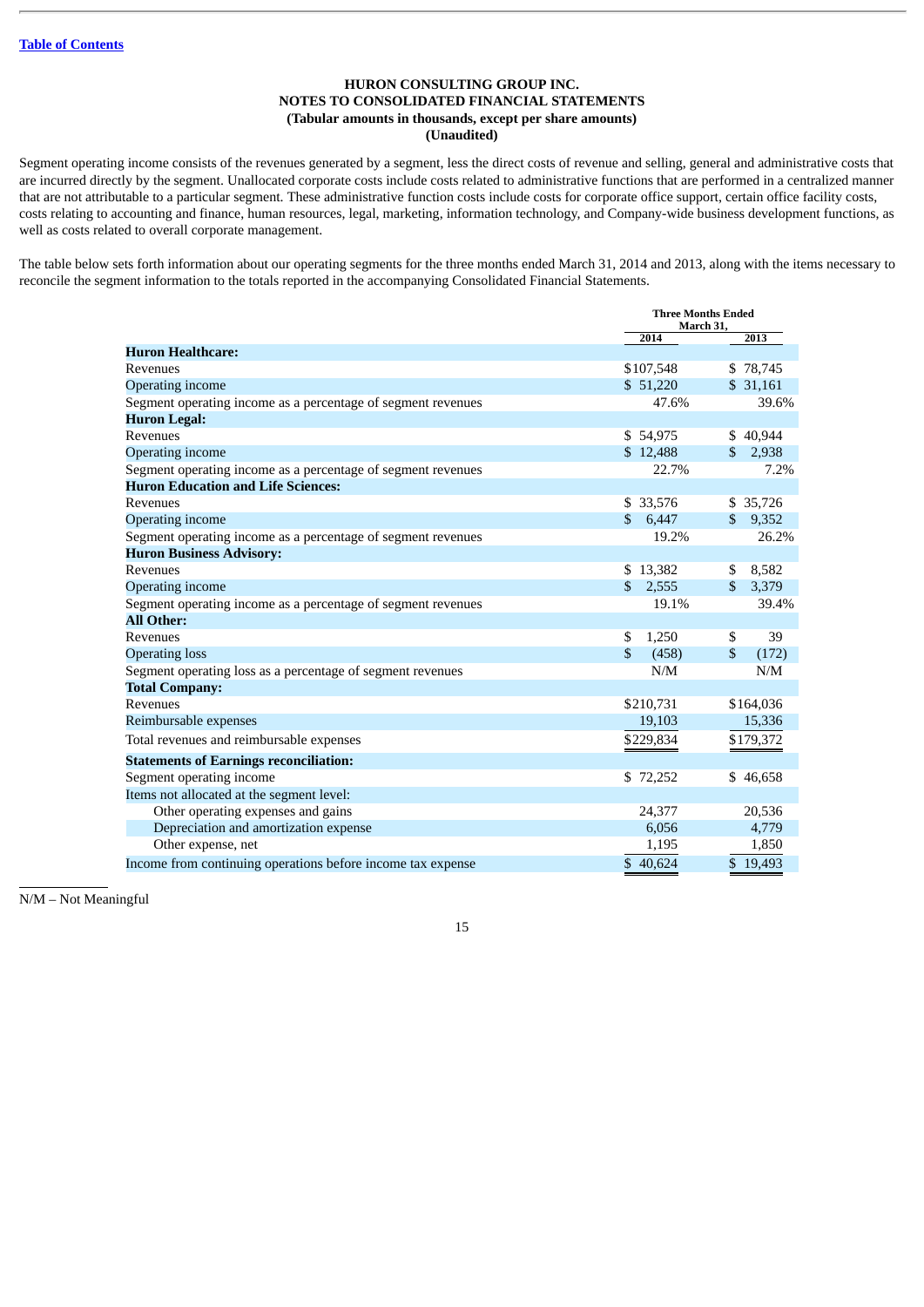|                                   | March 31.<br>2014 | December 31,<br>2013 |
|-----------------------------------|-------------------|----------------------|
| Segment Assets(1):                |                   |                      |
| Huron Healthcare                  | \$91,338          | 95.900               |
| Huron Legal                       | 49,473            | 42,190               |
| Huron Education and Life Sciences | 28.232            | 22,783               |
| <b>Huron Business Advisory</b>    | 20,470            | 17,809               |
| All Other                         | 421               | 257                  |
| Unallocated assets (2)            | 677,906           | 706,661              |
| Total assets                      | \$867,840         | 885,600              |

(1) The December 31, 2013 segment asset balances have been reclassified to reflect the move of our EPM practice from the Huron Education and Life Sciences segment to the Huron Business Advisory segment.

(2) Goodwill and intangible assets are included in unallocated assets, as management does not evaluate these items at the segment level when assessing segment performance or allocating resources.

At March 31, 2014, no single client accounted for greater than 10% of our combined receivables and unbilled services balances. At December 31, 2013, one Huron Healthcare client's total receivables and unbilled services balance represented 14% of our total receivables and unbilled services balance. No other client's total receivables and unbilled services represented greater than 10% of our total receivables and unbilled services balance at December 31, 2013. No single client generated greater than 10% of our consolidated revenues during the three months ended March 31, 2014 and 2013.

#### **14. Subsequent Events**

On April 23, 2014, we entered into an agreement to acquire the assets of Vonlay, LLC, a healthcare technology consulting firm, specializing in clinical information systems and electronic health records implementations and optimizations. The transaction, which is subject to certain customary closing conditions, is expected to close in May 2014. Vonlay will be included within the Huron Healthcare segment.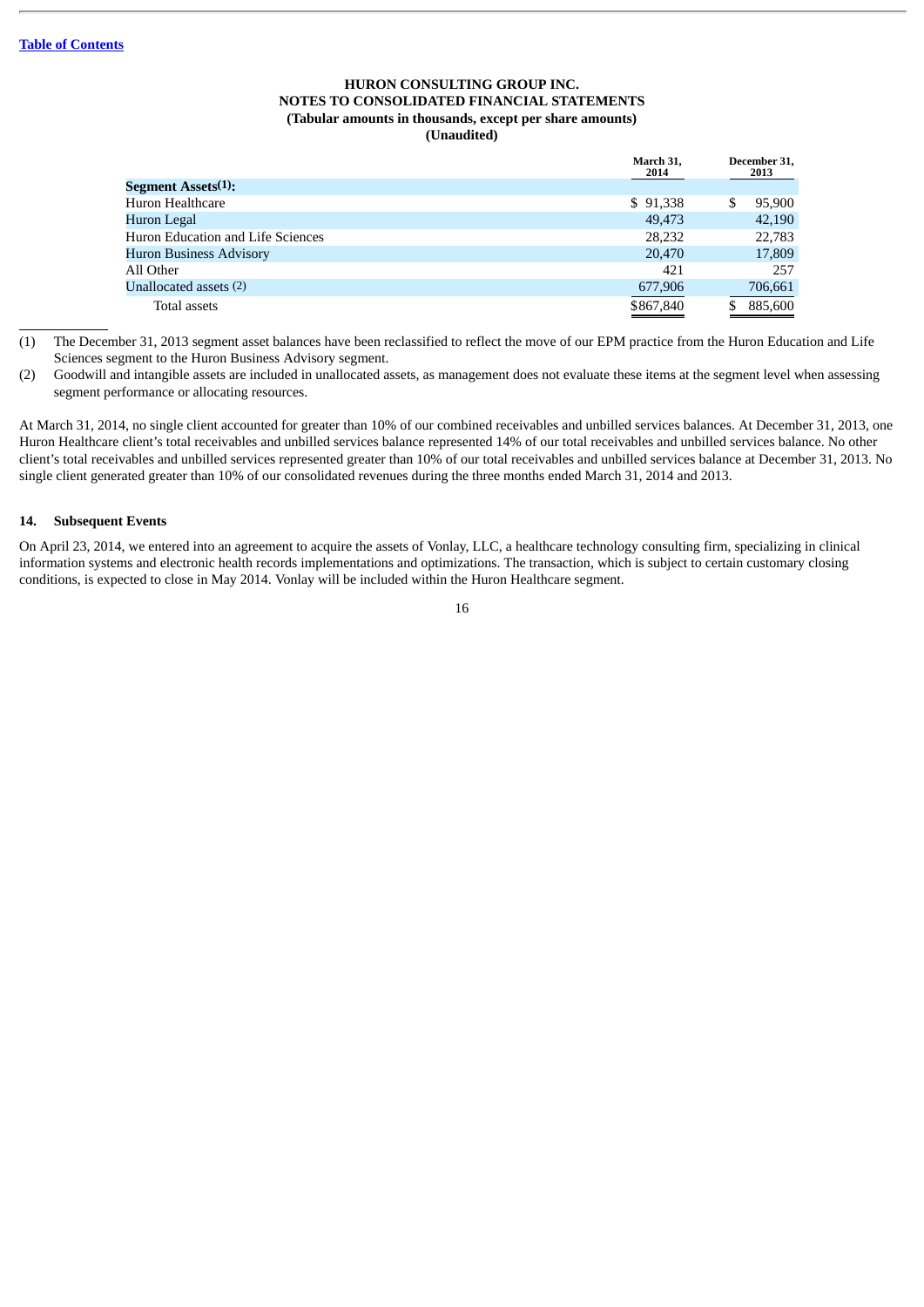#### <span id="page-18-0"></span>**ITEM 2. MANAGEMENT'S DISCUSSION AND ANALYSIS OF FINANCIAL CONDITION AND RESULTS OF OPERATIONS**

In this Quarterly Report on Form 10-Q, unless the context otherwise requires, the terms "Huron," "Company," "we," "us" and "our" refer to Huron Consulting Group Inc. and its subsidiaries.

Statements in this Quarterly Report on Form 10-Q that are not historical in nature, including those concerning the Company's current expectations about its future requirements and needs, are "forward-looking" statements as defined in Section 21E of the Securities Exchange Act of 1934, as amended (the "Exchange Act") and the Private Securities Litigation Reform Act of 1995. Forward-looking statements are identified by words such as "may," "should," "expects," "provides," "anticipates," "assumes," "can," "will," "meets," "could," "likely," "intends," "might," "predicts," "seeks," "would," "believes," "estimates," "plans" or "continues." These forward-looking statements reflect our current expectations about our future requirements and needs, results, levels of activity, performance, or achievements, including, without limitation, current expectations with respect to, among other factors, utilization rates, billing rates, and the number of revenue-generating professionals; that we are able to expand our service offerings; that we successfully integrate the businesses we acquire; and that existing market conditions continue to trend upward. These statements involve known and unknown risks, uncertainties and other factors, including, among others, those described under "Item 1A. Risk Factors" in our Annual Report on Form 10-K for the year ended December 31, 2013 that may cause actual results, levels of activity, performance or achievements to be materially different from any anticipated results, levels of activity, performance or achievements expressed or implied by these forward-looking statements. We disclaim any obligation to update or revise any forward-looking statements as a result of new information or future events, or for any other reason.

#### **OVERVIEW**

#### **Our Business**

Huron Consulting Group is a leading provider of operational and financial consulting services. We help clients in diverse industries improve performance, transform the enterprise, reduce costs, leverage technology, process and review large amounts of complex data, address regulatory changes, recover from distress, and stimulate growth. Our professionals employ their expertise in finance, operations, strategy, and technology to provide our clients with specialized analyses and customized advice and solutions that are tailored to address each client's particular challenges and opportunities to deliver sustainable and measurable results. We provide consulting services to a wide variety of both financially sound and distressed organizations, including healthcare organizations, leading academic institutions, Fortune 500 companies, governmental entities and law firms. Huron has worked with more than 425 health systems, hospitals, and academic medical centers; more than 400 corporate general counsel; and more than 350 universities and research institutions.

We provide our services through five operating segments: Huron Healthcare, Huron Legal, Huron Education and Life Sciences, Huron Business Advisory, and All Other.

#### • **Huron Healthcare**

Our Huron Healthcare segment provides consulting services to national and regional hospitals and integrated health systems, academic medical centers, community hospitals, and physician practices. We deliver solutions to empower our clients to address challenges in the rapidly-evolving healthcare environment and improve quality, increase revenue, reduce expenses, and enhance patient, physician, and employee satisfaction across the healthcare enterprise. Our people provide a depth of expertise across the healthcare industry, and our culture of collaboration extends to our client engagements, enabling teams to effectively implement successful client projects.

#### • **Huron Legal**

Our Huron Legal segment provides advisory and business services to assist law departments of major global corporations and their associated law firms with cost and risk reduction, organizational design and development, and operational efficiency. These services add value to organizations by helping them enhance client service and reduce the amount spent on legal services. Our expertise focuses on strategic and management consulting, cost management, and technology and information management, including matter management, records management, document review, and discovery services. Included in this segment's offerings is our Integrated Analytics solution, which is designed to deliver an innovative, comprehensive process resulting in more affordable and predictable discovery costs.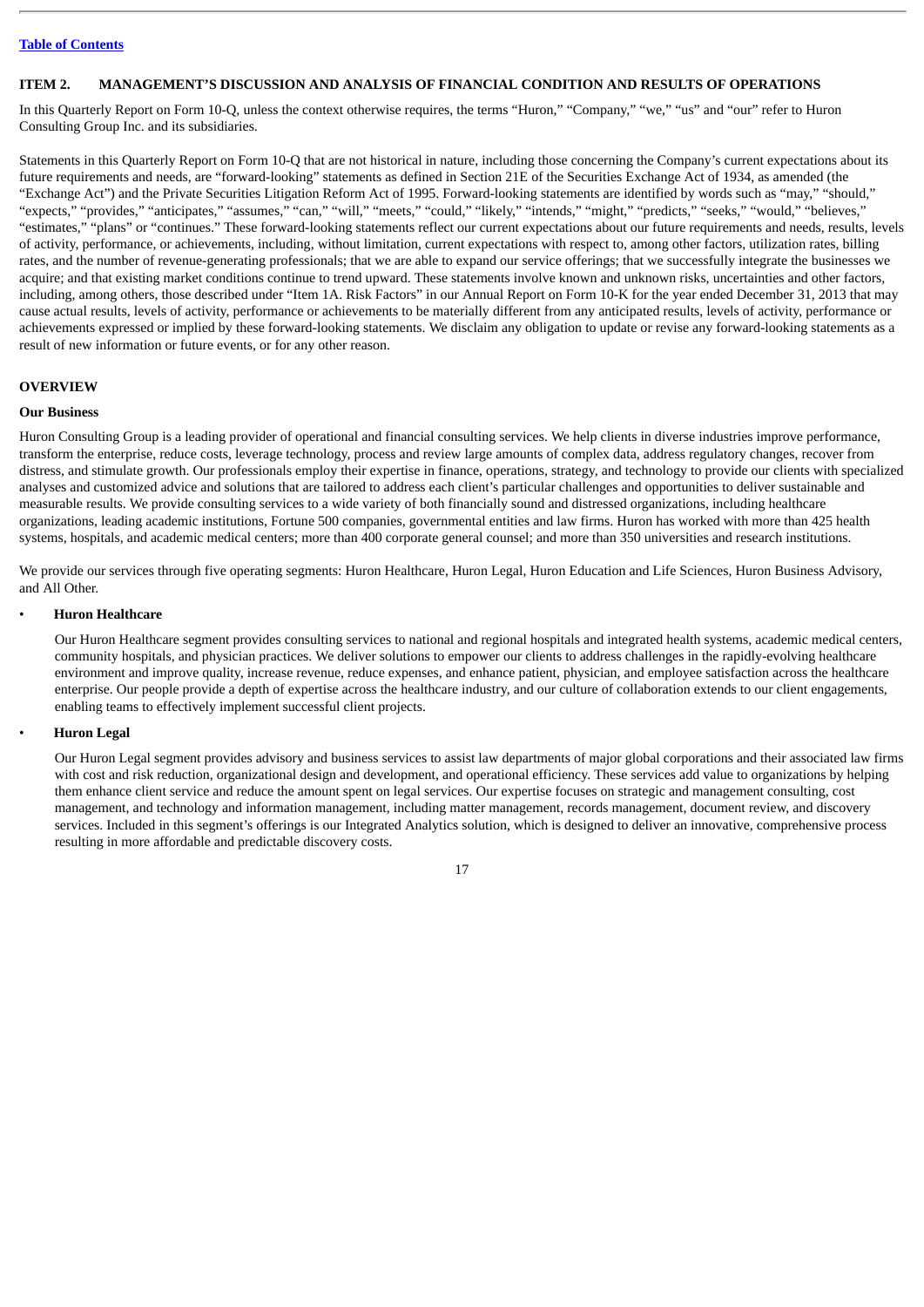## • **Huron Education and Life Sciences**

Our Huron Education and Life Sciences segment provides management consulting services and software solutions to the higher education, academic medical center, pharmaceutical and medical device, and research industries. We work with our clients to develop and implement performance improvement, technology, and research enterprise solutions to help them address challenges relating to financial management, strategy, operational and organizational effectiveness, research administration, and regulatory compliance.

#### • **Huron Business Advisory**

Our Huron Business Advisory segment (formerly referred to as Huron Financial) provides financial advisory; interim management; operational improvement; capital advisory; valuation; enterprise systems planning, design, and implementation; and enterprise performance management services. We assist clients in a broad range of industries and across the spectrum from healthy, well-capitalized companies to organizations in transition, creditors, owners, investors, and other key constituents in connection with out-of-court restructurings and bankruptcy proceedings. Our professionals consist of certified public accountants, certified insolvency and restructuring advisors, certified turnaround professionals, MBAs, JDs, and chartered financial analysts as well as former chief restructuring officers, chief executive officers, chief financial officers, and professionals with significant board governance experience.

#### • **All Other**

Our All Other segment consists of any line of business not managed by our other four operating segments. These businesses include our public sector consulting practice and our foreign healthcare and strategic consulting operations based in the Middle East.

#### **How We Generate Revenues**

A large portion of our revenues is generated by our full-time consultants who provide consulting services to our clients and are billable to our clients based on the number of hours worked. A smaller portion of our revenues is generated by our other professionals, also referred to as full-time equivalents, all of whom work variable schedules as needed by our clients. Other professionals include specialized finance and operational consultants and our document review and electronic data discovery groups, as well as full-time employees who provide software support and maintenance services to our clients. Our document review and electronic data discovery groups generate revenues primarily based on number of hours worked and units produced, such as pages reviewed or amount of data processed. We translate the hours that these other professionals work on client engagements into a full-time equivalent measure that we use to manage our business. We refer to our full-time consultants and other professionals collectively as revenue-generating professionals.

Revenues generated by our full-time consultants are primarily driven by the number of consultants we employ and their utilization rates, as well as the billing rates we charge our clients. Revenues generated by our other professionals, or full-time equivalents, are largely dependent on the number of consultants we employ, their hours worked, and billing rates charged, as well as the number of pages reviewed and amount of data processed in the case of our document review and electronic data discovery groups, respectively.

We generate the majority of our revenues from providing professional services under four types of billing arrangements: time-and-expense, fixed-fee (including software license revenue), performance-based, and support and maintenance for the software we deploy.

Time-and-expense billing arrangements require the client to pay based on either the number of hours worked, the number of pages reviewed, or the amount of data processed by our revenue-generating professionals at agreed upon rates. We recognize revenues under time-and-expense billing arrangements as the related services are rendered. Time-and-expense engagements represented 43.4% and 44.9% of our revenues in the three months ended March 31, 2014 and 2013, respectively.

In fixed-fee billing arrangements, we agree to a pre-established fee in exchange for a pre-determined set of professional services, which may include the deployment of our proprietary software. We set the fees based on our estimates of the costs and timing for completing the engagements. It is the client's expectation in these engagements that the pre-established fee will not be exceeded except in mutually agreed upon circumstances. We generally recognize revenues under fixed-fee billing arrangements using a proportionate performance approach, which is based on work completed to-date versus our estimates of the total services to be provided under the engagement.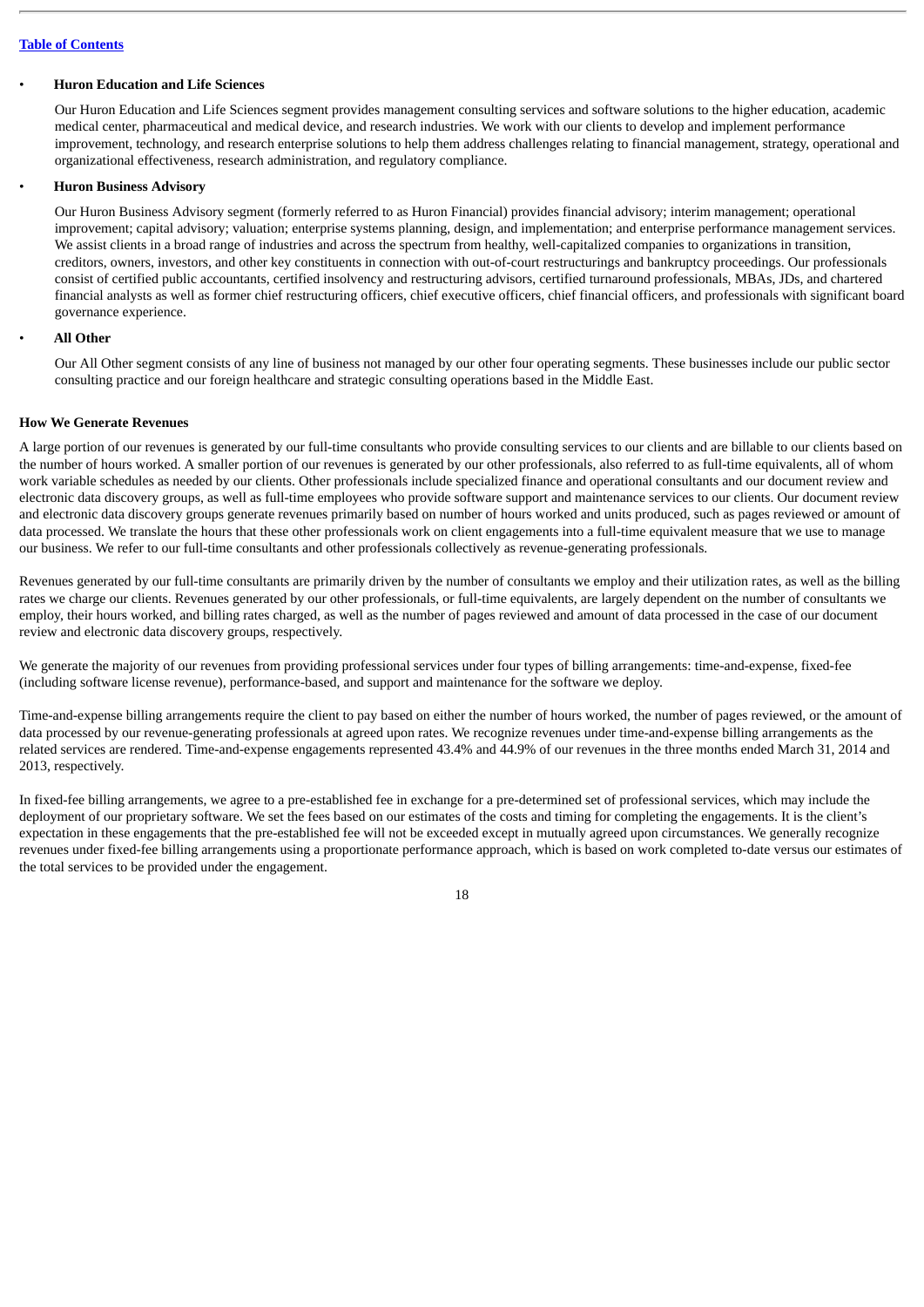We generate revenues from licensing two types of proprietary software to clients: revenue cycle management software and research administration and compliance software. Licenses for our revenue cycle management software are sold only as a component of our consulting projects, and the services we provide are essential to the functionality of the software. Therefore, revenues from these software licenses are recognized over the term of the related consulting services contract. License revenue from our research administration and compliance software is generally recognized in the month in which the software is delivered.

Fixed-fee engagements (including software license revenue) represented approximately 38.2% and 40.3% of our revenues for the three months ended March 31, 2014 and 2013, respectively.

In performance-based fee billing arrangements, fees are tied to the attainment of contractually defined objectives. We enter into performance-based engagements in essentially two forms. First, we generally earn fees that are directly related to the savings formally acknowledged by the client as a result of adopting our recommendations for improving operational and cost effectiveness in the areas we review. Second, we have performance-based engagements in which we earn a success fee when and if certain predefined outcomes occur. Often, performance-based fees supplement our time-and-expense or fixed-fee engagements. We do not recognize revenues under performance-based billing arrangements until all related performance criteria are met. Performance-based fee revenues represented 15.4% and 11.5% of our revenues in the three months ended March 31, 2014 and 2013, respectively. Performance-based fee engagements may cause significant variations in quarterly revenues and operating results depending on the timing of achieving the performance-based criteria.

Clients that have purchased one of our software licenses can pay an annual fee for software support and maintenance. Annual support and maintenance fee revenue is recognized ratably over the support period, which is generally one year. These fees are billed in advance and included in deferred revenues until recognized. Support and maintenance revenues represented 3.0% and 3.3% of our revenues in the three months ended March 31, 2014 and 2013, respectively.

Our quarterly results are impacted principally by our full-time consultants' utilization rate, the billing rate we charge our clients, the number of our revenuegenerating professionals who are available to work, and the amount of performance-based fees recognized, which often vary significantly between quarters. Our utilization rate can be negatively affected by increased hiring because there is generally a transition period for new professionals that results in a temporary drop in our utilization rate. Our utilization rate can also be affected by seasonal variations in the demand for our services from our clients. For example, during the third and fourth quarters of the year, vacations taken by our clients can result in the deferral of activity on existing and new engagements, which would negatively affect our utilization rate. The number of business work days is also affected by the number of vacation days taken by our consultants and holidays in each quarter. We typically have fewer business work days available in the fourth quarter of the year, which can impact revenues during that period.

Time-and-expense engagements do not provide us with a high degree of predictability as to performance in future periods. Unexpected changes in the demand for our services can result in significant variations in utilization and revenues and present a challenge to optimal hiring and staffing. Moreover, our clients typically retain us on an engagement-by-engagement basis, rather than under long-term recurring contracts. The volume of work performed for any particular client can vary widely from period to period.

#### **Business Strategy, Opportunities and Challenges**

Our primary strategy is to meet the needs of our clients by providing a balanced portfolio of service offerings and capabilities, so that we can adapt quickly and effectively to emerging opportunities in the marketplace. To achieve this, we continue to hire highly qualified professionals and have entered into select acquisitions of complementary businesses.

To expand our business, we will remain focused on growing our existing relationships and developing new relationships, execute our managing director compensation plan to attract and retain senior practitioners, continue to promote and provide an integrated approach to service delivery, broaden the scope of our existing services, and acquire complementary businesses. We will regularly evaluate the performance of our practices to ensure our investments meet these objectives. Furthermore, we intend to enhance our visibility in the marketplace by refining our overarching messaging and value propositions for the organization as well as each practice. We will continue to focus on reaching our client base through clear, concise, endorsed messages.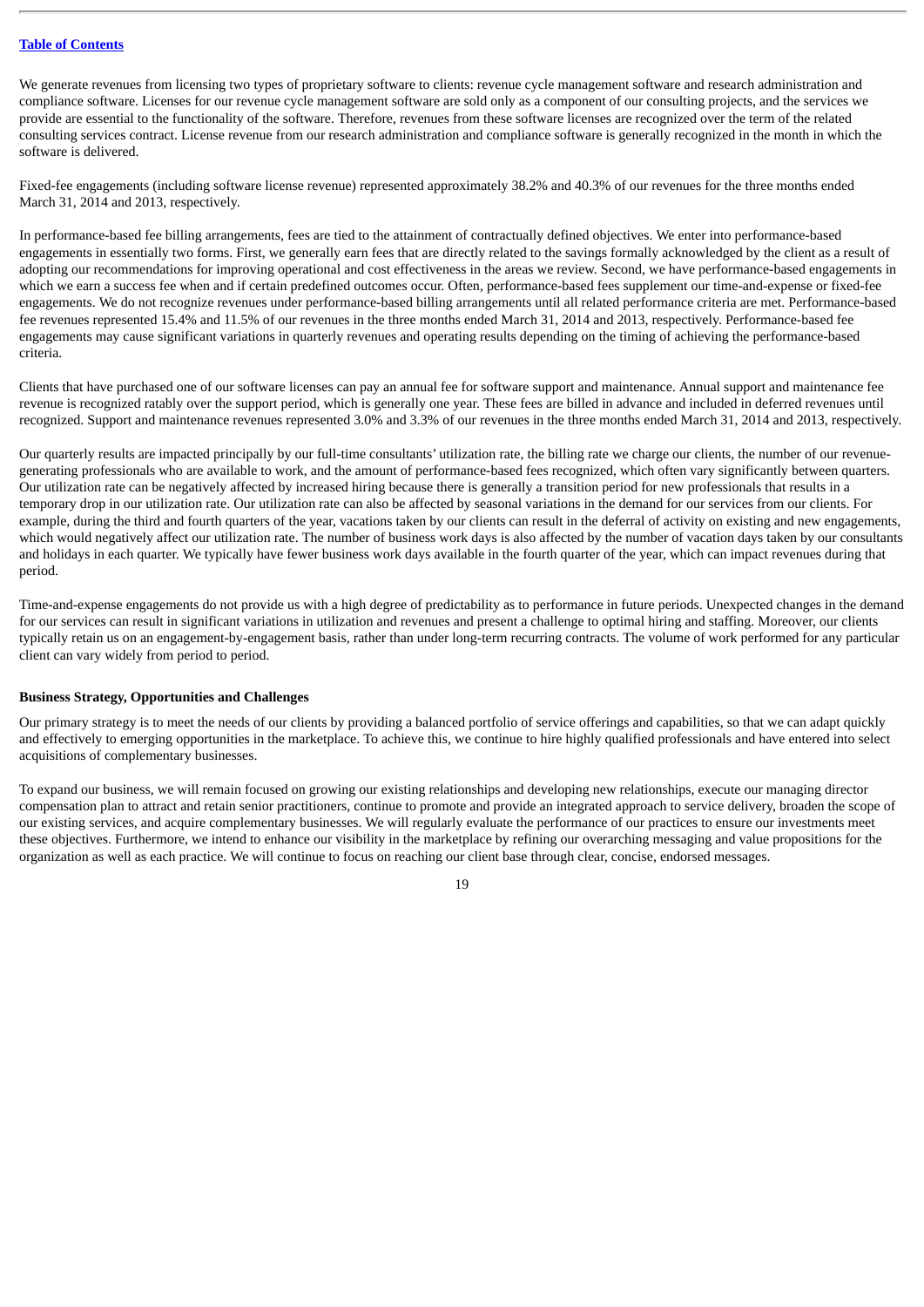## **CRITICAL ACCOUNTING POLICIES**

Management's discussion and analysis of financial condition and results of operations are based upon our consolidated financial statements, which have been prepared in accordance with GAAP. We review our financial reporting and disclosure practices and accounting policies to ensure that our financial reporting and disclosures provide accurate information relative to the current economic and business environment. The preparation of financial statements in conformity with GAAP requires management to make assessments, estimates, and assumptions that affect the reported amounts of assets and liabilities and disclosure of contingent assets and liabilities as of the date of the financial statements, as well as the reported amounts of revenues and expenses during the reporting period. Critical accounting policies are those policies that we believe present the most complex or subjective measurements and have the most potential to impact our financial position and operating results. While all decisions regarding accounting policies are important, we believe that there are four accounting policies that could be considered critical. These critical accounting policies relate to revenue recognition, allowances for doubtful accounts and unbilled services, carrying values of goodwill and other intangible assets, and valuation of net deferred tax assets. For a detailed discussion of these critical accounting policies, see "Item 7. Management's Discussion and Analysis of Financial Condition and Results of Operations – Critical Accounting Policies" in our Annual Report on Form 10-K for the year ended December 31, 2013. Below is an update to our critical accounting policy relating to the carrying values of goodwill and other intangible assets. There have been no material changes to our other critical accounting policies during the first three months of 2014.

#### **Carrying Values of Goodwill and Other Intangible Assets**

During the first quarter of 2014, we reorganized our internal operating structure to better align our service offerings and moved our Enterprise Performance Management ("EPM") practice (formerly referred to as Blue Stone International, a business which we acquired during the fourth quarter of 2013) from the Huron Education and Life Sciences segment to the Huron Business Advisory segment. As a result of this change, we reassigned the goodwill balance of the EPM practice, which totaled \$16.7 million as of March 31, 2014, from the Huron Education and Life Sciences reporting unit to the EPM reporting unit, which is part of the Huron Business Advisory segment.

In conjunction with the goodwill reassignment, we performed an interim impairment test for the goodwill balances within our Huron Education and Life Sciences and EPM reporting units as of March 31, 2014. Our goodwill impairment test was performed using the quantitative two-step process. Based on the results of the first step of the goodwill impairment test, we determined that the fair values of our Huron Education and Life Sciences and EPM reporting units exceeded their carrying values by 46% and 12%, respectively. Since the fair value of each reporting unit exceeded its carrying value, the second step of the goodwill impairment test was not necessary.

In estimating the fair value of these two reporting units, we relied on a combination of the income approach and the market approach, utilizing the guideline company method, with a fifty-fifty weighting. For companies providing services similar to those provided by us, the income and market approaches will generally provide the most reliable indications of value because the value of such companies is dependent on their ability to generate earnings.

In the income approach, we utilized a discounted cash flow analysis, which involved estimating the expected after-tax cash flows that will be generated by the reporting units and then discounting those cash flows to present value reflecting the relevant risks associated with the reporting units and the time value of money. This approach requires the use of significant estimates and assumptions, including long-term projections of future cash flows, market conditions, discount rates reflecting the risk inherent in future cash flows, revenue growth, perpetual growth rates, and profitability, among others. In estimating future cash flows, we relied on an internally generated seven-year forecast. For periods after the seven-year forecast, we assumed a long-term annual revenue growth rate of 3.5% for the Huron Education and Life Sciences reporting unit and 3.0% for the EPM reporting unit. Our forecast is based on historical experience, current backlog, expected market demand, and other industry information. Our discounted cash flow analysis assumed a weighted average cost of capital ("WACC") discount rate of 13.0% for the Huron Education and Life Sciences reporting unit and 17.0% for the EPM reporting unit.

In the market approach, we utilized the guideline company method, which involved calculating valuation multiples based on operating data from guideline publicly traded companies. Multiples derived from guideline companies provide an indication of how much a knowledgeable investor in the marketplace would be willing to pay for a company. These multiples were then adjusted for factors similar to those used in a discounted cash flow analysis and applied to the operating data for our reporting units to arrive at an indication of value.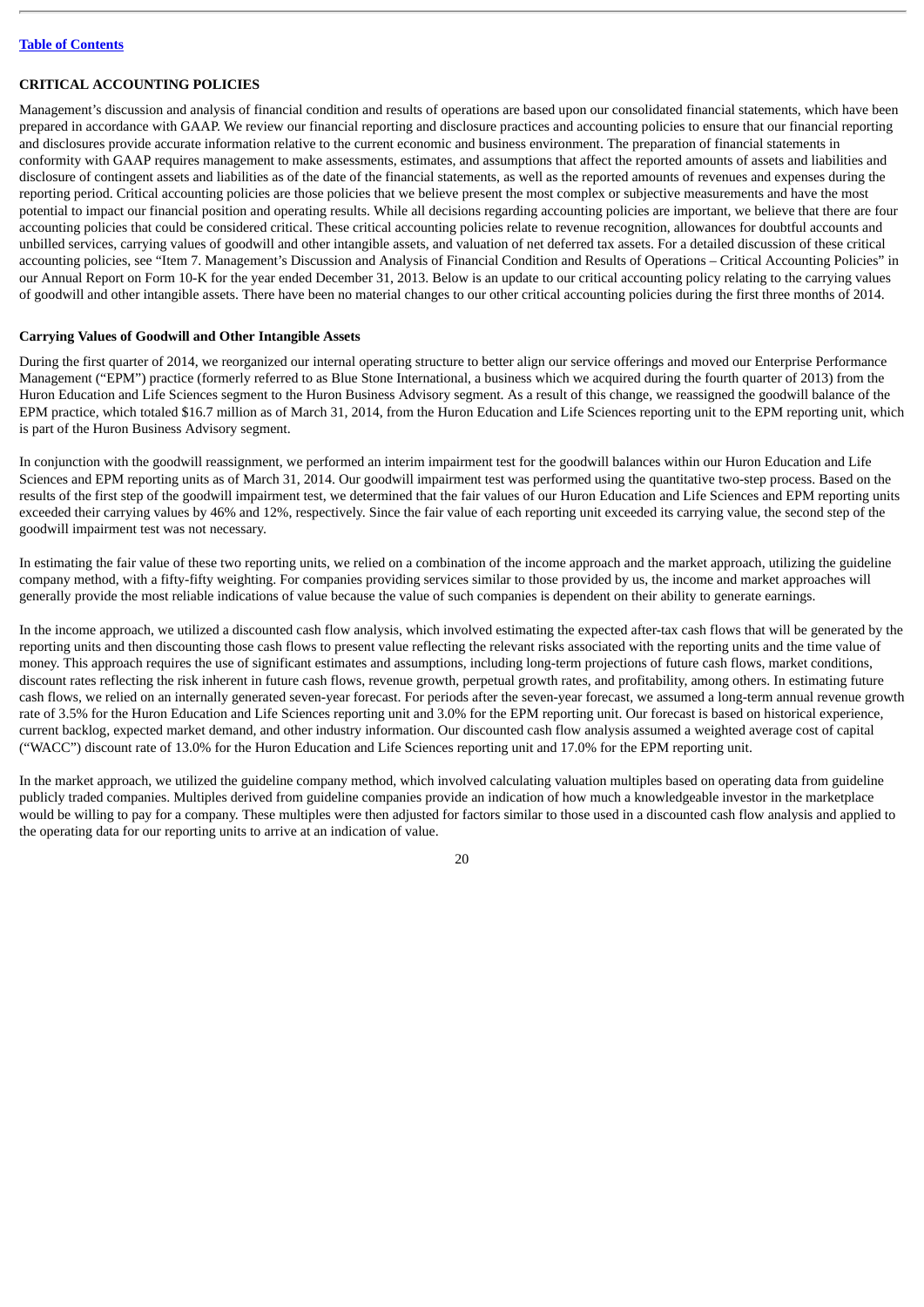Determining the fair value of a reporting unit requires us to make significant judgments, estimates and assumptions. While we believe that the estimates and assumptions underlying our valuation methodology are reasonable, these estimates and assumptions could have a significant impact on whether or not an impairment charge is recognized and also the magnitude of any such charge. The results of an impairment analysis are as of a point in time. There is no assurance that the actual future earnings or cash flows of our reporting units will not differ significantly from our projections. We will monitor any changes to our assumptions and will evaluate goodwill as deemed warranted during future periods. Any significant decline in our operations could result in goodwill impairment charges.

The table below presents the decrease in the fair value of our Huron Education and Life Sciences and EPM reporting units given a one percent increase in the discount rate or a one percent decrease in the long-term assumed annual revenue growth rate.

|                                             |                                                              | <b>Huron Education</b>                                          |                                                              | Enterprise                                                      |  |  |  |
|---------------------------------------------|--------------------------------------------------------------|-----------------------------------------------------------------|--------------------------------------------------------------|-----------------------------------------------------------------|--|--|--|
|                                             |                                                              | and Life Sciences                                               |                                                              | <b>Performance Management</b>                                   |  |  |  |
|                                             | Decrease in<br><b>Fair Value of</b><br>the Reporting<br>Unit | Percentage by<br>which Fair<br><b>Value Exceeds</b><br>Carrying | Decrease in<br><b>Fair Value of</b><br>the Reporting<br>Unit | Percentage by<br>which Fair<br><b>Value Exceeds</b><br>Carrving |  |  |  |
|                                             | (in thousands)                                               | Amount                                                          | (in thousands)                                               | Amount                                                          |  |  |  |
| Discount rate – increase by $1\%$           | 9.600                                                        | 39%                                                             | 700                                                          | $9\%$                                                           |  |  |  |
| Long-term growth rate $-$ decrease by $1\%$ | 7.900                                                        | 40%                                                             | 250                                                          | 11%                                                             |  |  |  |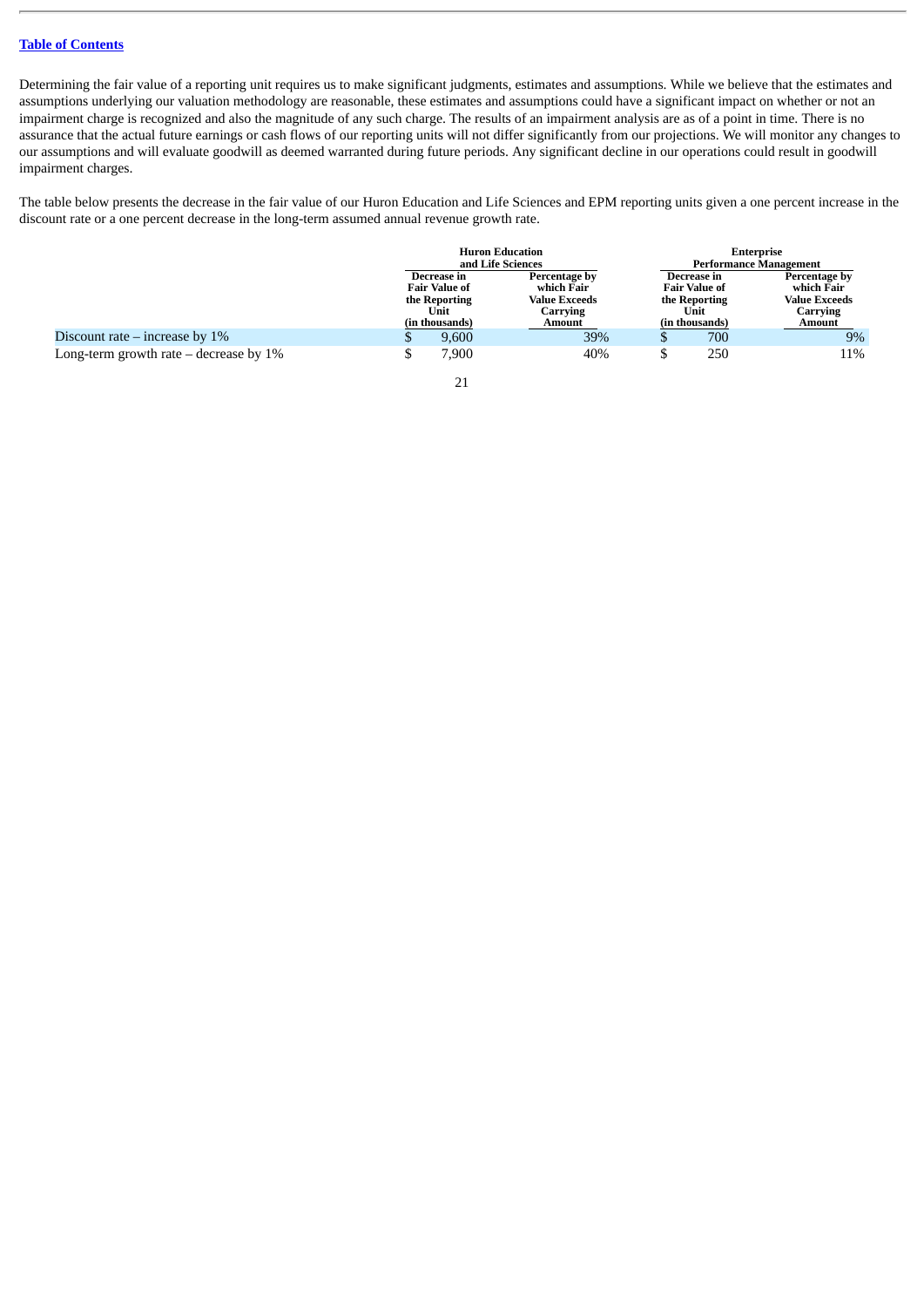## **RESULTS OF OPERATIONS**

The following table sets forth, for the periods indicated, selected segment and consolidated operating results and other operating data. Segment operating income consists of the revenues generated by a segment, less the direct costs of revenue and selling, general and administrative costs that are incurred directly by the segment. Unallocated costs include corporate costs related to administrative functions that are performed in a centralized manner that are not attributable to a particular segment.

|                                                                                                          | <b>Three Months Ended March 31,</b> |         |              |         |
|----------------------------------------------------------------------------------------------------------|-------------------------------------|---------|--------------|---------|
|                                                                                                          |                                     | 2014    |              | 2013    |
| <b>Segment and Consolidated Operating Results (in thousands):</b><br>Revenues and reimbursable expenses: |                                     |         |              |         |
| Huron Healthcare                                                                                         | $\mathcal{S}$                       | 107,548 | $\mathbb{S}$ | 78,745  |
| Huron Legal                                                                                              |                                     | 54,975  |              | 40,944  |
| Huron Education and Life Sciences                                                                        |                                     | 33,576  |              | 35,726  |
| <b>Huron Business Advisory</b>                                                                           |                                     | 13,382  |              | 8,582   |
| All Other                                                                                                |                                     | 1,250   |              | 39      |
| Total revenues                                                                                           |                                     | 210,731 |              | 164,036 |
| Total reimbursable expenses                                                                              |                                     | 19,103  |              | 15,336  |
| <b>Total revenues and reimbursable expenses</b>                                                          | \$                                  | 229,834 | \$           | 179,372 |
| <b>Operating income (loss):</b>                                                                          |                                     |         |              |         |
| Huron Healthcare                                                                                         | \$                                  | 51,220  | \$           | 31,161  |
| <b>Huron Legal</b>                                                                                       |                                     | 12,488  |              | 2,938   |
| Huron Education and Life Sciences                                                                        |                                     | 6,447   |              | 9,352   |
| <b>Huron Business Advisory</b>                                                                           |                                     | 2,555   |              | 3,379   |
| All Other                                                                                                |                                     | (458)   |              | (172)   |
| Total segment operating income                                                                           |                                     | 72,252  |              | 46,658  |
| Operating expenses and gains not allocated to segments                                                   |                                     | 30,433  |              | 25,315  |
| <b>Total operating income</b>                                                                            | $\mathfrak{S}$                      | 41,819  | \$           | 21,343  |
|                                                                                                          |                                     |         |              |         |
| <b>Other Operating Data (excluding All Other):</b>                                                       |                                     |         |              |         |
| Number of full-time billable consultants (at period end) (1):                                            |                                     |         |              |         |
| <b>Huron Healthcare</b>                                                                                  |                                     | 995     |              | 870     |
| <b>Huron Legal</b>                                                                                       |                                     | 138     |              | 151     |
| <b>Huron Education and Life Sciences</b>                                                                 |                                     | 429     |              | 436     |
| <b>Huron Business Advisory</b>                                                                           |                                     | 166     |              | 62      |
| Total                                                                                                    |                                     | 1,728   |              | 1,519   |
| Average number of full-time billable consultants (for the period) (1):                                   |                                     |         |              |         |
| Huron Healthcare                                                                                         |                                     | 985     |              | 863     |
| <b>Huron Legal</b>                                                                                       |                                     | 139     |              | 146     |
| Huron Education and Life Sciences                                                                        |                                     | 434     |              | 430     |
| <b>Huron Business Advisory</b>                                                                           |                                     | 161     |              | 62      |
| Total                                                                                                    |                                     | 1,719   |              | 1,501   |
| Full-time billable consultant utilization rate (2):                                                      |                                     |         |              |         |
| Huron Healthcare                                                                                         |                                     | 78.9%   |              | 85.6%   |
| <b>Huron Legal</b>                                                                                       |                                     | 64.5%   |              | 52.0%   |
| <b>Huron Education and Life Sciences</b>                                                                 |                                     | 68.3%   |              | 70.0%   |
| <b>Huron Business Advisory</b>                                                                           |                                     | 68.5%   |              | 84.7%   |
| Total                                                                                                    |                                     | 74.1%   |              | 77.9%   |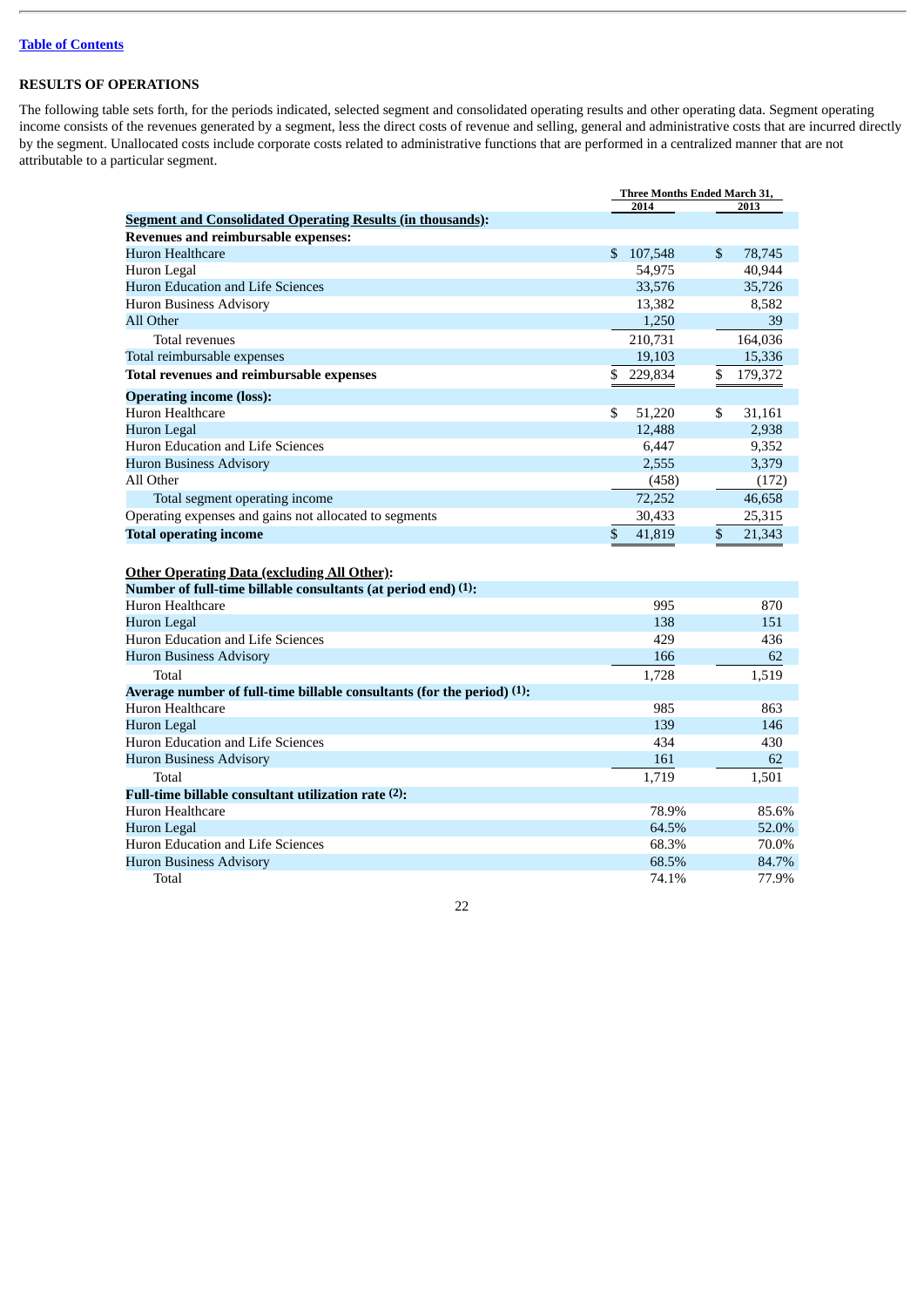|                                                                  | Three Months Ended March 31, |       |      |       |
|------------------------------------------------------------------|------------------------------|-------|------|-------|
|                                                                  |                              | 2014  | 2013 |       |
| <b>Other Operating Data (Continued):</b>                         |                              |       |      |       |
| Full-time billable consultant average billing rate per hour (3): |                              |       |      |       |
| Huron Healthcare                                                 | \$                           | 272   | \$   | 205   |
| Huron Legal                                                      | \$                           | 259   | \$   | 222   |
| Huron Education and Life Sciences                                | \$                           | 200   | \$   | 206   |
| <b>Huron Business Advisory</b>                                   | \$                           | 238   | \$   | 331   |
| Total                                                            | \$                           | 251   | \$   | 212   |
| Revenue per full-time billable consultant (in thousands):        |                              |       |      |       |
| Huron Healthcare                                                 | \$                           | 102   | \$   | 85    |
| Huron Legal                                                      | \$                           | 75    | \$   | 53    |
| Huron Education and Life Sciences                                | \$                           | 65    | \$   | 70    |
| <b>Huron Business Advisory</b>                                   | \$                           | 79    | \$   | 135   |
| Total                                                            | \$                           | 89    | \$   | 79    |
| Average number of full-time equivalents (for the period) (4):    |                              |       |      |       |
| Huron Healthcare                                                 |                              | 51    |      | 56    |
| Huron Legal                                                      |                              | 1,413 |      | 1,089 |
| Huron Education and Life Sciences                                |                              | 39    |      | 39    |
| Huron Business Advisory                                          |                              | 8     |      | 2     |
| Total                                                            |                              | 1,511 |      | 1,186 |
| Revenue per full-time equivalents (in thousands):                |                              |       |      |       |
| Huron Healthcare                                                 | \$                           | 129   | \$   | 104   |
| Huron Legal                                                      | \$                           | 32    | \$   | 31    |
| Huron Education and Life Sciences                                | \$                           | 139   | \$   | 151   |
| <b>Huron Business Advisory</b>                                   | \$                           | 84    | \$   | 149   |
| Total                                                            | \$                           | 38    | \$   | 38    |

(1) Consists of our full-time professionals who provide consulting services and generate revenues based on the number of hours worked.

(2) Utilization rate for our full-time billable consultants is calculated by dividing the number of hours all of our full-time billable consultants worked on client assignments during a period by the total available working hours for all of these consultants during the same period, assuming a forty-hour work week, less paid holidays and vacation days.

(3) Average billing rate per hour for our full-time billable consultants is calculated by dividing revenues for a period by the number of hours worked on client assignments during the same period.

(4) Consists of consultants who work variable schedules as needed by our clients, as well as other professionals who generate revenues primarily based on number of hours worked and units produced, such as pages reviewed and data processed. Also includes full-time employees who provide software support and maintenance services to our clients.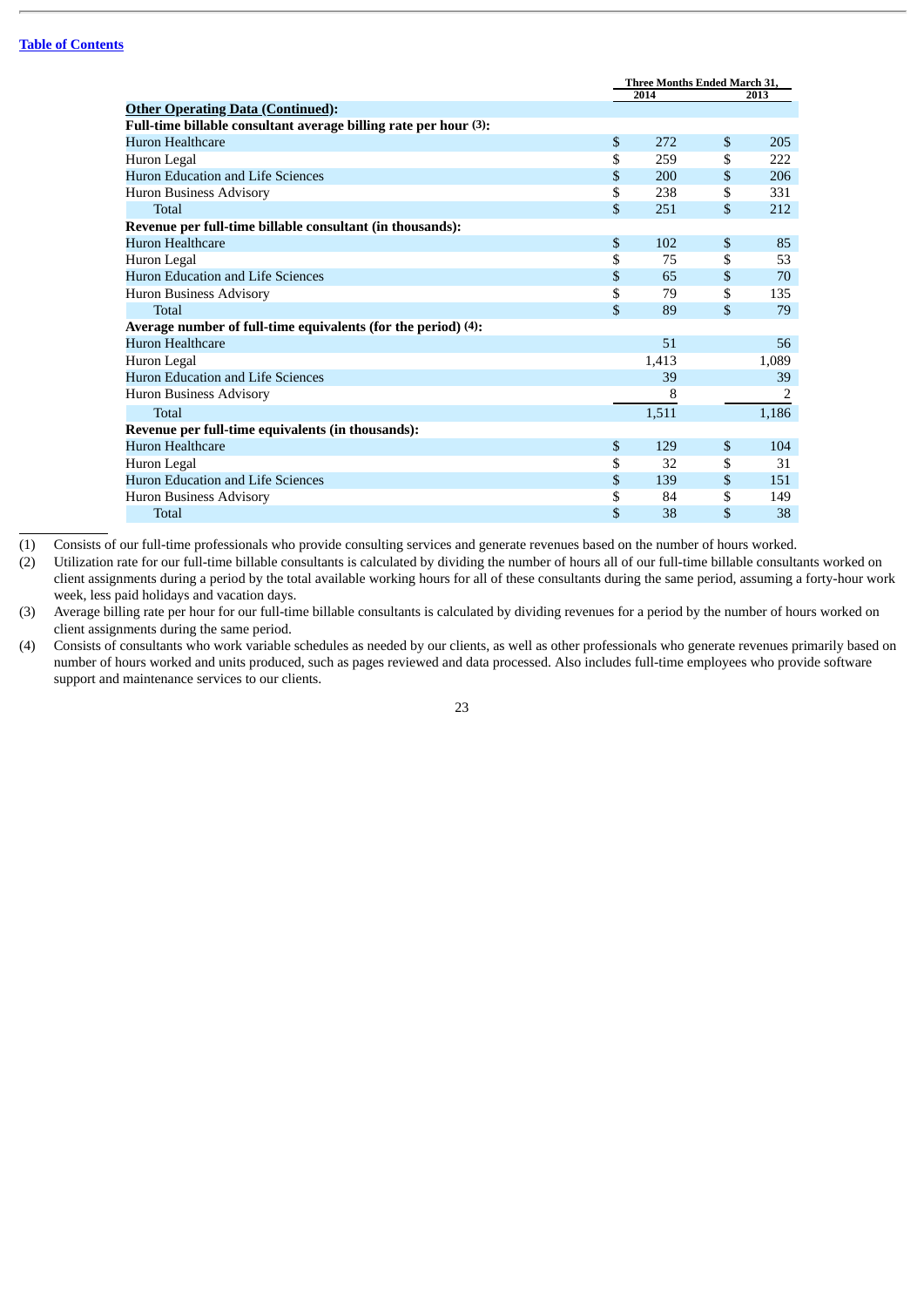#### **Non-GAAP Measures**

We also assess our results of operations using certain non-GAAP financial measures. These non-GAAP financial measures differ from GAAP because the non-GAAP financial measures we calculate to measure Adjusted earnings before interest, taxes, depreciation and amortization ("Adjusted EBITDA"), Adjusted net income from continuing operations, and Adjusted diluted earnings per share from continuing operations exclude a number of items required by GAAP, each discussed below. These non-GAAP financial measures should be considered in addition to, and not as a substitute for or superior to, any measure of performance, cash flows, or liquidity prepared in accordance with GAAP. Our non-GAAP financial measures may be defined differently from time to time and may be defined differently than similar terms used by other companies, and accordingly, care should be exercised in understanding how we define our non-GAAP financial measures.

Our management uses the non-GAAP financial measures to gain an understanding of our comparative operating performance, for example when comparing such results with previous periods or forecasts. These non-GAAP financial measures are used by management in their financial and operating decision making because management believes they reflect our ongoing business in a manner that allows for meaningful period-to-period comparisons. Management also uses these non-GAAP financial measures when publicly providing our business outlook, for internal management purposes, and as a basis for evaluating potential acquisitions and dispositions. We believe that these non-GAAP financial measures provide useful information to investors and others in understanding and evaluating Huron's current operating performance and future prospects in the same manner as management does and in comparing in a consistent manner Huron's current financial results with Huron's past financial results.

The reconciliations of these financial measures from GAAP to non-GAAP are as follows (in thousands):

|                                                                         | <b>Three Months Ended</b><br>March 31. |           |
|-------------------------------------------------------------------------|----------------------------------------|-----------|
|                                                                         | 2014                                   | 2013      |
| Revenues                                                                | \$210,731                              | \$164,036 |
| Net income from continuing operations                                   | \$34,126                               | \$11,369  |
| Add back:                                                               |                                        |           |
| Income tax expense                                                      | 6.498                                  | 8.124     |
| Interest and other expenses                                             | 1,195                                  | 1,850     |
| Depreciation and amortization                                           | 7,157                                  | 5,437     |
| Earnings before interest, taxes, depreciation and amortization (EBITDA) | 48,976                                 | 26,780    |
| Add back:                                                               |                                        |           |
| Restructuring charges                                                   | 129                                    |           |
| Litigation settlement gain                                              |                                        | (1,150)   |
| <b>Adjusted EBITDA</b>                                                  | \$49.105                               | \$25,630  |
| Adjusted EBITDA as a percentage of revenues                             | 23.3%                                  | 15.6%     |

|                                                                | <b>Three Months Ended</b><br>March 31. |          |  |
|----------------------------------------------------------------|----------------------------------------|----------|--|
|                                                                | 2014                                   | 2013     |  |
| Net income from continuing operations                          | \$34,126                               | \$11,369 |  |
| Weighted average shares-diluted                                | 23,086                                 | 22,487   |  |
| Diluted earnings per share from continuing operations          | 1.48                                   | 0.51     |  |
| Add back:                                                      |                                        |          |  |
| Amortization of intangible assets                              | 2,518                                  | 1,456    |  |
| Restructuring charges                                          | 129                                    |          |  |
| Litigation settlement gain                                     |                                        | (1,150)  |  |
| Tax effect                                                     | (1,059)                                | (122)    |  |
| Net tax benefit related to "check-the-box" election            | (10, 244)                              |          |  |
| Total adjustments, net of tax                                  | (8,656)                                | 184      |  |
| Adjusted net income from continuing operations                 | \$25,470                               | 11,553   |  |
| Adjusted diluted earnings per share from continuing operations | 1.10                                   | 0.51     |  |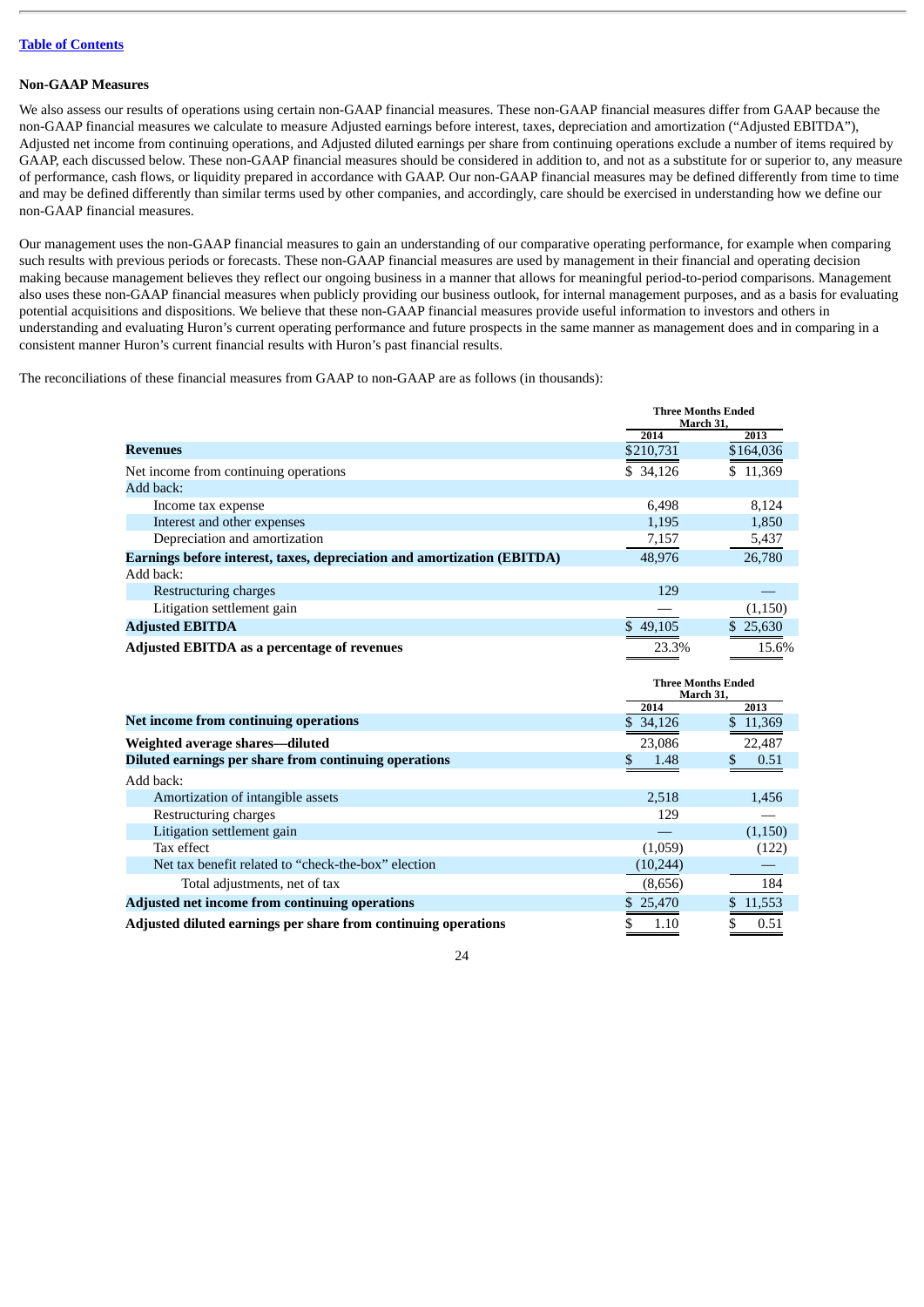These non-GAAP financial measures include adjustments for the following items:

*Restructuring charges:* We have incurred charges due to the restructuring of various parts of our business. These restructuring charges have primarily consisted of severance charges, costs associated with office space reductions including the accelerated depreciation of certain leasehold improvements, and the write-off of certain impaired intangible assets. We have excluded the effect of the restructuring charges from our non-GAAP measures as a means to provide comparability with periods that were not impacted by a restructuring charge. Additionally, the amount of each restructuring charge is significantly affected by the timing and size of the restructured business or component of a business.

*Litigation settlement gain:* We have excluded the effect of the litigation settlement gain in 2013 because its exclusion permits comparability with periods that were not impacted by this item.

*Amortization of intangible assets*: We have excluded the effect of amortization of intangible assets from the calculation of Adjusted net income from continuing operations presented above. Amortization of intangibles is inconsistent in its amount and frequency and is significantly affected by the timing and size of our acquisitions.

*Tax effect:* The non-GAAP income tax adjustment reflects the incremental tax rate applicable to the non-GAAP adjustments.

*Net tax benefit related to "check-the-box" election:* We have excluded the effect of the net tax benefit from our "check-the-box" election to treat one of our wholly-owned foreign subsidiaries as a disregarded entity for U.S. federal income tax purposes during the first quarter of 2014 because its exclusion permits comparability with periods that were not impacted by this item.

*Income tax expense, Interest and other expenses, Depreciation and amortization:* We have excluded the effects of income tax expense, interest and other expenses, and depreciation and amortization in the calculation of EBITDA as these are customary exclusions as defined by the calculation of EBITDA to arrive at meaningful earnings from core operations excluding the effect of such items.

#### **Three Months Ended March 31, 2014 Compared to Three Months Ended March 31, 2013**

#### **Revenues**

Revenues increased \$46.7 million, or 28.5%, to \$210.7 million for the first quarter of 2014 from \$164.0 million for the first quarter of 2013.

Of the overall \$46.7 million increase in revenues, \$34.1 million was attributable to our full-time billable consultants, while \$12.6 million was attributable to our full-time equivalents. The increase in full-time billable consultant revenues was driven by an increase in the average number of billable consultants and average billing rate, partially offset by a decrease in the consultant utilization rate. The increase in revenue from full-time billable consultants primarily reflected strengthened demand for our services in the Huron Healthcare segment and our Huron Legal segment's legal advisory services, partially offset by decreased demand for our services in the Huron Education and Life Sciences segment. The increase in full-time equivalent revenue was primarily attributable to an increase in the average number of full-time equivalents and revenue per full-time equivalent. Revenue attributable to full-time equivalents primarily reflected increased demand for our discovery services in the Huron Legal segment, as well as increased use of contractors in the Huron Healthcare segment.

#### **Total Direct Costs**

Our total direct costs increased \$17.9 million, or 16.8%, to \$124.7 million in the three months ended March 31, 2014, from \$106.8 million in the three months ended March 31, 2013. The increase primarily related to a \$12.7 million increase in salaries, bonuses, and related expenses for our revenue-generating professionals and a \$5.1 million increase in contractor expense. As a percentage of revenues, our total direct costs decreased to 59.2% during the first quarter of 2014 compared to 65.1% during the first quarter of 2013. This decrease primarily reflected revenue growth that outpaced the increase in salaries, bonuses, and related expenses for our revenue-generating professionals during the first quarter of 2014, as well as a decrease in technology expense, partially offset by the increase in contractor expense as a percentage of revenues.

Total direct costs for the three months ended March 31, 2014 included \$4.0 million of share-based compensation expense and \$1.1 million of amortization expense for intangible assets and software development costs, primarily representing customer-related assets and software acquired in business combinations. Total direct costs for the three months ended March 31, 2013 included \$3.6 million of share-based compensation expense and \$0.7 million of amortization expense for intangible assets and software development costs. The increase in share-based compensation expense was primarily attributable to an increase in the number of performance-based awards that are expected to be earned in 2014 based on 2014 performance, compared to those that were expected, as of March 31, 2013, to be earned based on 2013 performance. The increase in amortization expense was primarily related to the amortization of intangible assets from businesses acquired during the fourth quarter of 2013 and the first quarter of 2014.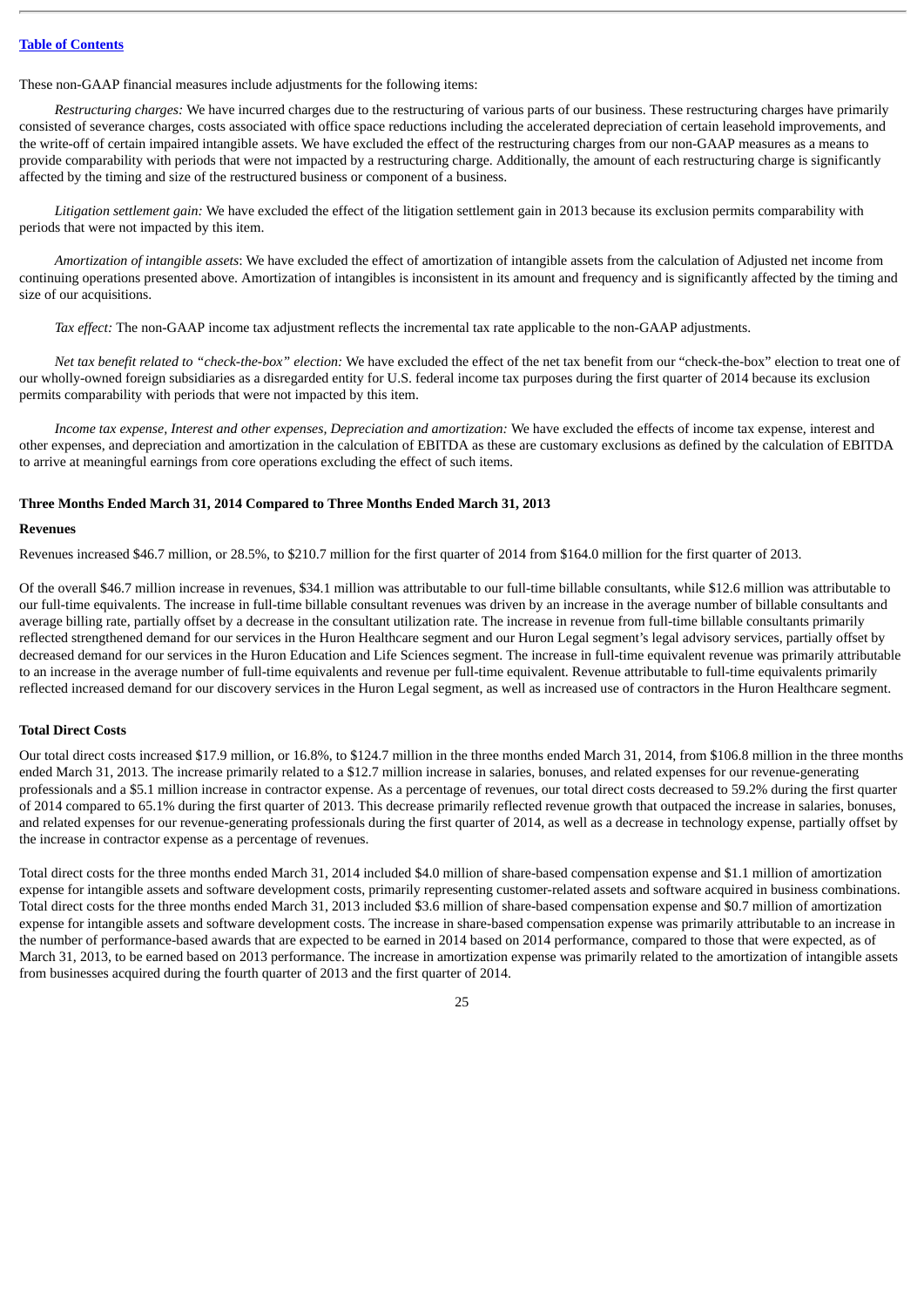## **Operating Expenses and Other Operating Gains**

Selling, general and administrative expenses increased \$5.4 million, or 16.8%, to \$37.7 million in the first quarter of 2014 from \$32.3 million in the first quarter of 2013. This increase was primarily related to a \$2.7 million increase in salaries, bonuses, and related expenses for our support personnel, a \$0.9 million increase in promotion and sponsorship expenses, a \$0.7 million increase in practice administration and meetings expense, a \$0.5 million increase in accounting, tax, and audit fees, and a \$0.4 million increase in outside professional services. As a percentage of revenues, selling, general and administrative expenses decreased to 17.9% during the first quarter of 2014 compared to 19.7% during the first quarter of 2013. This decrease primarily reflected revenue growth that outpaced the increases in salaries, bonuses, and related expenses for our support personnel and facilities and other office related expenses.

We did not incur any litigation or other settlement gains or losses during the first quarter of 2014. During the first quarter of 2013, we recorded a \$1.2 million settlement gain. As discussed under "Part II – Item 1. Legal Proceedings," and in Note 12 "Commitments, Contingencies and Guarantees," during the second quarter of 2012, we conducted preliminary settlement discussions with the relator in the *qui tam* action, and as a result, we recorded a charge of \$1.2 million. On March 8, 2013, the Court granted Huron's motion for summary judgment and dismissed the relator's second amended complaint in its entirety with prejudice. As a result, during the first quarter of 2013, we reversed the charge of \$1.2 million taken during 2012.

Depreciation and amortization expense increased by \$1.3 million to \$6.1 million in the three months ended March 31, 2014, from \$4.8 million in the three months ended March 31, 2013. The increase primarily related to the amortization of intangible assets from businesses acquired during the fourth quarter of 2013 and first quarter of 2014, as well as the depreciation of leasehold improvements that were placed into service during the second half of 2013. Intangible asset amortization included within operating expenses relates to certain customer relationships, non-competition agreements, trade names, and licenses acquired in connection with our acquisitions.

#### **Operating Income**

Operating income increased \$20.5 million, or 95.9%, to \$41.8 million in the first quarter of 2014 from \$21.3 million in the first quarter of 2013. Operating margin, which is defined as operating income expressed as a percentage of revenues, increased to 19.8% in the three months ended March 31, 2014, compared to 13.0% in the three months ended March 31, 2013. The increase in operating margin was primarily attributable to the revenue growth that outpaced the increase in salaries, bonuses, and related expenses for both our revenue-generating professionals and support personnel during the period, as well as a decrease in technology expense and a decrease in facilities and other office related expenses as a percentage of revenues. The operating margin for the first three months of 2013 was positively impacted by the litigation settlement gain recognized during that period.

#### **Other Expense, Net**

Other expense, net decreased by \$0.7 million, or 35.4%, to \$1.2 million in the first quarter of 2014 from \$1.9 million in the first quarter of 2013. The decrease was primarily attributable to a \$0.5 million, or 26.4%, decrease in interest expense, net of interest income in the first quarter of 2014, which was the result of a decrease in our borrowing levels combined with lower interest rates.

#### **Income Tax Expense**

For the first quarter of 2014, we recognized income tax expense from continuing operations of \$6.5 million on income from continuing operations of \$40.6 million. For the first quarter of 2013, we recognized income tax expense from continuing operations of \$8.1 million on income from continuing operations of \$19.5 million. Our effective tax rate for the first quarter of 2014 was 16.0% compared with 41.7% for the same period last year. The effective tax rate for the three months ended March 31, 2014 was lower than the statutory rate, inclusive of state income taxes, due primarily to the impact of a tax election made in the first quarter of 2014 to classify one of our wholly-owned foreign subsidiaries as a disregarded entity for U.S. federal income tax purposes (commonly referred to as a "check-the-box" election). As a result of this election, we expect to realize an income tax benefit of \$13.8 million, of which \$2.4 million is unrecognized, resulting in a net recognized tax benefit of \$11.4 million during the quarter. This recognized benefit was partially offset by \$1.2 million in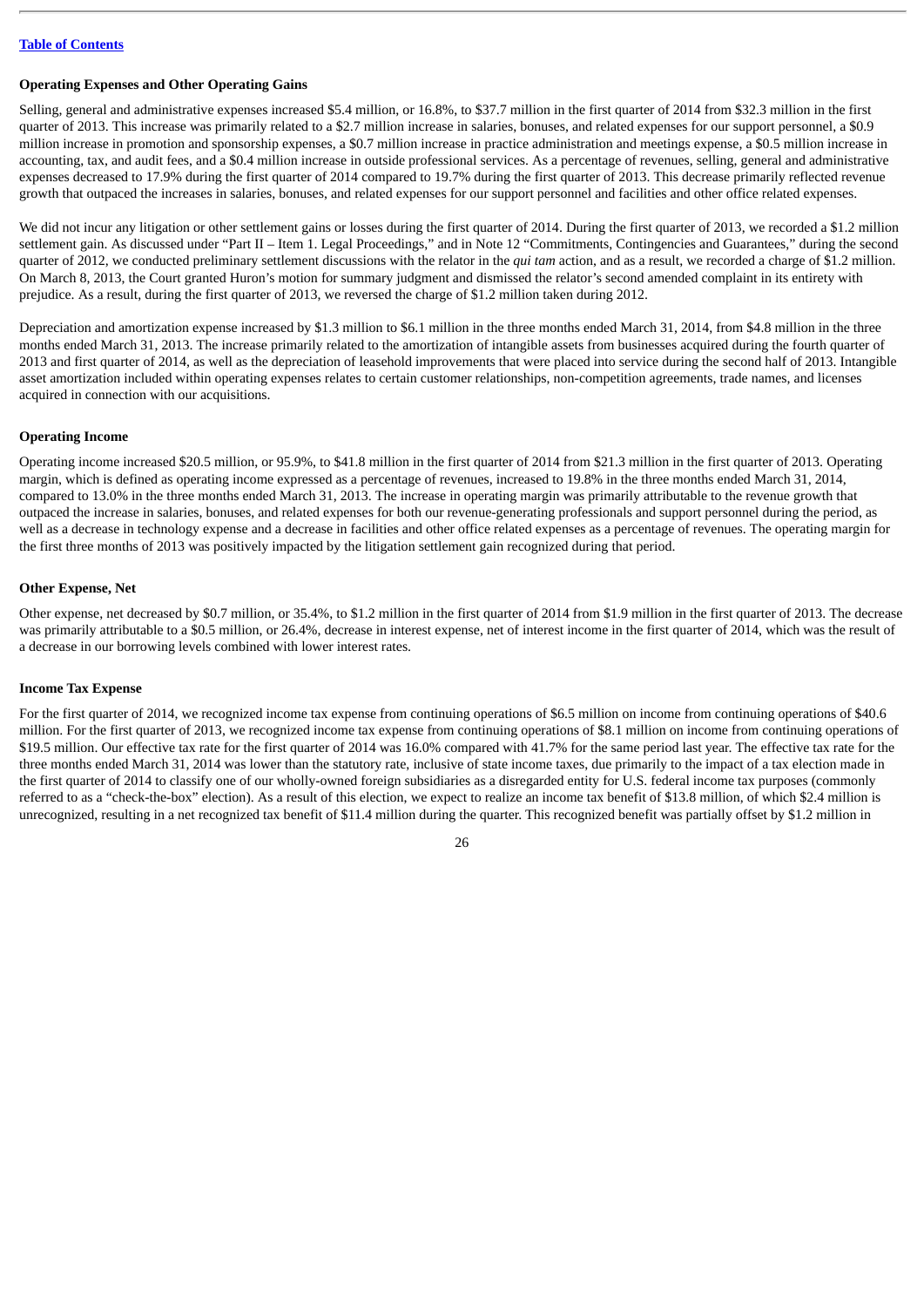expenses related to the establishment of a valuation allowance for certain foreign tax credits and increased deferred tax liabilities as a result of the aforementioned election. The effective tax rate for the three months ended March 31, 2013 was higher than the statutory rate, inclusive of state income taxes, due primarily to the impact of foreign losses with no tax benefit and certain non-deductible business expenses, partially offset by the impact of the retroactive reinstatement of the federal research and development tax credit, which was enacted during the quarter.

#### **Net Income from Continuing Operations**

Net income from continuing operations was \$34.1 million for the three months ended March 31, 2014, compared to net income from continuing operations of \$11.4 million for the same period last year. The \$22.7 million increase in net income from continuing operations was primarily due to the increase in operating income, as well as the decrease in income tax expense, as discussed above. As a result of the increase in net income from continuing operations, diluted earnings per share from continuing operations for the first quarter of 2014 was \$1.48 compared to \$0.51 for the first quarter of 2013.

#### **EBITDA and Adjusted EBITDA**

EBITDA increased \$22.2 million to \$49.0 million for the three months ended March 31, 2014, from \$26.8 million for the three months ended March 31, 2013. Adjusted EBITDA increased \$23.5 million to \$49.1 million in the first quarter of 2014 from \$25.6 million in the first quarter of 2013. The increase in EBITDA was primarily due to the increase in segment operating income, as discussed below in Segment Results, partially offset by the decrease in litigation settlement gain. Adjusted EBITDA was higher in the first quarter of 2014 due to the increase in segment operating income.

#### **Adjusted Net Income from Continuing Operations**

Adjusted net income from continuing operations increased \$13.9 million to \$25.5 million in the first quarter of 2014 compared to \$11.6 million in the first quarter of 2013. The increase was primarily attributable to the increase in operating income, partially offset by a higher tax expense when excluding the tax benefit related to our "check-the-box" election.

#### **Segment Results**

#### **Huron Healthcare**

#### **Revenues**

Huron Healthcare segment revenues increased \$28.8 million, or 36.6%, to \$107.5 million for the first quarter of 2014 from \$78.7 million for the first quarter of 2013. During the three months ended March 31, 2014, revenues from time-and-expense engagements, fixed-fee engagements, performance-based arrangements, and software support and maintenance arrangements represented 1.7%, 64.8%, 29.2%, and 4.3% of this segment's revenues, respectively, compared to 1.2%, 70.5%, 23.4%, and 4.9%, respectively, for the comparable period in 2013.

Of the overall \$28.8 million increase in revenues, \$28.0 million was attributable to our full-time billable consultants and \$0.8 million was attributable to our full-time equivalents. The increase in demand for our services reflected the continued pressures our clients face as the result of evolving business models, rising costs, and declining reimbursements from government and commercial payers. The increase in full-time billable consultant revenues reflected increases in the average billing rate and average number of full-time billable consultants, partially offset by a decrease in the consultant utilization rate. Performancebased fee revenues were \$31.4 million during the first quarter of 2014 compared to \$18.4 million during the first quarter of 2013. We expect performancebased fees to be greater in the first half of 2014 than in the second half of 2014. The level of performance-based fees earned may vary based on our clients' preferences and the mix of services we provide. Performance-based fee arrangements may cause significant variations in revenues, operating results, and average billing rates due to our level of execution and the timing of achievement of the performance-based criteria. With regard to our full-time equivalents, during the first three months of 2014, the Huron Healthcare segment experienced an increase in revenue per full-time equivalent, partially offset by a decrease in the average number of full-time equivalents compared to the first three months of 2013.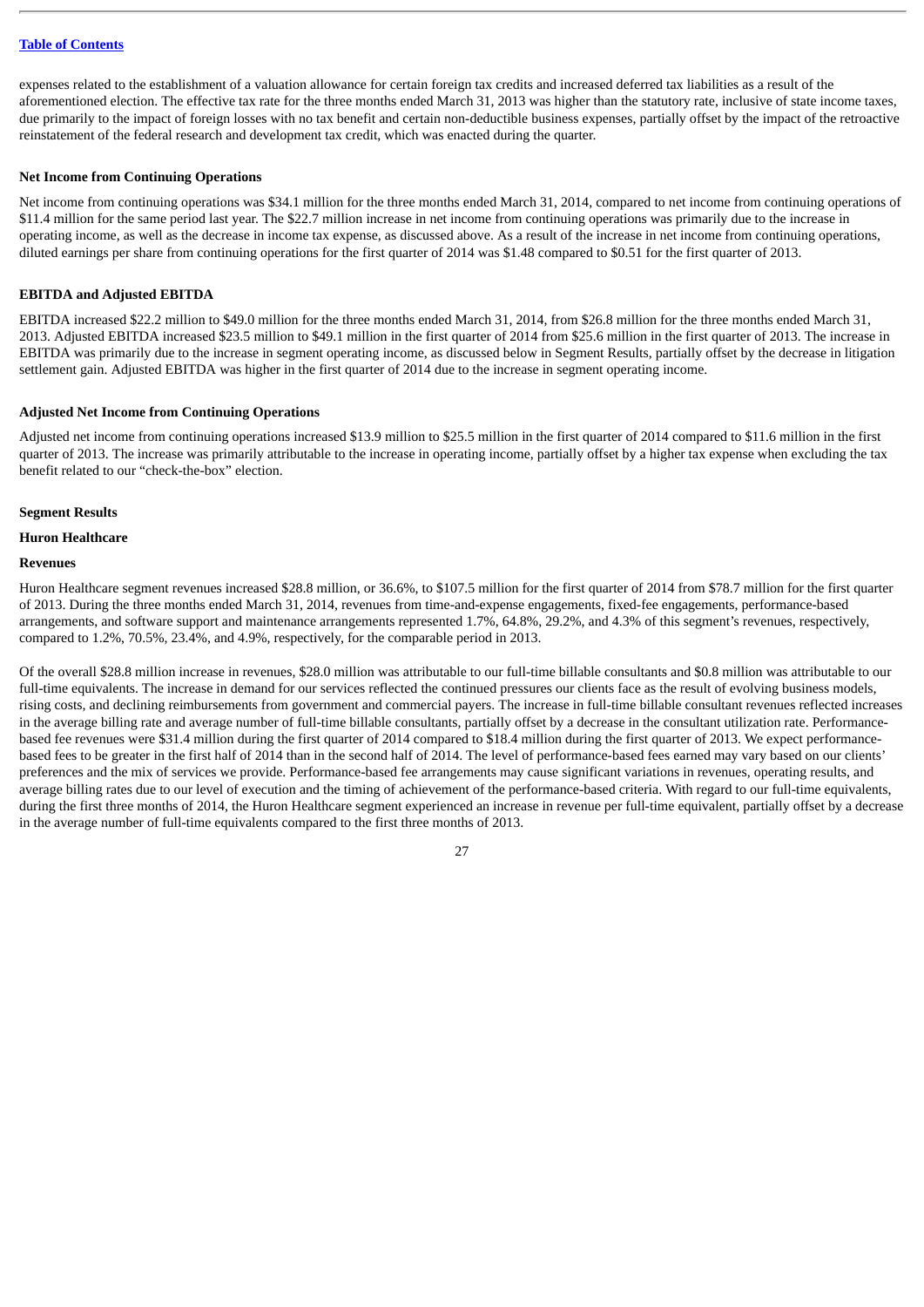#### **Operating Income**

Huron Healthcare segment operating income increased \$20.0 million, or 64.4%, to \$51.2 million in the three months ended March 31, 2014, from \$31.2 million in the three months ended March 31, 2013. The Huron Healthcare segment operating margin, defined as segment operating income expressed as a percentage of segment revenues, increased to 47.6% for the first quarter of 2014 from 39.6% in the same period last year. The increase in this segment's operating margin was primarily attributable to revenue growth that outpaced the increase in salaries, bonuses, and related expenses for our revenue-generating professionals, as well as decreases in contractor expense and salaries and related expenses for our support personnel and a decrease in promotion and sponsorship expenses as a percentage of revenues, partially offset by an increase in technology expense.

#### **Huron Legal**

#### **Revenues**

Huron Legal segment revenues increased \$14.0 million, or 34.3%, to \$54.9 million for the first quarter of 2014 from \$40.9 million for the first quarter of 2013. Revenues from time-and-expense engagements, fixed-fee engagements, and support and maintenance arrangements represented 97.7%, 2.1%, and 0.2% of this segment's revenues, respectively, during the three months ended March 31, 2014, compared to 94.4%, 5.4%, and 0.2% of this segment's revenues, respectively, for the comparable period in 2013.

Of the overall \$14.0 million increase in revenues, \$11.3 million was attributable to an increase in revenue generated by our full-time equivalents and \$2.7 million was related to our full-time billable consultants. The increase in revenue attributable to our full-time equivalents was the result of an increase in both the average number of full-time equivalents and revenue per full-time equivalent. The increase in full-time billable consultant revenue reflected an increase in the consultant utilization rate and average billing rate, partially offset by a decrease in the average number of full-time billable consultants.

#### **Operating Income**

Huron Legal segment operating income increased by \$9.6 million to \$12.5 million in the three months ended March 31, 2014, from \$2.9 million in the three months ended March 31, 2013. Segment operating margin increased to 22.7% for the first quarter of 2014 from 7.2% in the same period last year. The increase in this segment's operating margin was primarily attributable to revenue growth that outpaced the increase in salaries, bonuses, and related expenses for our revenue-generating professionals. Decreases in technology expense, rent expense, and severance expense, and a decrease in promotion and sponsorship expense as a percentage of revenues also contributed to the increase in operating margin, partially offset by an increase in contractor expense as a percentage of revenues.

#### **Huron Education and Life Sciences**

#### **Revenues**

Huron Education and Life Sciences segment revenues decreased \$2.1 million, or 6.0%, to \$33.6 million for the first quarter of 2014 from \$35.7 million for the first quarter of 2013. Revenues from time-and-expense engagements, fixed-fee engagements, and software support and maintenance arrangements represented 71.9%, 23.6%, and 4.5% of this segment's revenues, respectively, during the three months ended March 31, 2014, compared to 76.7%, 19.4%, and 3.9%, respectively, for the comparable period in 2013.

Of the overall \$2.1 million decrease in revenues, \$1.8 million was attributable to our full-time billable consultants and \$0.3 million was related to our fulltime equivalents. The decrease in revenue from our full-time billable consultants reflected a decrease in the average billing rate and consultant utilization rate, partially offset by an increase in the average number of full-time billable consultants. The decrease in revenue attributable to our full-time equivalents reflected a decrease in revenue per full-time equivalent, partially offset by an increase in the average number of full-time equivalents.

#### **Operating Income**

Huron Education and Life Sciences segment operating income decreased \$3.0 million, or 31.1%, to \$6.4 million in the three months ended March 31, 2014, from \$9.4 million in the three months ended March 31, 2013. The Huron Education and Life Sciences segment operating margin decreased to 19.2% for the first quarter of 2014 from 26.2% in the same period last year. The decrease in this segment's operating margin was primarily attributable to an increase in salaries and related expenses for both our revenue-generating professionals and support personnel, as well as increases in contractor expense, promotion and sponsorship expense, and research expense, partially offset by a decrease in bonus expense for our revenue-generating professionals as a percentage of revenues.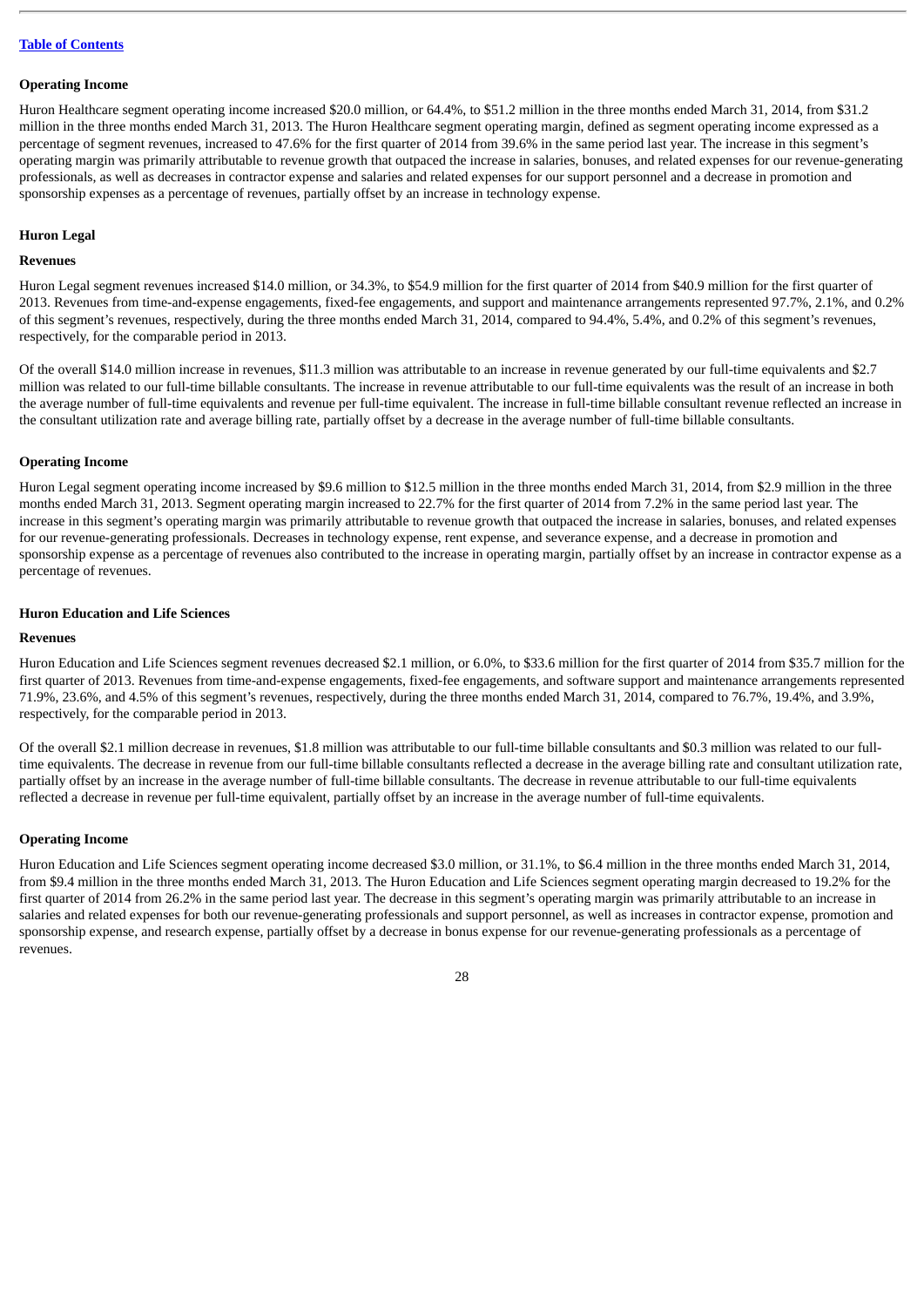#### **Huron Business Advisory**

#### **Revenues**

Huron Business Advisory segment revenues increased \$4.8 million, or 55.9%, to \$13.4 million for the first quarter of 2014 from \$8.6 million for the first quarter of 2013. Revenues for the first quarter of 2014 included \$6.6 million from Blue Stone, which we acquired in the fourth quarter of 2013. Revenues from time-and-expense engagements, fixed-fee engagements, and performance-based arrangements represented 84.4%, 11.9%, and 3.7% of this segment's revenues, respectively, during the first quarter of 2014 compared to 77.4%, 16.8%, and 5.8%, respectively, for the comparable period in 2013.

Of the overall \$4.8 million increase in revenues, \$4.4 million was attributable to our full-time billable consultants and \$0.4 million was related to our full-time equivalents. The increase in revenue from our full-time billable consultants was driven by an increase in the average number of full-time billable consultants, partially offset by decreases in the average billing rate and consultant utilization rate. The increase in revenue attributable to our full-time equivalents reflected an increase in the average number of full-time equivalents, partially offset by a decrease in revenue per full-time equivalent.

#### **Operating Income**

Huron Business Advisory segment operating income decreased by \$0.8 million, or 24.4%, to \$2.6 million in the three months ended March 31, 2014, compared to \$3.4 million in the three months ended March 31, 2013. Segment operating margin decreased to 19.1% for the first quarter of 2014 from 39.4% in the same period last year. The decrease in this segment's operating margin was primarily attributable to an increase in salaries, bonuses, and related expenses for both our revenue-generating professionals and support personnel as a percentage of revenues. Increases in contractor expense, intangible asset amortization expense, promotion and sponsorship expense, and practice administration and meetings expense, all as percentages of revenues, also contributed to the decrease in the segment's operating margin.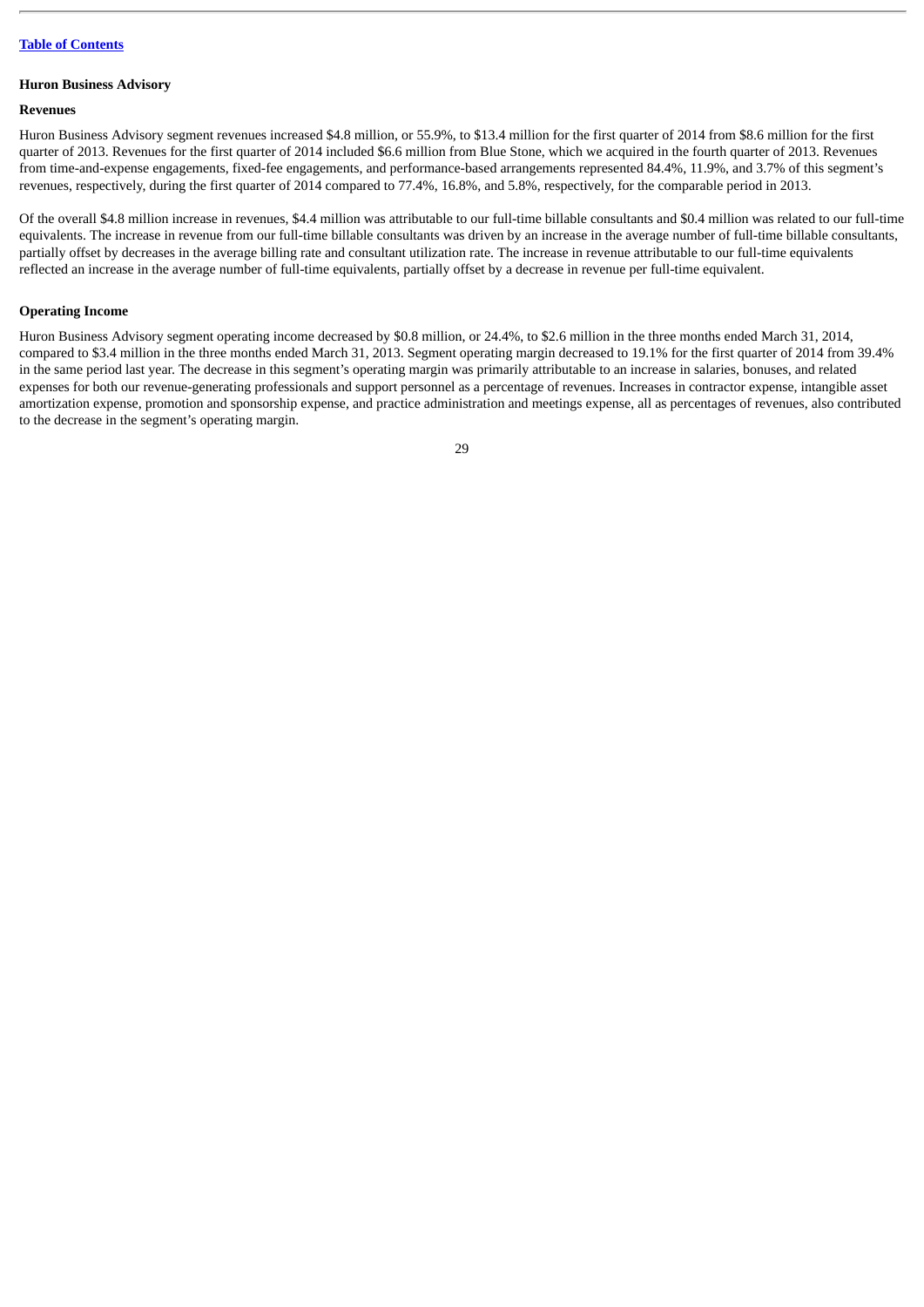## **LIQUIDITY AND CAPITAL RESOURCES**

Cash and cash equivalents decreased \$36.5 million, from \$58.1 million at December 31, 2013 to \$21.6 million at March 31, 2014. Our primary sources of liquidity are cash flows from our U.S. operations and debt capacity available under our credit facility.

|                                                     |            | <b>Three Months Ended</b><br>March 31, |  |  |
|-----------------------------------------------------|------------|----------------------------------------|--|--|
| Cash Flows (in thousands):                          | 2014       | 2013                                   |  |  |
| Net cash used in operating activities               | \$ (9,165) | \$(22,990)                             |  |  |
| Net cash used in investing activities               | \$(22,218) | \$ (6,611)                             |  |  |
| Net cash (used in) provided by financing activities | \$ (5,121) | \$10.265                               |  |  |

Net cash used in operating activities totaled \$9.2 million for the three months ended March 31, 2014, and \$23.0 million for the same period last year. Our operating assets and liabilities consist primarily of receivables from billed and unbilled services, accounts payable and accrued expenses, and accrued payroll and related benefits, and deferred revenues. The volume of services rendered and the related billings and timing of collections on those billings, as well as payments of our accounts payable and salaries, bonuses, and benefits to employees affect these account balances. The decrease in cash used in operations was primarily attributable to higher net income and increased collections of receivables from clients during the first three months of 2014 when compared with the first three months of 2013, partially offset by an increase in the amount paid for annual performance bonuses during the first quarter of 2014 and an increase in unbilled services from clients during the first three months of 2014 when compared with the first three months of 2013.

Net cash used in investing activities was \$22.2 million and \$6.6 million for the three months ended March 31, 2014 and 2013, respectively. The use of cash in the first three months of 2014 primarily consisted of \$17.4 million for the purchase of a business and \$4.8 million for purchases of property and equipment. The use of cash in the first three months of 2013 primarily consisted of purchases of property and equipment totaling \$5.4 million. We estimate that the cash utilized for capital expenditures in 2014 will be approximately \$30.0 million, primarily consisting of information technology related equipment and leasehold improvements to support the continued growth of our document review and processing services, as well as information technology related equipment to support our corporate infrastructure.

Net cash used in financing activities was \$5.1 million for the three months ended March 31, 2014, compared to net cash provided by financing activities of \$10.3 million for the same period last year. There were no borrowings made under our credit facility during the first three months of 2014, compared to borrowings of \$22.0 million during the first three months of 2013 to fund our operations. Repayments under our term loan totaled \$6.3 million during the first quarter of 2014, compared to repayments of \$12.0 million under our term loan and revolving credit facility during the first quarter of 2013.

During 2011, the Company and certain of the Company's subsidiaries as guarantors entered into an Amended and Restated Credit Agreement with various financial institutions, as amended by the first, second, and third amendments to the credit agreement dated as of August 31, 2012, September 25, 2013, and February 14, 2014, respectively (as amended and modified, the "2011 Credit Agreement"). The second amendment to the credit agreement extended the terms of the 2011 Credit Agreement from August 31, 2017 to September 25, 2018, and provided for less restrictive covenants, among other things.

The 2011 Credit Agreement consists of a senior secured credit facility in an aggregate principal amount of \$450.0 million comprised of a five-year revolving credit facility ("Revolver") under which the Company may borrow from time to time up to \$247.5 million and a \$202.5 million five-year term loan facility ("Term Loan") that was funded in a single advance on the closing date of the first amendment. The 2011 Credit Agreement provides for the option to increase the revolving credit facility in an aggregate amount of up to \$50 million subject to certain requirements as defined in the 2011 Credit Agreement. The proceeds of the senior secured credit facility were used to refinance existing indebtedness and will continue to be used for working capital, capital expenditures, and other corporate purposes.

The obligations under the 2011 Credit Agreement are secured pursuant to a Security Agreement with Bank of America, N.A. as Collateral Agent. The Security Agreement grants Bank of America, N.A., for the ratable benefit of the lenders under the 2011 Credit Agreement, a first-priority lien, subject to permitted liens, on substantially all of the personal property assets of the Company and the subsidiary guarantors. The Revolver and Term Loan are also secured by a pledge of 100% of the voting stock or other equity interests in our domestic subsidiaries and 65% of the voting stock or other equity interests in our foreign subsidiaries.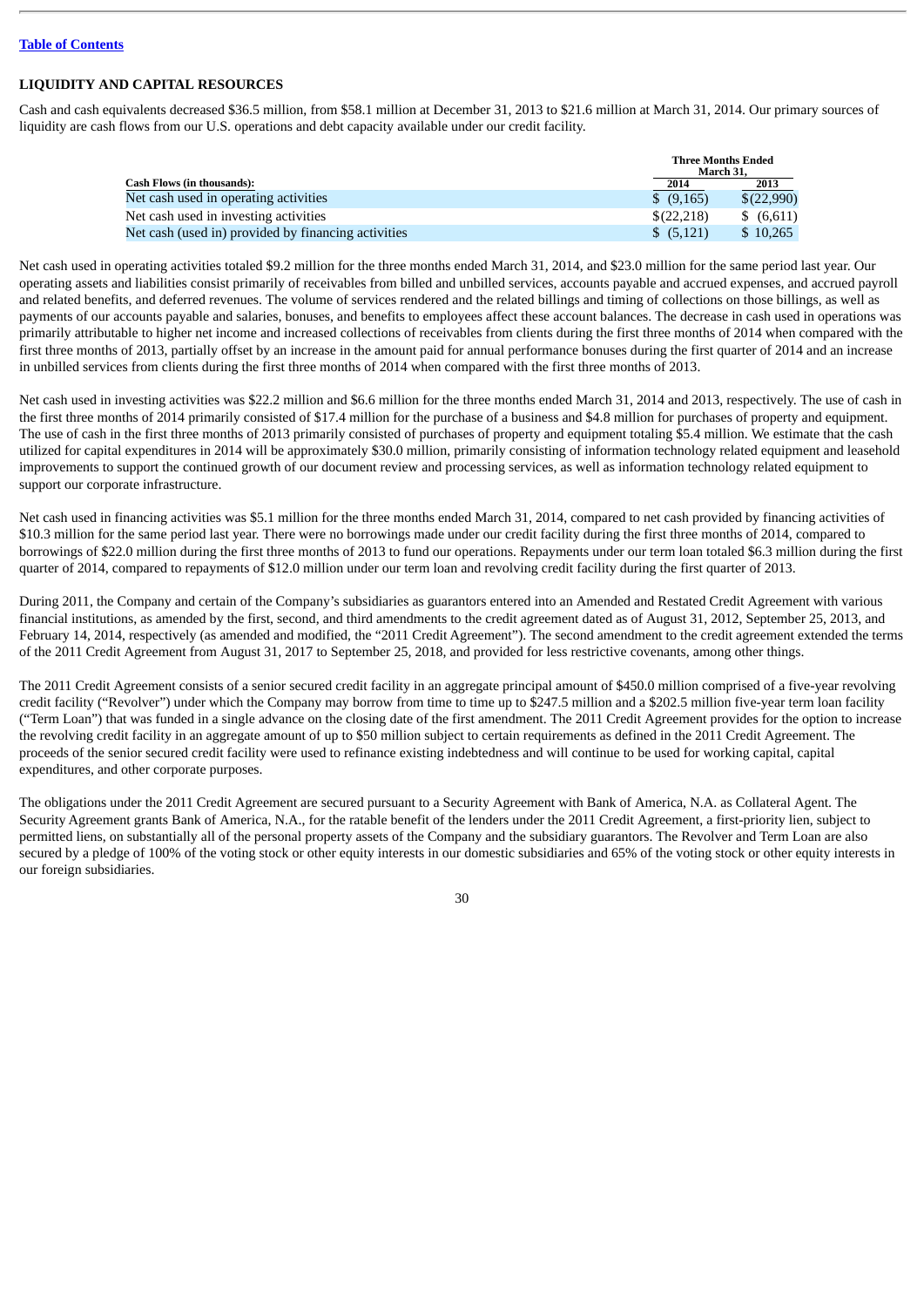Fees and interest on borrowings vary based on our total debt to earnings before interest, taxes, depreciation and amortization ("EBITDA") ratio as set forth in the 2011 Credit Agreement. Interest is based on a spread over the London Interbank Offered Rate ("LIBOR") or a spread over the base rate, as selected by the Company. The base rate is the greater of (a) the Federal Funds Rate plus 0.5%, (b) the Prime Rate and (c) except during a Eurodollar Unavailability Period, the Eurodollar Rate plus 1.0%.

As of the date of the second amendment to the credit agreement, the Term Loan had a principal amount outstanding of \$181.3 million. This principal balance is subject to scheduled quarterly amortization payments that began in 2013. The aggregate annual quarterly amortization payments, expressed as a percentage of the original principal balance, are as follows: 6.9% in 2013, 13.8% in 2014, 15.8% in 2015, 16.6% in 2016, 16.6% in 2017, and 30.3% in 2018, as set forth in the 2011 Credit Agreement. The maturity date for the Term Loan is September 25, 2018, at which time the outstanding principal balance and all accrued interest will be due and payable in full. All outstanding borrowings under the Revolver, as amended, will be due upon expiration of the 2011 Credit Agreement on September 25, 2018. As of March 31, 2014, the Company has made all scheduled quarterly amortization payments as they have come due in accordance with the Term Loan.

Under the 2011 Credit Agreement, dividends are restricted to an amount up to \$50 million plus 50% of cumulative consolidated net income from the closing date of the 2011 Credit Agreement plus 50% of the net cash proceeds from equity issuances. In addition, certain acquisitions and similar transactions need to be approved by the lenders.

The 2011 Credit Agreement contains quarterly financial covenants that require us to maintain a minimum fixed charge coverage ratio of 2.25 to 1.00 and a maximum leverage ratio that varies throughout the term and was 3.25 to 1.00 as of March 31, 2014, as those ratios are defined therein, as well as a minimum net worth greater than \$150 million. At March 31, 2014, we were in compliance with these financial covenants with a fixed charge coverage ratio of 4.75 to 1.00, a leverage ratio of 0.91 to 1.00, and net worth greater than \$150 million. At December 31, 2013, we were also in compliance with these financial covenants.

The borrowing capacity under the 2011 Credit Agreement is reduced by any outstanding letters of credit and payments under the Term Loan. At March 31, 2014, outstanding letters of credit totaled \$5.5 million and are primarily used as security deposits for our office facilities. As of March 31, 2014, the unused borrowing capacity under the 2011 Credit Agreement was \$242.0 million. Borrowings outstanding under this credit facility at March 31, 2014 totaled \$162.5 million, all of which was under the Term Loan. These borrowings carried a weighted average interest rate of 2.3%, including the effect of the interest rate swaps described in Note 8 "Derivative Instruments and Hedging Activity." During the first three months of 2014, the average daily outstanding balance under our credit facility was \$168.7 million. Borrowings outstanding at December 31, 2013 were \$168.8 million and carried a weighted average interest rate of 2.0%.

On February 20, 2014, the Company's board of directors authorized a share repurchase program pursuant to which the Company may, from time to time, repurchase up to \$50 million of its common stock through February 28, 2015 (the "February 2014 Share Repurchase Program"). The amount and timing of the repurchases will be determined by management and will depend on a variety of factors, including the trading price of the Company's common stock, general market and business conditions, and applicable legal requirements. During the first quarter of 2014, the Company initiated approximately \$0.3 million of common stock repurchases that settled in the second quarter of 2014. The Company continued to actively repurchase shares during the second quarter of 2014.

See "Risk Factors" in our Annual Report on Form 10-K for the year ended December 31, 2013 for a discussion of certain risks and uncertainties related to the 2011 Credit Agreement.

#### **Future Needs**

Our primary financing need has been to fund our growth. Our growth strategy is to expand our service offerings, which may require investments in new hires, acquisitions of complementary businesses, possible expansion into other geographic areas, and related capital expenditures. We also have cash needs to service our credit facility and repay our Term Loan. We believe our internally generated liquidity, together with the borrowing capacity available under our revolving credit facility and access to external capital resources will be adequate to fund our long-term growth and capital needs arising from cash commitments and debt service obligations. Our ability to secure short-term and long-term financing in the future will depend on several factors, including our future profitability, the quality of our accounts receivable and unbilled services, our relative levels of debt and equity, and the overall condition of the credit markets.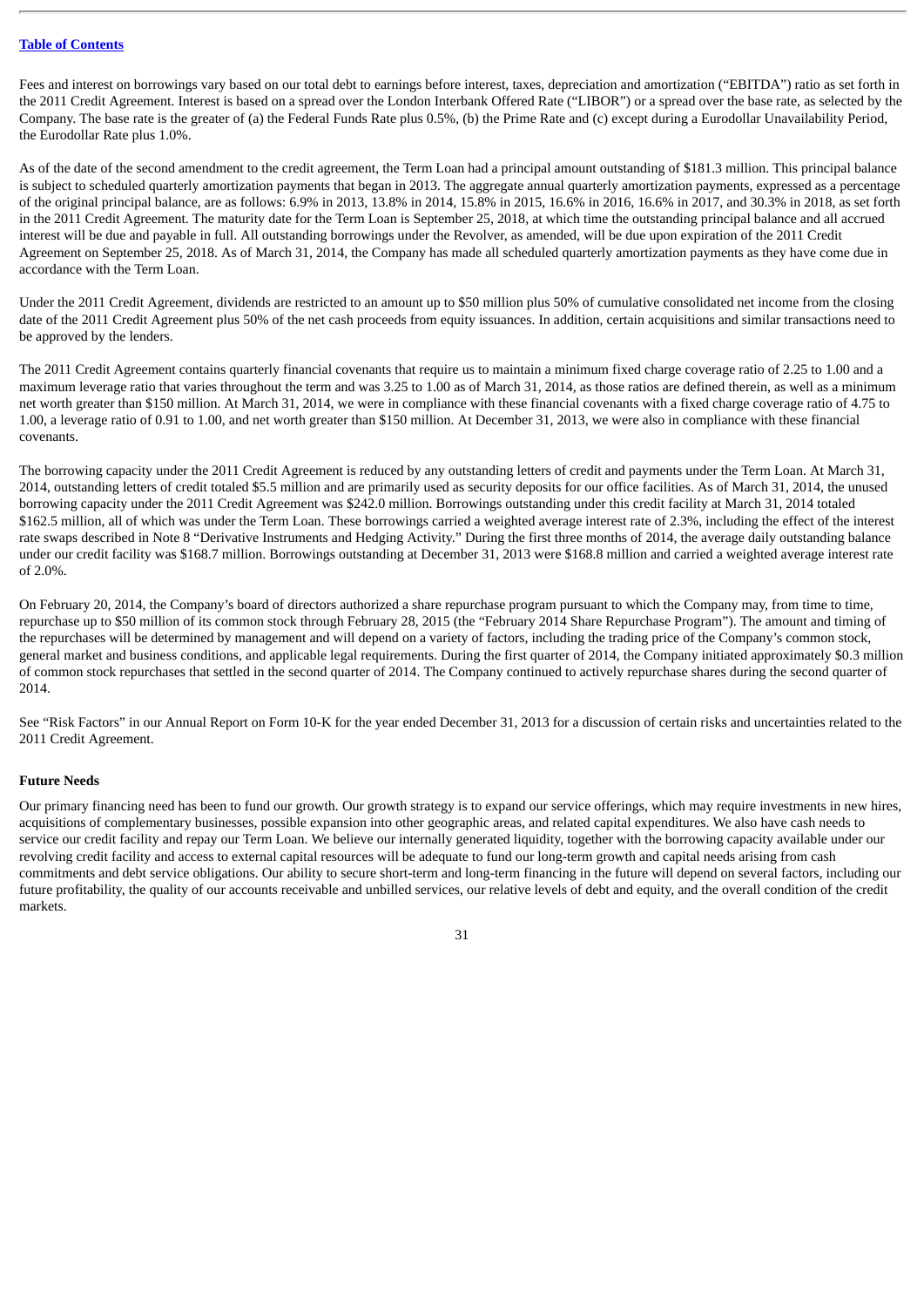## **CONTRACTUAL OBLIGATIONS**

For a summary of our commitments to make future payments under contractual obligations, see "Item 7. Management's Discussion and Analysis of Financial Condition and Results of Operations – Contractual Obligations" in our Annual Report on Form 10-K for the year ended December 31, 2013. There have been no material changes in our contractual obligations since December 31, 2013.

## **OFF-BALANCE SHEET ARRANGEMENTS**

We have not entered into any off-balance sheet arrangements.

## **NEW ACCOUNTING PRONOUNCEMENTS**

In April 2014, the FASB issued ASU 2014-08, Presentation of Financial Statements (Topic 205) and Property, Plant, and Equipment (Topic 360), Reporting Discontinued Operations and Disclosures of Disposals of Components of an Entity. This guidance includes amendments that change the requirements for reporting discontinued operations and require additional disclosures about discontinued operations. Under the new guidance, only disposals representing a strategic shift in operations that has (or will have) a major effect on the entity's operations and financial results should be presented as discontinued operations. Examples include a disposal of a major geographic area, a major line of business, a major equity method investment, or other major parts of an entity. Additionally, the revised guidance requires expanded disclosures in the financial statements for discontinued operations as well as for disposals of significant components of an entity that do not qualify for discontinued operations presentation. This guidance is effective for the Company beginning in the first quarter of 2015. We do not expect the adoption of this guidance to have a material impact on our consolidated financial statements.

In July 2013, the FASB issued ASU No. 2013-11, Presentation of an Unrecognized Tax Benefit When a Net Operating Loss Carryforward, a Similar Tax Loss, or a Tax Credit Carryforward Exists. This guidance requires that an unrecognized tax benefit, or a portion of an unrecognized tax benefit, be presented in the financial statements as either a reduction to a deferred tax asset or separately as a liability depending on the existence, availability and/or use of an operating loss carryforward, a similar tax loss, or a tax credit carryforward. The Company adopted ASU 2013-11 effective January 1, 2014. The adoption of this guidance did not have any effect on the Company's consolidated financial statements.

In March 2013, the FASB issued ASU No. 2013-05, Parent's Accounting for the Cumulative Translation Adjustment Upon Derecognition of Certain Subsidiaries or Groups of Assets Within a Foreign Entity or of an Investment in a Foreign Entity, which amends current accounting guidance on foreign currency matters. This guidance requires that the entire amount of a cumulative translation adjustment related to an entity's investment in a foreign entity should be released when there has been a: (i) sale of a subsidiary or group of net assets within a foreign entity and the sale represents the substantially complete liquidation of the investment in the foreign entity, (ii) loss of a controlling financial interest in an investment in a foreign entity, and (iii) step acquisition for a foreign entity. The Company adopted ASU 2013-05 effective January 1, 2014. The adoption of this guidance did not have any effect on the Company's consolidated financial statements.

#### **SUBSEQUENT EVENTS**

On April 23, 2014, we entered into an agreement to acquire the assets of Vonlay, LLC, a healthcare technology consulting firm, specializing in clinical information systems and electronic health records implementations and optimizations. The transaction, which is subject to certain customary closing conditions, is expected to close in May 2014. Vonlay will be included within the Huron Healthcare segment.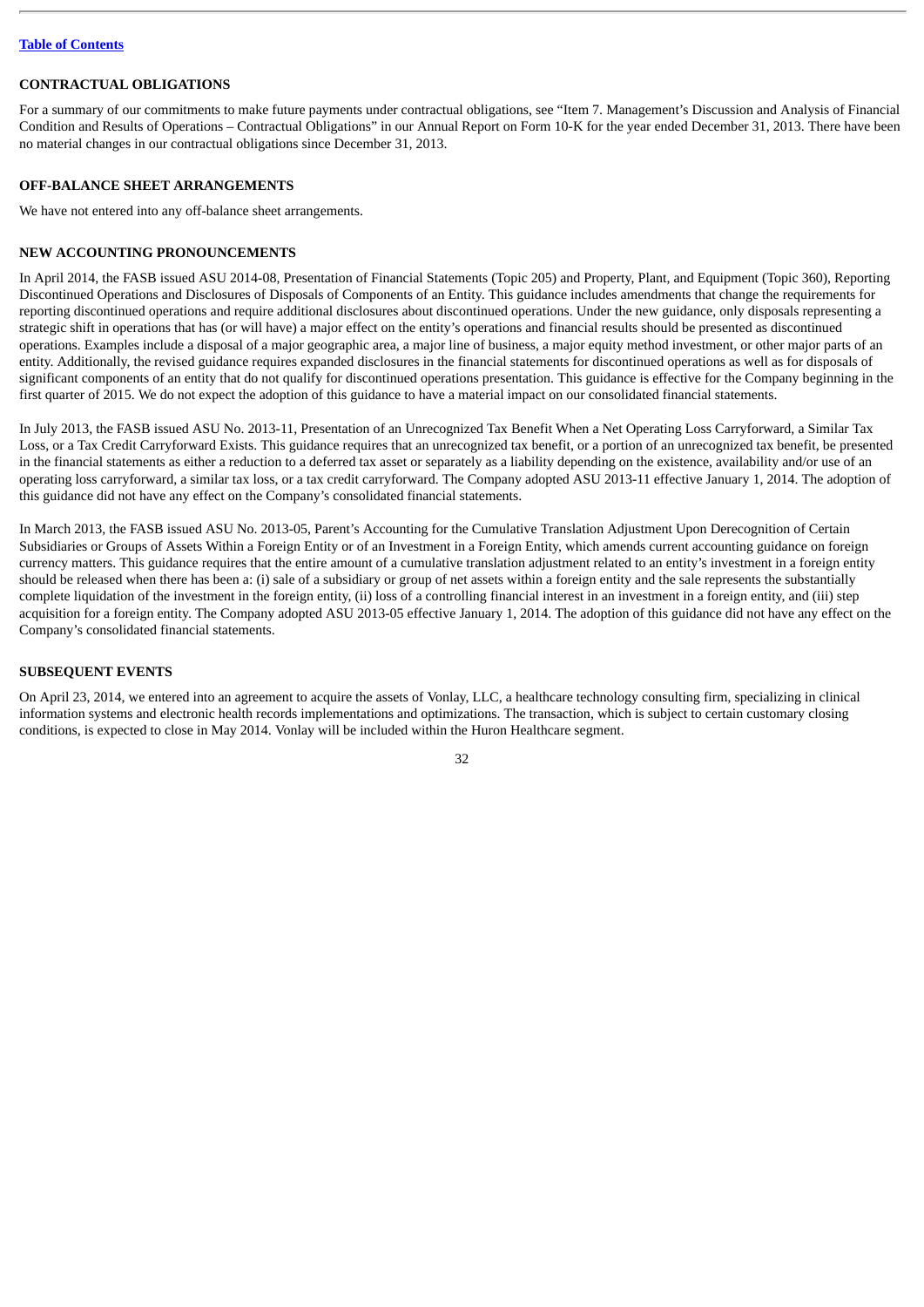## <span id="page-34-0"></span>**ITEM 3. QUANTITATIVE AND QUALITATIVE DISCLOSURES ABOUT MARKET RISK**

We are exposed to market risks primarily from changes in interest rates and changes in the market value of our investments.

Our exposure to changes in interest rates is limited to borrowings under our bank credit facility, which has variable interest rates tied to the LIBOR, Federal Funds Rate, Prime Rate, or Eurodollar Rate. At March 31, 2014, we had borrowings outstanding totaling \$162.5 million that carried a weighted average interest rate of 2.3% including the effect of the interest rate swaps described below. A hypothetical 100 basis point change in this interest rate would have a \$0.3 million effect on our pretax income including the effect of the interest rate swaps described below.

On December 8, 2011, we entered into a forward amortizing interest rate swap agreement effective on February 29, 2012 and ending on April 14, 2016. We entered into this derivative instrument to hedge against the interest rate risks of our variable-rate borrowings described above. The swap had an initial notional amount of \$56.6 million and amortizes throughout the term. Under the terms of the interest rate swap agreement, we receive from the counterparty interest on the notional amount based on one-month LIBOR and we pay to the counterparty a fixed rate of 0.9875%.

On May 30, 2012, we entered into an amortizing interest rate swap agreement effective on May 31, 2012 and ending on April 14, 2016. We entered into this derivative instrument to further hedge against the interest rate risks of our variable-rate borrowings described above. The swap had an initial notional amount of \$37.0 million and amortizes throughout the term. Under the terms of the interest rate swap agreement, we receive from the counterparty interest on the notional amount based on one-month LIBOR and we pay to the counterparty a fixed rate of 0.70%.

On April 4, 2013, we entered into a forward amortizing interest rate swap agreement effective on March 31, 2014 and ending on August 31, 2017. We entered into this derivative instrument to further hedge against the interest rate risks of our variable-rate borrowings described above. The swap has an initial notional amount of \$60.0 million and amortizes such that, collectively with our other two interest rate swaps, we are effectively fixing the interest rate on 80% of our Term Loan borrowings throughout the term of the swap agreement. Under the terms of the interest rate swap agreement, we will receive from the counterparty interest on the notional amount based on one-month LIBOR and we will pay to the counterparty a fixed rate of 0.985%.

Including the impact of the above swap agreements, the effective interest rate on \$130.0 million of our debt, which equals the notional amount of the swap agreements in effect at March 31, 2014, was 2.4%.

We have not entered into any other interest rate swaps, caps or collars or other hedging instruments as of March 31, 2014.

From time to time, we invest excess cash in marketable securities. These investments principally consist of overnight sweep accounts. Due to the short maturity of our investments, we have concluded that we do not have material market risk exposure.

#### <span id="page-34-1"></span>**ITEM 4. CONTROLS AND PROCEDURES**

#### *Evaluation of Disclosure Controls and Procedures*

Our management, with the participation of the Company's Chief Executive Officer and Chief Financial Officer, has evaluated the effectiveness of our disclosure controls and procedures (as such term is defined in Rules 13a-15(e) and 15d-15(e) under the Securities Exchange Act of 1934, as amended (the "Exchange Act")) as of March 31, 2014. Based on this evaluation, our Chief Executive Officer and Chief Financial Officer have concluded that, as of March 31, 2014, our disclosure controls and procedures were effective in recording, processing, summarizing and reporting, on a timely basis, information required to be disclosed by us in the reports we file or submit under the Exchange Act and such information is accumulated and communicated to management as appropriate to allow timely decisions regarding required disclosure.

#### *Changes in Internal Control over Financial Reporting*

There has been no change in our internal control over financial reporting (as such term is defined in Rules 13a-15(f) and 15d-15(f) under the Exchange Act) that occurred during the three months ended March 31, 2014 that has materially affected, or is reasonably likely to materially affect, our internal control over financial reporting.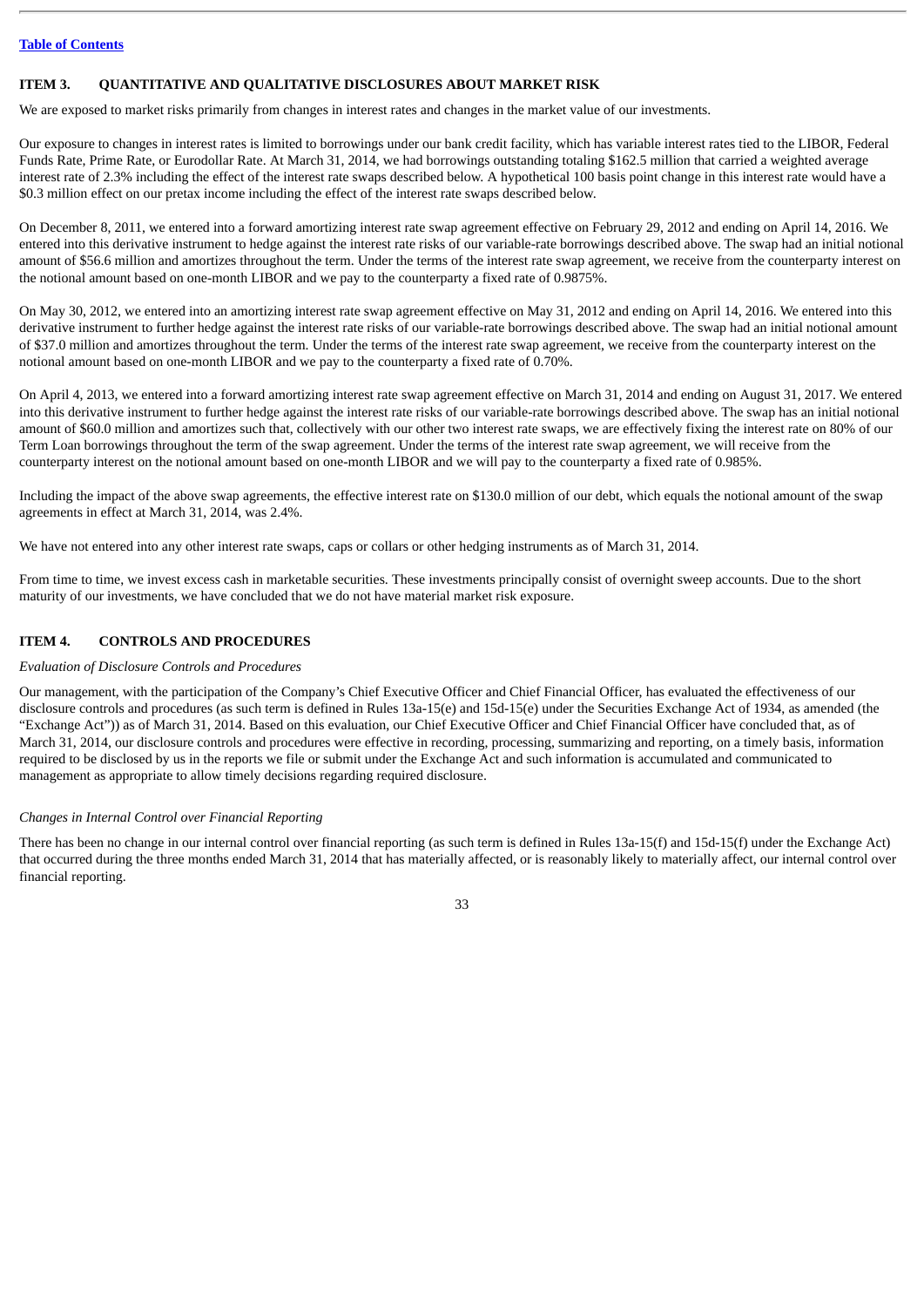## <span id="page-35-0"></span>**PART II—OTHER INFORMATION**

## <span id="page-35-1"></span>**ITEM 1. LEGAL PROCEEDINGS**

## *Qui Tam Action*

On December 9, 2009, plaintiff, Associates Against Outlier Fraud, filed a first amended *qui tam* complaint against Huron Consulting Group Inc. and others under the federal and New York state False Claims Act ("FCA") in the United States District Court for the Southern District of New York. The federal and state FCA authorize private individuals (known as "relators") to sue on behalf of the government (known as "*qui tam*" actions) alleging that false or fraudulent claims were knowingly submitted to the government. Once a *qui tam* action is filed, the government may elect to intervene in the action. If the government declines to intervene, the relator may proceed with the action. Under the federal and state FCA, the government may recover treble damages and civil penalties (civil penalties of up to \$11,000 per violation under the federal FCA and \$12,000 per violation under the state FCA). On January 6, 2010, the United States declined to intervene in the lawsuit. After the Court granted Huron's motion to dismiss without prejudice, on September 29, 2010, the relator filed a second amended complaint alleging that Huron and others caused St. Vincent Catholic Medical Center to receive more than \$30 million in inflated outlier payments under the Medicare and Medicaid programs in violation of the federal and state FCA and seeking to recover an unspecified amount of civil penalties. On March 8, 2013, the Court granted Huron's motion for summary judgment and dismissed the relator's second amended complaint in its entirety with prejudice. As a result, we reversed the charge of \$1.2 million relating to settlement discussions which we originally recorded in the second quarter of 2012, in accordance with ASC Topic 450, "Contingencies." The relator filed an appeal on April 2, 2013. On April 8, 2013, Huron filed an appeal of an earlier denial of a motion to dismiss filed by Huron which argued that the relator's action was barred because, under the FCA jurisdictional bar, the action was based on publicly disclosed information and the relator cannot qualify as an original source. We continue to believe that the claims are without merit and intend to vigorously defend ourselves in this matter.

#### *Tamalluk Business Development LLC v. Huron Consulting Services LLC (Abu Dhabi Court of First Instance)*

On August 22, 2013, we learned that Tamalluk Business Development LLC, who was Huron's agent in Abu Dhabi, and its principal, Mubarak Ahmad Bin Hamouda Al Dhaheri, filed a claim against Huron Consulting Services LLC in the Abu Dhabi Court of First Instance. The lawsuit alleges that under the agency agreement, Tamalluk was entitled to a commission on certain amounts that Huron collected from Abu Dhabi clients, and that Huron breached the agreement with Tamalluk and caused damages by declining to enter into a client engagement in Abu Dhabi and subsequently terminating the agency agreement with Tamalluk. Claimants allege they are entitled to \$50 million for damage to reputation and defamation and another \$50 million for breach of contract. Huron submitted its written response on September 25, 2013. The response states that Huron had the right to terminate the agency agreement with Tamalluk, and Huron had the sole discretion whether to accept or reject an engagement. Huron also filed a counterclaim on October 10, 2013 seeking a judicial order to permit the cancellation of Huron's commercial license to allow Huron to cease doing business in Abu Dhabi. On December 17, 2013, the Abu Dhabi court ruled in Huron's favor on all claims and held that Huron permissibly terminated the contract with Tamalluk and Huron does not owe Tamalluk any compensation related to Tamalluk's claims. In addition, the court terminated the Local Sponsorship Agreement as requested by Huron in its counterclaim. Tamalluk appealed the decision, and on March 18, 2014, the appellate court upheld the decision in Huron's favor. Tamalluk has until May 18, 2014 to appeal to the highest court in Abu Dhabi.

From time to time, we are involved in legal proceedings and litigation arising in the ordinary course of business. As of the date of this Quarterly Report on Form 10-Q, we are not a party to or threatened with any other litigation or legal proceeding that, in the current opinion of management, could have a material adverse effect on our financial position or results of operations. However, due to the risks and uncertainties inherent in legal proceedings, actual results could differ from current expected results.

#### <span id="page-35-2"></span>**ITEM 1A. RISK FACTORS**

See "Risk Factors" in our 2013 Annual Report on Form 10-K for a complete description of the material risks we face.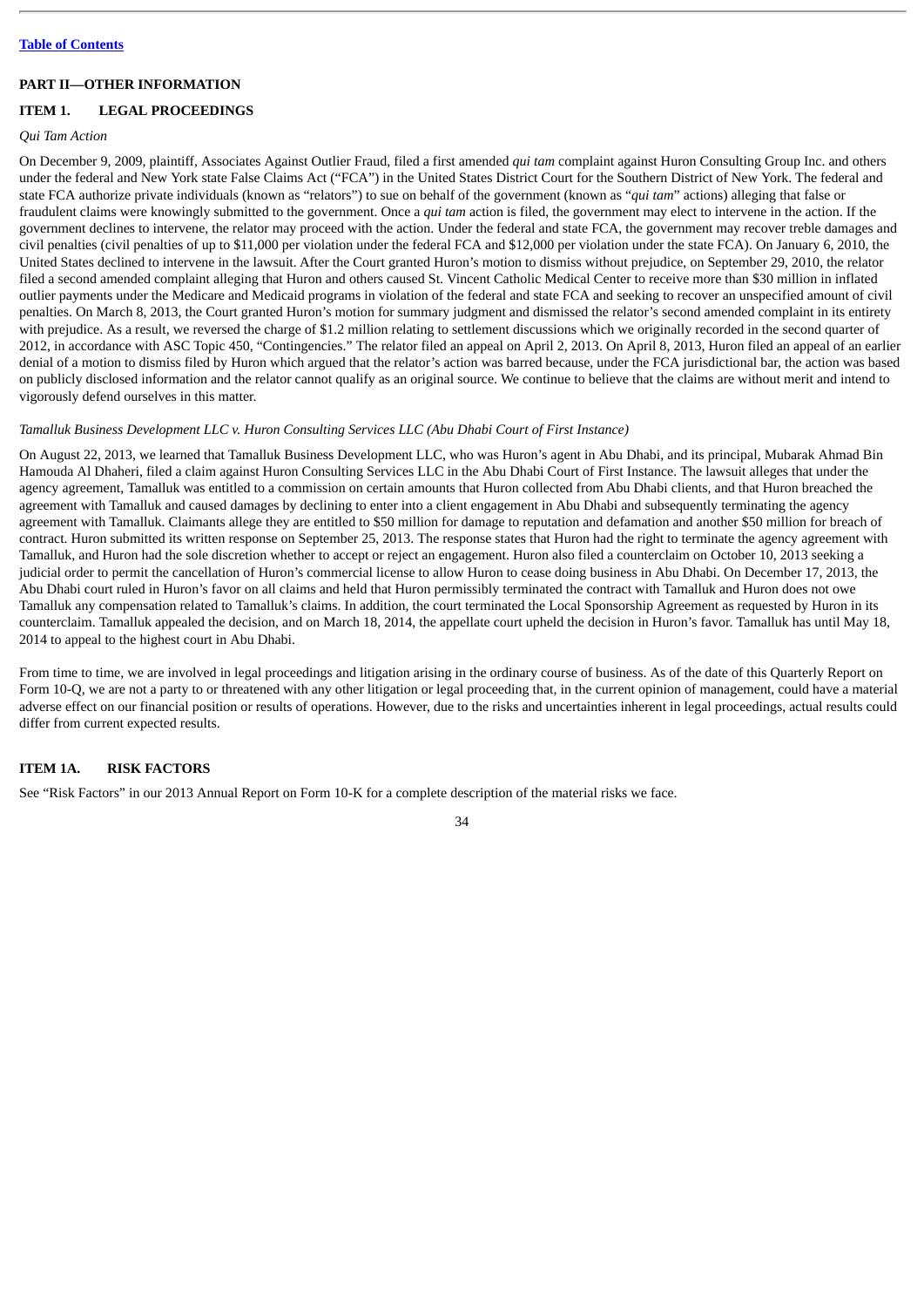#### <span id="page-36-0"></span>**ITEM 2. UNREGISTERED SALES OF EQUITY SECURITIES AND USE OF PROCEEDS**

Our 2012 Omnibus Incentive Plan and our 2004 Omnibus Stock Plan, which was replaced by the 2012 Omnibus Incentive Plan, permit the netting of common stock upon vesting of restricted stock awards to satisfy individual tax withholding requirements. During the quarter ended March 31, 2014, we reacquired 46,704 shares of common stock with a weighted average fair market value of \$65.67 as a result of such tax withholdings as presented in the table below.

On February 20, 2014, the Company's board of directors authorized a share repurchase program pursuant to which the Company may, from time to time, repurchase up to \$50 million of its common stock through February 28, 2015 (the "February 2014 Share Repurchase Program"). The amount and timing of the repurchases will be determined by management and will depend on a variety of factors, including the trading price of the Company's common stock, general market and business conditions, and applicable legal requirements.

| Period                               | Total<br><b>Number</b><br>of Shares<br>Purchased 1 | <b>Average Price</b><br>Paid per Share |       | <b>Total Number of</b><br><b>Shares Purchased</b><br>as Part of Publicly<br><b>Announced Plans</b><br>or Programs | <b>Dollar Value of Shares</b><br>that may yet be<br>Purchased under the<br><b>Plans or Programs 2</b> |
|--------------------------------------|----------------------------------------------------|----------------------------------------|-------|-------------------------------------------------------------------------------------------------------------------|-------------------------------------------------------------------------------------------------------|
| January 1, 2014 - January 31, 2014   | 5.147                                              | D                                      | 61.99 |                                                                                                                   | 50,000,000                                                                                            |
| February 1, 2014 – February 28, 2014 | 5.636                                              |                                        | 65.58 |                                                                                                                   | 50,000,000                                                                                            |
| March 1, 2014 – March 31, 2014       | 35,921                                             | D                                      | 66.22 |                                                                                                                   | 50,000,000                                                                                            |
| Total                                | 46,704                                             |                                        | 65.67 |                                                                                                                   |                                                                                                       |

1 The number of shares repurchased includes 5,147 shares in January 2014, 5,636 shares in February 2014, and 35,921 shares in March 2014 to satisfy employee tax withholding requirements. These shares do not reduce the repurchase authority under the February 2014 Share Repurchase Program.

2 Dollar value of shares that may yet be purchased under the February 2014 Share Repurchase Program is as of the end of the period.

#### <span id="page-36-1"></span>**ITEM 3. DEFAULTS UPON SENIOR SECURITIES**

None.

## <span id="page-36-2"></span>**ITEM 4. MINE SAFETY DISCLOSURES**

Not applicable.

## <span id="page-36-3"></span>**ITEM 5. OTHER INFORMATION**

None.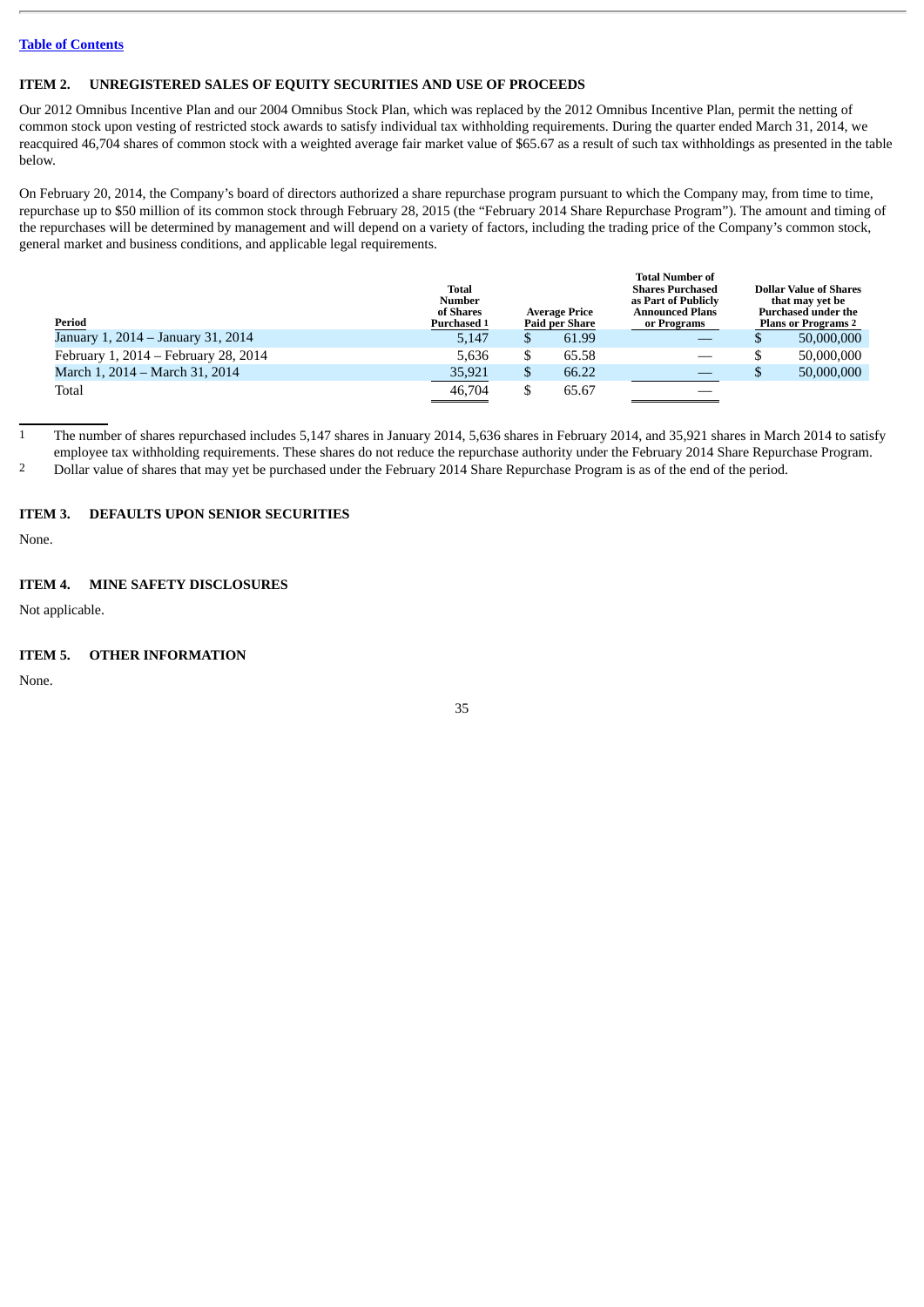## <span id="page-37-0"></span>**ITEM 6. EXHIBITS**

(a) The following exhibits are filed as part of this Quarterly Report on Form 10-Q.

|                          |                                                                                                                                                                   |                          |                              |      | <b>Incorporated by Reference</b> |                |                       |  |  |
|--------------------------|-------------------------------------------------------------------------------------------------------------------------------------------------------------------|--------------------------|------------------------------|------|----------------------------------|----------------|-----------------------|--|--|
| <b>Exhibit</b><br>Number | <b>Exhibit Description</b>                                                                                                                                        | <b>Filed</b><br>herewith | <b>Furnished</b><br>herewith | Form | Period<br><b>Ending</b>          | <b>Exhibit</b> | <b>Filing</b><br>Date |  |  |
| 31.1                     | Certification of the Chief Executive Officer, pursuant to Rule 13a-<br>14(a)/15d-14(a), as adopted pursuant to Section 302 of the Sarbanes-<br>Oxley Act of 2002. | X                        |                              |      |                                  |                |                       |  |  |
| 31.2                     | Certification of the Chief Financial Officer, pursuant to Rule 13a-<br>14(a)/15d-14(a), as adopted pursuant to Section 302 of the Sarbanes-<br>Oxley Act of 2002. | X                        |                              |      |                                  |                |                       |  |  |
| 32.1                     | Certification of the Chief Executive Officer, pursuant to 18 U.S.C.<br>Section 1350, as adopted pursuant to Section 906 of the Sarbanes-<br>Oxley Act of 2002.    |                          | X                            |      |                                  |                |                       |  |  |
| 32.2                     | Certification of the Chief Financial Officer, pursuant to 18 U.S.C.<br>Section 1350, as adopted pursuant to Section 906 of the Sarbanes-<br>Oxley Act of 2002.    |                          | X                            |      |                                  |                |                       |  |  |
| 101.INS                  | <b>XBRL Instance Document</b>                                                                                                                                     | X                        |                              |      |                                  |                |                       |  |  |
| 101.SCH                  | <b>XBRL Taxonomy Extension Schema Document</b>                                                                                                                    | X                        |                              |      |                                  |                |                       |  |  |
| 101.CAL                  | <b>XBRL Taxonomy Extension Calculation Linkbase Document</b>                                                                                                      | X                        |                              |      |                                  |                |                       |  |  |
| 101.LAB                  | XBRL Taxonomy Extension Label Linkbase Document                                                                                                                   | X                        |                              |      |                                  |                |                       |  |  |
| 101.PRE                  | XBRL Taxonomy Extension Presentation Linkbase Document                                                                                                            | X                        |                              |      |                                  |                |                       |  |  |
| 101.DEF                  | XBRL Taxonomy Extension Definition Linkbase Document                                                                                                              | X                        |                              |      |                                  |                |                       |  |  |
|                          | 36                                                                                                                                                                |                          |                              |      |                                  |                |                       |  |  |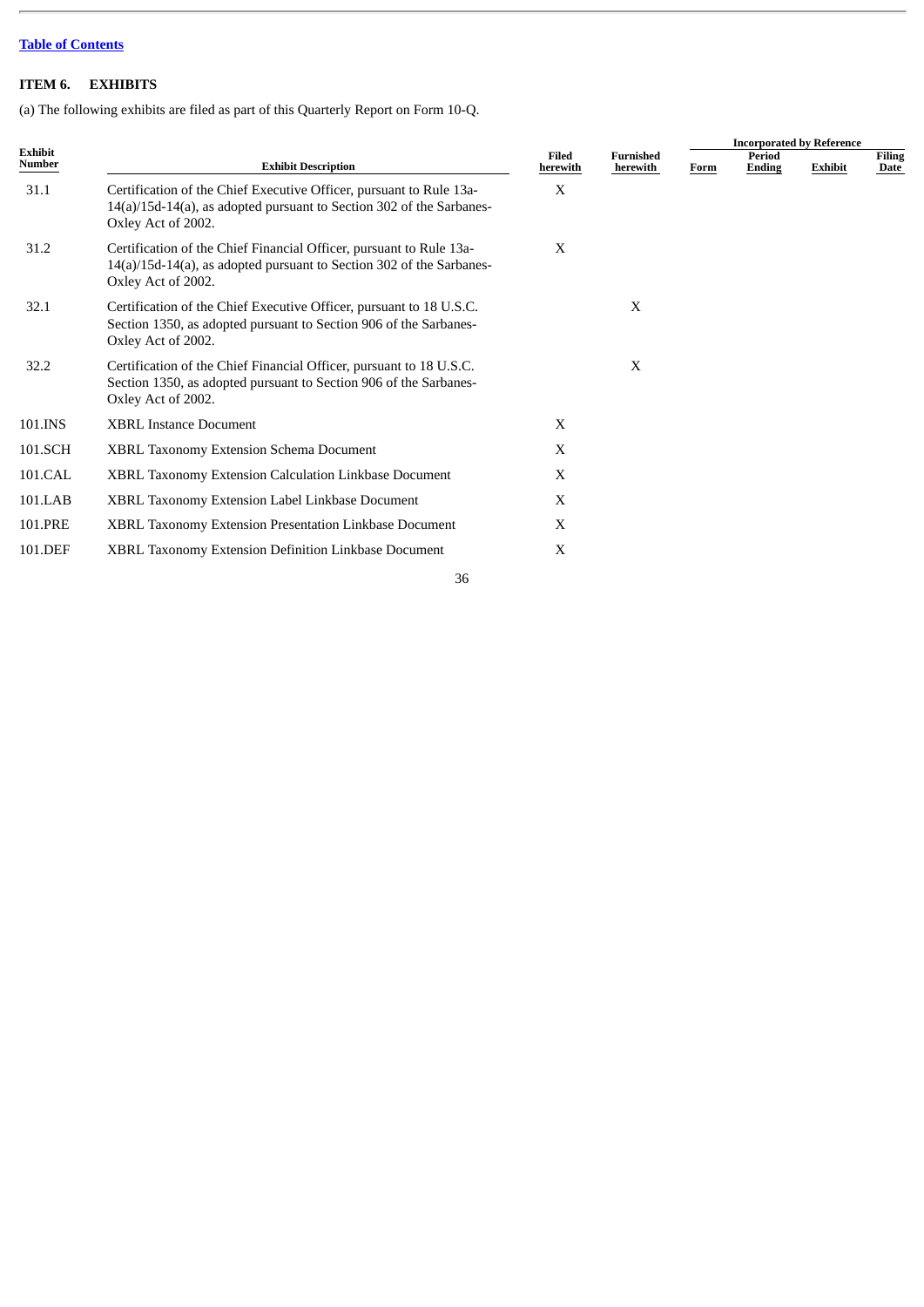## **SIGNATURE**

<span id="page-38-0"></span>Pursuant to the requirements of the Securities Exchange Act of 1934, the registrant has duly caused this report to be signed on its behalf by the undersigned thereunto duly authorized.

Huron Consulting Group Inc.

(Registrant)

Date: April 30, 2014 /s/ C. Mark Hussey

C. Mark Hussey Executive Vice President, Chief Operating Officer, Chief Financial Officer and Treasurer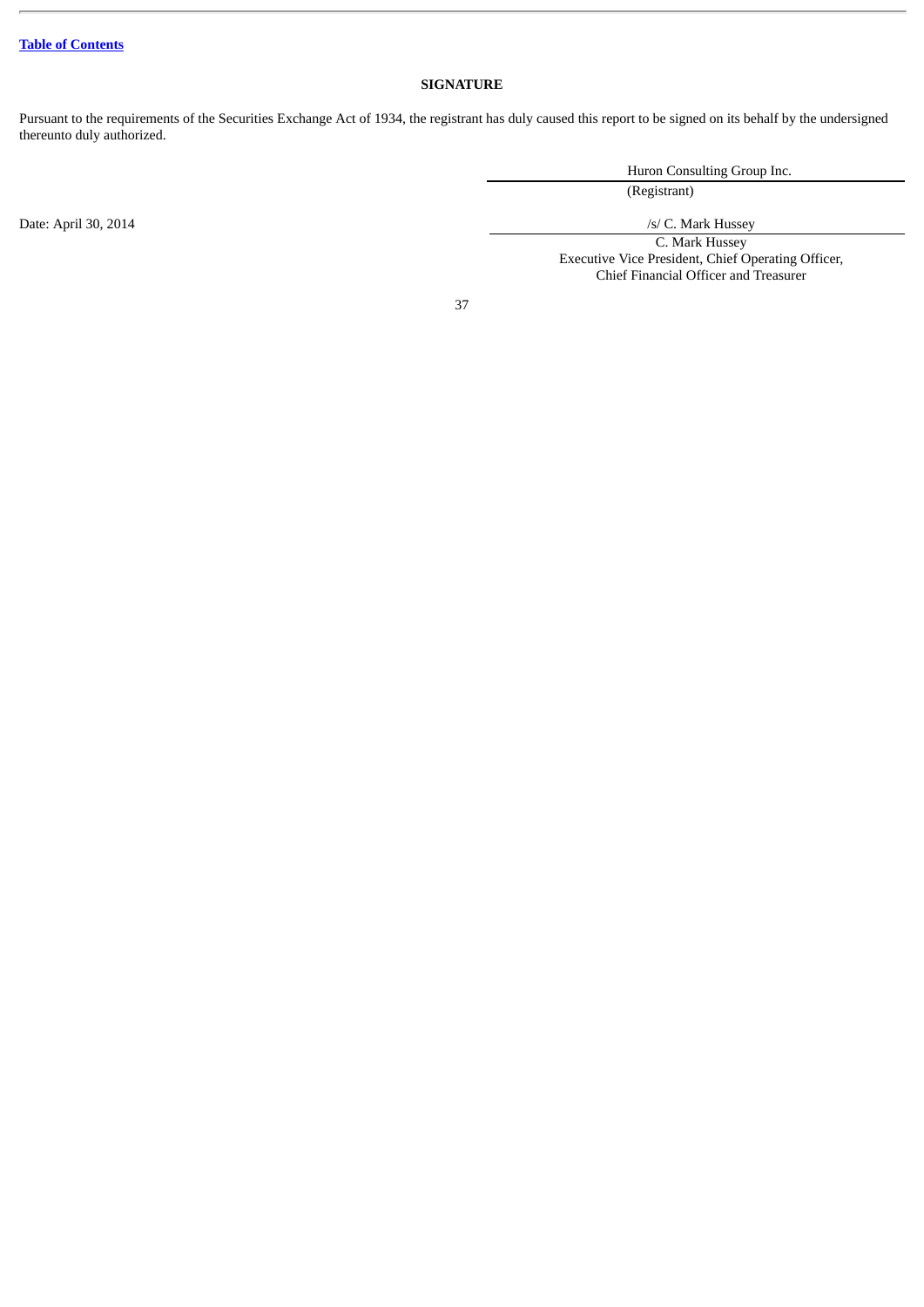#### **CERTIFICATION OF THE CHIEF EXECUTIVE OFFICER, PURSUANT TO RULE 13a-14(a)/15d-14(a), AS ADOPTED PURSUANT TO SECTION 302 OF THE SARBANES-OXLEY ACT OF 2002**

I, James H. Roth, certify that:

- 1. I have reviewed this Quarterly Report on Form 10-Q of Huron Consulting Group Inc.;
- 2. Based on my knowledge, this report does not contain any untrue statement of a material fact or omit to state a material fact necessary to make the statements made, in light of the circumstances under which such statements were made, not misleading with respect to the period covered by this report;
- 3. Based on my knowledge, the financial statements, and other financial information included in this report, fairly present in all material respects the financial condition, results of operations and cash flows of the registrant as of, and for, the periods presented in this report;
- 4. The registrant's other certifying officer and I are responsible for establishing and maintaining disclosure controls and procedures (as defined in Exchange Act Rules 13a-15(e) and 15d-15(e)) and internal control over financial reporting (as defined in Exchange Act Rules 13a-15(f) and 15d-15(f)) for the registrant and have:
	- a) Designed such disclosure controls and procedures, or caused such disclosure controls and procedures to be designed under our supervision, to ensure that material information relating to the registrant, including its consolidated subsidiaries, is made known to us by others within those entities, particularly during the period in which this report is being prepared;
	- b) Designed such internal control over financial reporting, or caused such internal control over financial reporting to be designed under our supervision, to provide reasonable assurance regarding the reliability of financial reporting and the preparation of financial statements for external purposes in accordance with generally accepted accounting principles;
	- c) Evaluated the effectiveness of the registrant's disclosure controls and procedures and presented in this report our conclusions about the effectiveness of the disclosure controls and procedures, as of the end of the period covered by this report based on such evaluation; and
	- d) Disclosed in this report any change in the registrant's internal control over financial reporting that occurred during the registrant's most recent fiscal quarter (the registrant's fourth fiscal quarter in the case of an annual report) that has materially affected, or is reasonably likely to materially affect, the registrant's internal control over financial reporting; and
- 5. The registrant's other certifying officer and I have disclosed, based on our most recent evaluation of internal control over financial reporting, to the registrant's auditors and the audit committee of the registrant's board of directors (or persons performing the equivalent functions):
	- a) All significant deficiencies and material weaknesses in the design or operation of internal control over financial reporting which are reasonably likely to adversely affect the registrant's ability to record, process, summarize and report financial information; and
	- b) Any fraud, whether or not material, that involves management or other employees who have a significant role in the registrant's internal control over financial reporting.

Date: April 30, 2014 **By:** /s/ James H. Roth

James H. Roth President and Chief Executive Officer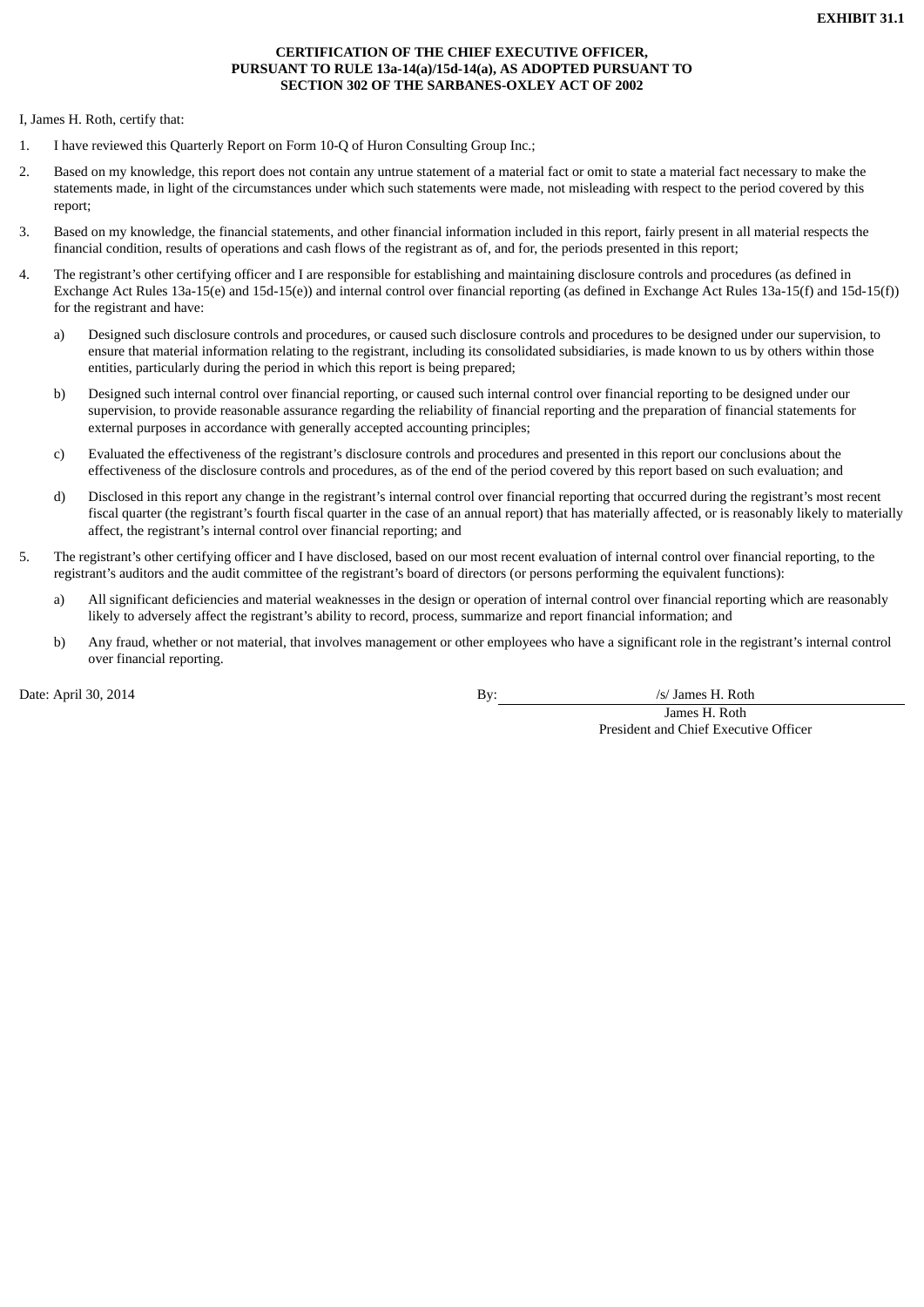#### **CERTIFICATION OF THE CHIEF FINANCIAL OFFICER, PURSUANT TO RULE 13a-14(a)/15d-14(a), AS ADOPTED PURSUANT TO SECTION 302 OF THE SARBANES-OXLEY ACT OF 2002**

I, C. Mark Hussey, certify that:

- 1. I have reviewed this Quarterly Report on Form 10-Q of Huron Consulting Group Inc.;
- 2. Based on my knowledge, this report does not contain any untrue statement of a material fact or omit to state a material fact necessary to make the statements made, in light of the circumstances under which such statements were made, not misleading with respect to the period covered by this report;
- 3. Based on my knowledge, the financial statements, and other financial information included in this report, fairly present in all material respects the financial condition, results of operations and cash flows of the registrant as of, and for, the periods presented in this report;
- 4. The registrant's other certifying officer and I are responsible for establishing and maintaining disclosure controls and procedures (as defined in Exchange Act Rules 13a-15(e) and 15d-15(e)) and internal control over financial reporting (as defined in Exchange Act Rules 13a-15(f) and 15d-15(f)) for the registrant and have:
	- a) Designed such disclosure controls and procedures, or caused such disclosure controls and procedures to be designed under our supervision, to ensure that material information relating to the registrant, including its consolidated subsidiaries, is made known to us by others within those entities, particularly during the period in which this report is being prepared;
	- b) Designed such internal control over financial reporting, or caused such internal control over financial reporting to be designed under our supervision, to provide reasonable assurance regarding the reliability of financial reporting and the preparation of financial statements for external purposes in accordance with generally accepted accounting principles;
	- c) Evaluated the effectiveness of the registrant's disclosure controls and procedures and presented in this report our conclusions about the effectiveness of the disclosure controls and procedures, as of the end of the period covered by this report based on such evaluation; and
	- d) Disclosed in this report any change in the registrant's internal control over financial reporting that occurred during the registrant's most recent fiscal quarter (the registrant's fourth fiscal quarter in the case of an annual report) that has materially affected, or is reasonably likely to materially affect, the registrant's internal control over financial reporting; and
- 5. The registrant's other certifying officer and I have disclosed, based on our most recent evaluation of internal control over financial reporting, to the registrant's auditors and the audit committee of the registrant's board of directors (or persons performing the equivalent functions):
	- a) All significant deficiencies and material weaknesses in the design or operation of internal control over financial reporting which are reasonably likely to adversely affect the registrant's ability to record, process, summarize and report financial information; and
	- b) Any fraud, whether or not material, that involves management or other employees who have a significant role in the registrant's internal control over financial reporting.

Date: April 30, 2014 <br>By: /s/ C. Mark Hussey

C. Mark Hussey Executive Vice President, Chief Operating Officer, Chief Financial Officer and Treasurer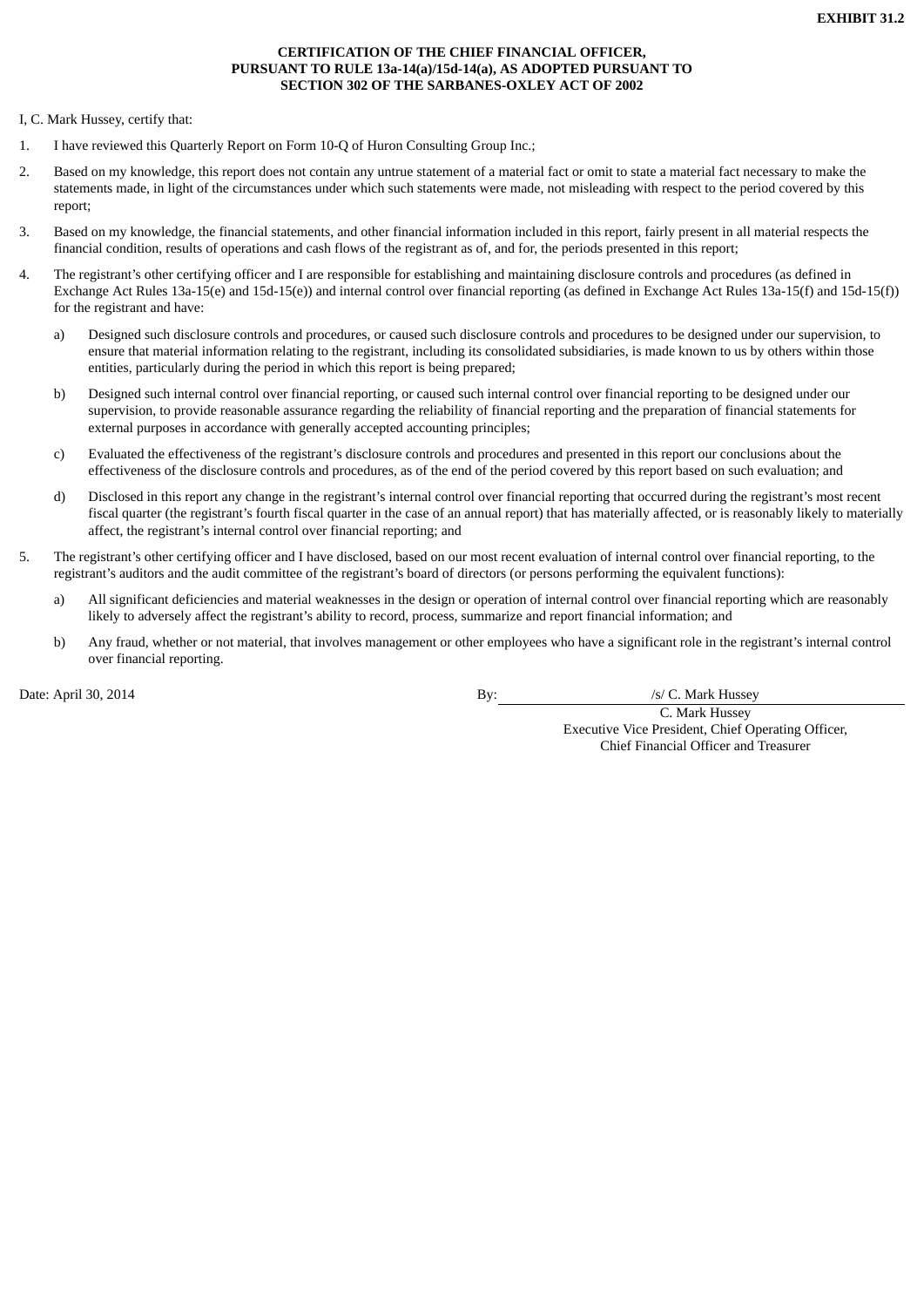#### **CERTIFICATION OF THE CHIEF EXECUTIVE OFFICER, PURSUANT TO 18 U.S.C. SECTION 1350, AS ADOPTED PURSUANT TO SECTION 906 OF THE SARBANES-OXLEY ACT OF 2002**

In connection with the Quarterly Report of Huron Consulting Group Inc. (the "Company") on Form 10-Q for the quarter ended March 31, 2014 as filed with the Securities and Exchange Commission on the date hereof (the "Report"), I, James H. Roth, President and Chief Executive Officer of the Company, hereby certify, pursuant to 18 U.S.C. Section 1350, as adopted pursuant to Section 906 of the Sarbanes-Oxley Act of 2002, that to the best of my knowledge:

- 1. The Report fully complies with the requirements of Section 13(a) or 15(d) of the Securities Exchange Act of 1934; and
- 2. The information contained in the Report fairly presents, in all material respects, the financial condition and results of operations of the Company for the periods presented therein.

Date: April 30, 2014 **By:** /s/ James H. Roth

James H. Roth President and Chief Executive Officer

A signed original of this written statement required by Section 906, or other document authenticating, acknowledging, or otherwise adopting the signature that appears in typed form within the electronic version of this written statement required by Section 906, has been provided to the Company and will be retained by the Company and furnished to the Securities and Exchange Commission or its staff upon request.

The foregoing certification is being furnished to the Securities and Exchange Commission as an exhibit to the Form 10-Q and shall not be considered filed as part of the Form 10-Q.